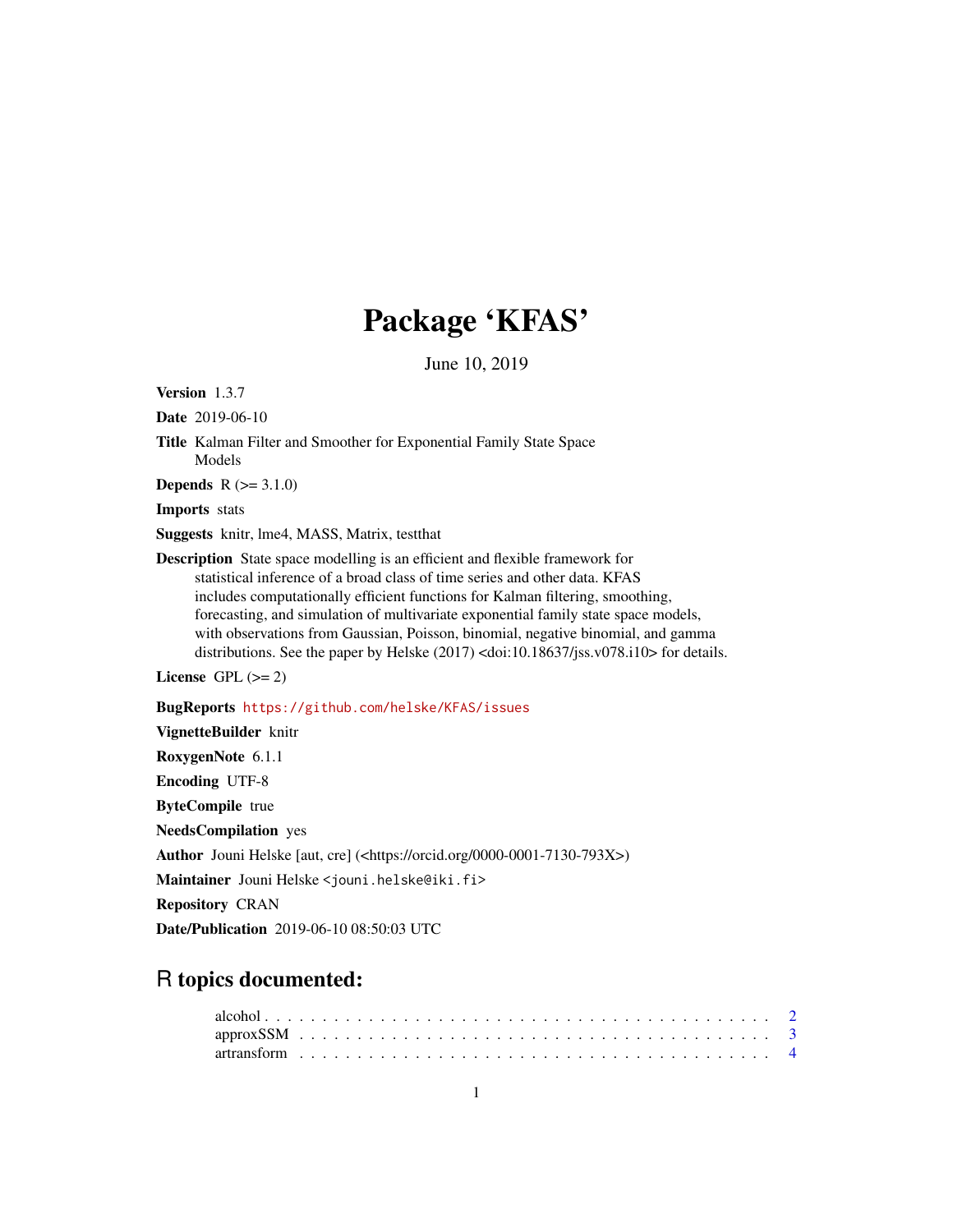#### <span id="page-1-0"></span>2 alcohol and  $\alpha$  alcohol and  $\alpha$  alcohol and  $\alpha$  alcohol and  $\alpha$  alcohol and  $\alpha$  and  $\alpha$  and  $\alpha$  and  $\alpha$  and  $\alpha$  and  $\alpha$  and  $\alpha$  and  $\alpha$  and  $\alpha$  and  $\alpha$  and  $\alpha$  and  $\alpha$  and  $\alpha$  and  $\alpha$  and  $\alpha$  and  $\alpha$

| hoat   | $\overline{5}$ |
|--------|----------------|
|        | $\overline{7}$ |
|        | 8              |
|        |                |
|        | -12            |
|        |                |
|        |                |
|        | -15            |
|        | -16            |
|        |                |
|        |                |
|        |                |
|        | 32             |
|        | 33             |
|        | 33             |
|        | 35             |
|        | -36            |
|        | 36             |
|        | 37             |
|        | 38             |
|        | 39             |
| signal | 40             |
|        | 41             |
|        | 44             |
|        | 48             |
|        | 49             |
|        | 51             |

alcohol *Alcohol related deaths in Finland 1969–2013*

# Description

A multivariate time series object containing the number of alcohol related deaths and population sizes (divided by 100000) of Finland in four age groups.

# Format

A multivariate time series object with 45 times 8 observations.

#### Source

Statistics Finland <http://pxnet2.stat.fi/PXWeb/pxweb/en/StatFin/>.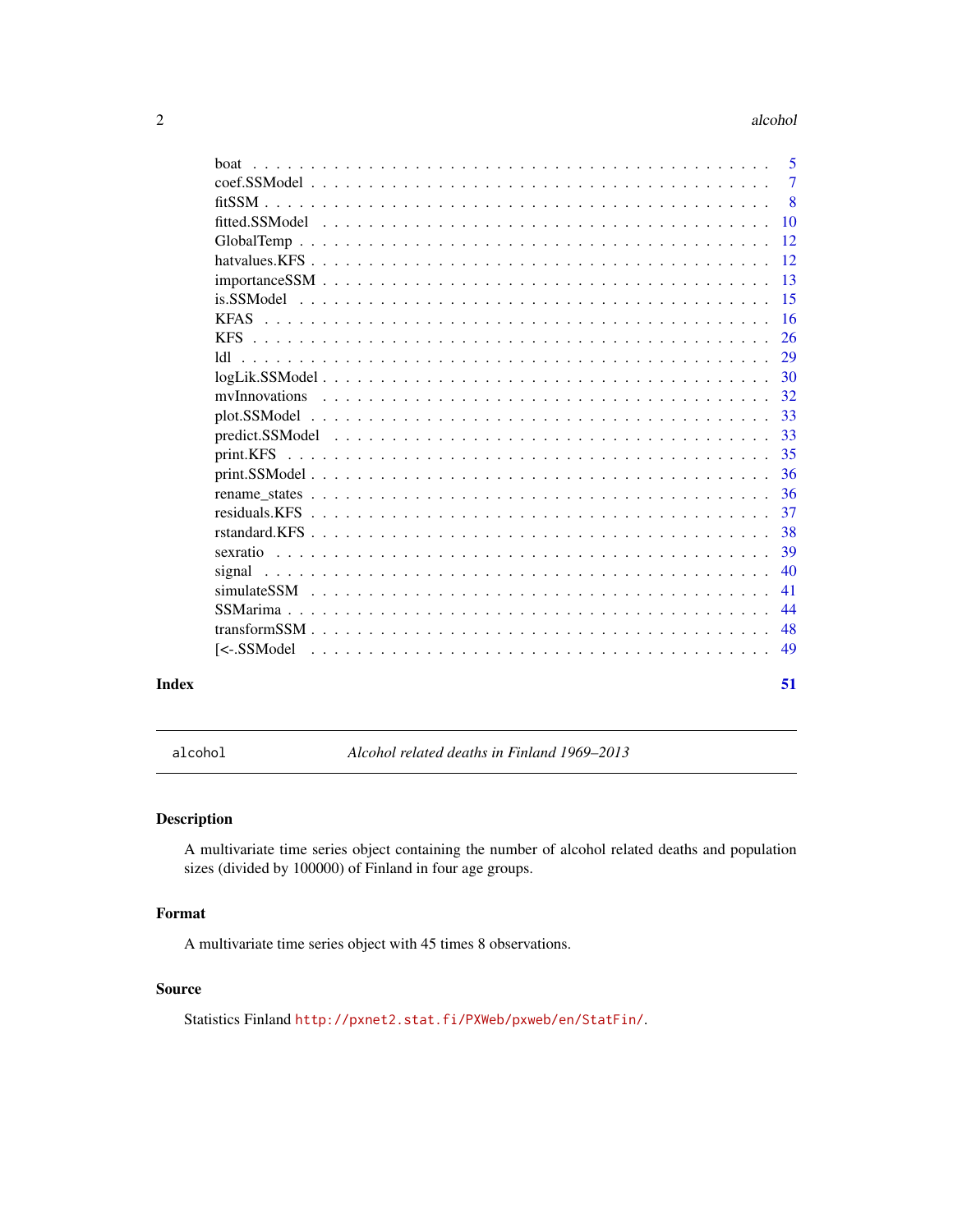<span id="page-2-1"></span><span id="page-2-0"></span>

# Description

Function approxSMM performs a linear Gaussian approximation of an exponential family state space model.

#### Usage

 $approxSSM(model, theta, maxiter = 50, tol = 1e-08)$ 

#### **Arguments**

| model   | A non-Gaussian state space model object of class SSModel.              |
|---------|------------------------------------------------------------------------|
| theta   | Initial values for conditional mode theta.                             |
| maxiter | The maximum number of iterations used in approximation. Default is 50. |
| tol     | Tolerance parameter for convergence checks.                            |

### Details

This function is rarely needed itself, it is mainly available for illustrative and debugging purposes. The underlying Fortran code is used by other functions of KFAS for non-Gaussian state space modelling.

The linear Gaussian approximating model is defined by

$$
\tilde{y}_t = Z_t \alpha_t + \epsilon_t, \quad \epsilon_t \sim N(0, \tilde{H}_t),
$$
  

$$
\alpha_{t+1} = T_t \alpha_t + R_t \eta_t, \quad \eta_t \sim N(0, Q_t),
$$

and  $\alpha_1 \sim N(a_1, P_1)$ ,

where  $\tilde{y}$  and  $\tilde{H}$  are chosen in a way that the linear Gaussian approximating model has the same conditional mode of  $\theta = Z\alpha$  given the observations y as the original non-Gaussian model. Models also have a same curvature at the mode.

The approximation of the exponential family state space model is based on iterative weighted least squares method, see McCullagh and Nelder (1983) p.31 and Durbin Koopman (2012) p. 243.

## Value

An object of class SSModel which contains the approximating Gaussian state space model with following additional components:

| thetahat   | Mode of $p(\theta   y)$ .                                        |
|------------|------------------------------------------------------------------|
| iterations | Number of iterations used.                                       |
| difference | Relative difference in the last step of approximation algorithm. |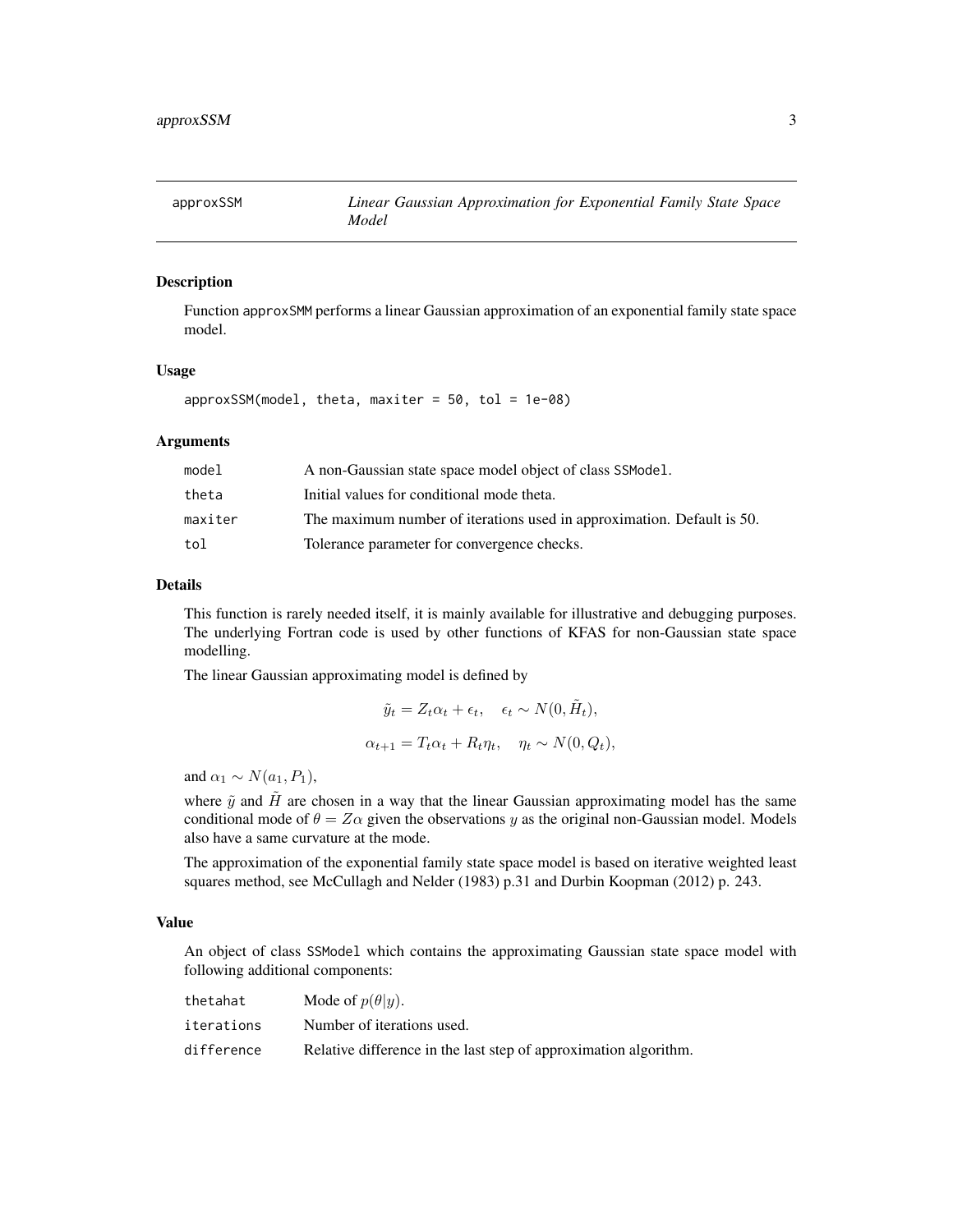#### <span id="page-3-0"></span>References

- McCullagh, P. and Nelder, J. A. (1983). Generalized linear models. Chapman and Hall.
- Koopman, S.J. and Durbin, J. (2012). Time Series Analysis by State Space Methods. Second edition. Oxford University Press.

# See Also

[importanceSSM](#page-12-1), [SSModel](#page-43-1), [KFS](#page-25-1), [KFAS](#page-15-1).

#### Examples

```
# A Gamma example modified from ?glm (with log-link)
clotting <- data.frame(
  u = c(5, 10, 15, 20, 30, 40, 60, 80, 100),
  lot1 = c(118,58,42,35,27,25,21,19,18),
  lot2 = c(69, 35, 26, 21, 18, 16, 13, 12, 12))glmfit1 <- glm(lot1 \sim log(u)), data = clotting, family = Gamma(link = "log"))
glmfit2 <- glm(lot2 \sim log(u), data = clotting, family = Gamma(link = "log"))
# Model lot1 and lot2 together (they are still assumed independent)
# Note that Gamma distribution is parameterized by 1/dispersion i.e. shape parameter
model <- SSModel(cbind(lot1, lot2) ~ log(u),
                u = 1/c(summary(glmfit1)$dispersion, summary(glmfit2)$dispersion),
                data = clotting, distribution = "gamma")
approxmodel <- approxSSM(model)
# Conditional modes of linear predictor:
approxmodel$thetahat
cbind(glmfit1$linear.predictor, glmfit2$linear.predictor)
KFS(approxmodel)
summary(glmfit1)
summary(glmfit2)
# approxSSM uses modified step-halving for more robust convergence than glm:
y \leq - rep (0:1, c(15, 10))suppressWarnings(glm(formula = y ~ 1, family = binomial(link = "logit"), start = 2))
model \leq SSModel(y\leq1, dist = "binomial")
KFS(model, theta = 2)
KFS(model, theta = 7)
```
artransform *Mapping real valued parameters to stationary region*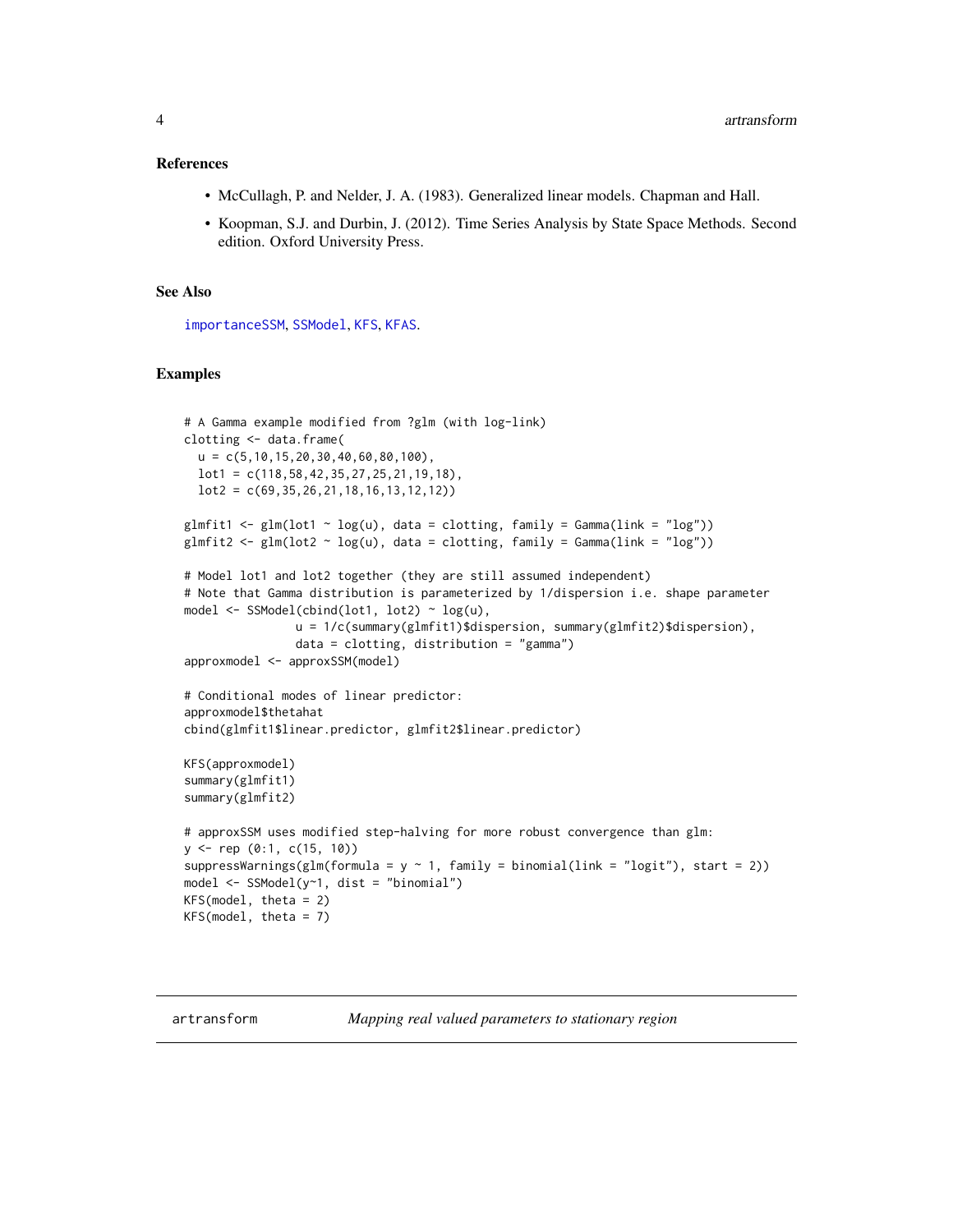#### <span id="page-4-0"></span>boat 5 and 5 and 5 and 5 and 5 and 5 and 5 and 5 and 5 and 5 and 5 and 5 and 5 and 5 and 5 and 5 and 5 and 5 and 5 and 5 and 5 and 5 and 5 and 5 and 5 and 5 and 5 and 5 and 5 and 5 and 5 and 5 and 5 and 5 and 5 and 5 and 5

#### **Description**

Function artransform transforms  $p$  real valued parameters to stationary region of  $p$ th order autoregressive process using parametrization suggested by Jones (1980). Fortran code is a converted from stats package's C-function partrans.

#### Usage

artransform(param)

#### Arguments

param Real valued parameters for the transformation.

# Value

transformed The parameters satisfying the stationary constrains.

#### Note

This should in theory always work, but in practice the initial transformation by tanh can produce values numerically identical to 1, leading to AR coefficients which do not satisfy the stationarity constraints. See example in logLik.SSModel on how to scope with those issues.

#### References

Jones, R. H (1980). Maximum likelihood fitting of ARMA models to time series with missing observations, Technometrics Vol 22. p. 389–395.

#### Examples

artransform(1:3)

<span id="page-4-1"></span>boat *Oxford-Cambridge boat race results 1829-2011*

#### Description

Results of the annual boat race between universities of Oxford (0) and Cambridge (1).

#### Format

A time series object containing 183 observations (including 28 missing observations).

# Source

http://www.ssfpack.com/DKbook.html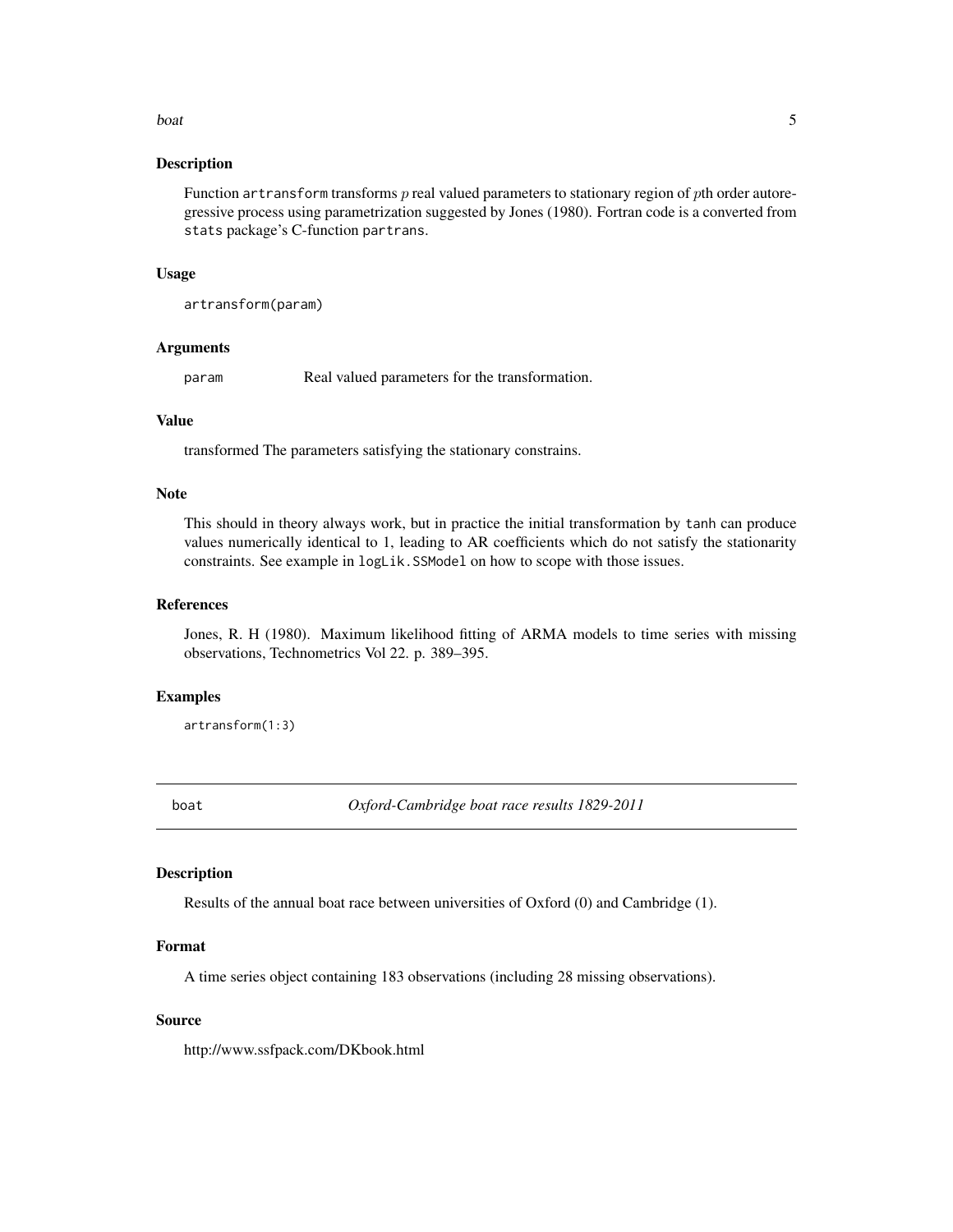#### References

Koopman, S.J. and Durbin J. (2012). Time Series Analysis by State Space Methods. Oxford: Oxford University Press.

```
data("boat")
# Model from DK2012, bernoulli response based on random walk
model <- SSModel(boat ~ SSMtrend(1, Q = NA), distribution = "binomial")
fit_nosim <- fitSSM(model, inits = log(0.25), method = "BFGS", hessian = TRUE)
# nsim set to small for faster execution of example
# doesn't matter here as the model/data is so poor anyway
fit_sim <- fitSSM(model, inits = log(0.25), method = "BFGS", hessian = TRUE, nsim = 100)
# Compare with the results from DK2012
model_DK <- SSModel(boat \sim SSMtrend(1, Q = 0.33), distribution = "binomial")
# Big difference in variance parameters:
fit_nosim$model["Q"]
fit_sim$model["Q"]
# approximate 95% confidence intervals for variance parameter:
# very wide, there really isn't enough information in the data
# as a comparison, a fully Bayesian approach (using BUGS) with [0, 10] uniform prior for sigma
# gives posterior mode for Q as 0.18, and 95% credible interval [0.036, 3.083]
exp(fit_nosim$optim.out$par + c(-1, 1)*qnorm(0.975)*sqrt(1/fit_nosim$optim.out$hessian[1]))
exp(fit_sim$optim.out$par + c(-1, 1)*qnorm(0.975)*sqrt(1/fit_sim$optim.out$hessian[1]))
# 95% confidence intervals for probability that Cambridge wins
pred_nosim <- predict(fit_nosim$model, interval = "confidence")
pred_sim <- predict(fit_sim$model, interval = "confidence")
ts.plot(pred_nosim, pred_sim, col = c(1, 2, 2, 3, 4, 4), lty = c(1, 2, 2), ylim = c(0, 1))
points(x = time(boat), y = boat, pch = 15, cex = 0.5)# if we trust the approximation, fit_nosim gives largest log-likelihood:
logLik(fit_nosim$model)
logLik(fit_sim$model)
logLik(model_DK)
# and using importance sampling fit_sim is the best:
logLik(fit_nosim$model, nsim = 100)
logLik(fit_sim$model, nsim = 100)
logLik(model_DK, nsim = 100)
## Not run:
# only one unknown parameter, easy to check the shape of likelihood:
# very flat, as was expected based on Hessian
ll_nosim <- Vectorize(function(x) {
  model['Q''] < -x
```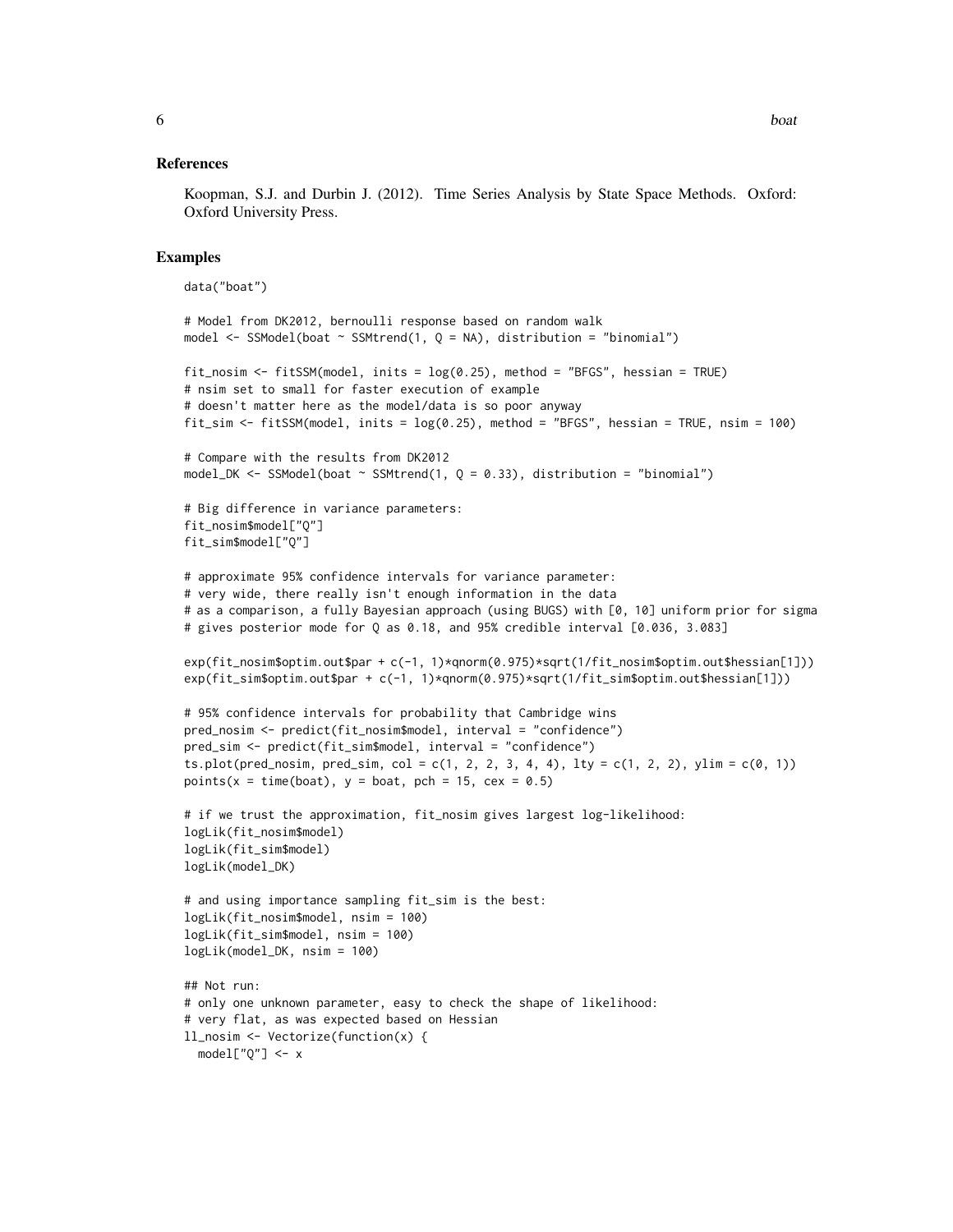# <span id="page-6-0"></span>coef.SSModel 7 and 7 and 7 and 7 and 7 and 7 and 7 and 7 and 7 and 7 and 7 and 7 and 7 and 7 and 7 and 7 and 7 and 7 and 7 and 7 and 7 and 7 and 7 and 7 and 7 and 7 and 7 and 7 and 7 and 7 and 7 and 7 and 7 and 7 and 7 and

```
logLik(model)
})
ll_sim <- Vectorize(function(x) {
 model['Q''] < -xlogLik(model, nsim = 100)
})
curve(11_nosim(x), from = 0.1, to = 0.5, ylim = c(-106, -104.5))curve(11\_sim(x), from = 0.1, to = 0.5, add = TRUE, col = "red")## End(Not run)
```
coef.SSModel *Smoothed Estimates or One-step-ahead Predictions of States*

#### Description

Compute smoothed estimates or one-step-ahead predictions of states of SSModel object or extract them from output of KFS. For non-Gaussian models without simulation ( $nsim = 0$ ), these are the estimates of conditional modes of states. For Gaussian models and non-Gaussian models with importance sampling, these are the estimates of conditional means of states.

#### Usage

```
## S3 method for class 'KFS'
coef(object, start = NULL, end = NULL,
  filtered = FALSE, states = "all", last = FALSE, \ldots)
## S3 method for class 'SSModel'
coef(object, start = NULL, end = NULL,
  filtered = FALSE, states = "all", last = FALSE, nsim = 0, ...)
```
# Arguments

| object   | An object of class KFS or SSModel.                                                                                                                                                                                                                                                                                                                                                                    |
|----------|-------------------------------------------------------------------------------------------------------------------------------------------------------------------------------------------------------------------------------------------------------------------------------------------------------------------------------------------------------------------------------------------------------|
| start    | The start time of the period of interest. Defaults to first time point of the object.                                                                                                                                                                                                                                                                                                                 |
| end      | The end time of the period of interest. Defaults to the last time point of the<br>object.                                                                                                                                                                                                                                                                                                             |
| filtered | Logical, return filtered instead of smoothed estimates of state vector. Default is<br>FALSE.                                                                                                                                                                                                                                                                                                          |
| states   | Which states to extract? Either a numeric vector containing the indices of<br>the corresponding states, or a character vector defining the types of the cor-<br>responding states. Possible choices are "all", "level", "slope", "trend",<br>"regression", "arima", "custom", "cycle" or "seasonal", where "trend"<br>extracts all states relating to trend. These can be combined. Default is "all". |
| last     | If TRUE, extract only the last time point as numeric vector (ignoring start and<br>end). Default is FALSE.                                                                                                                                                                                                                                                                                            |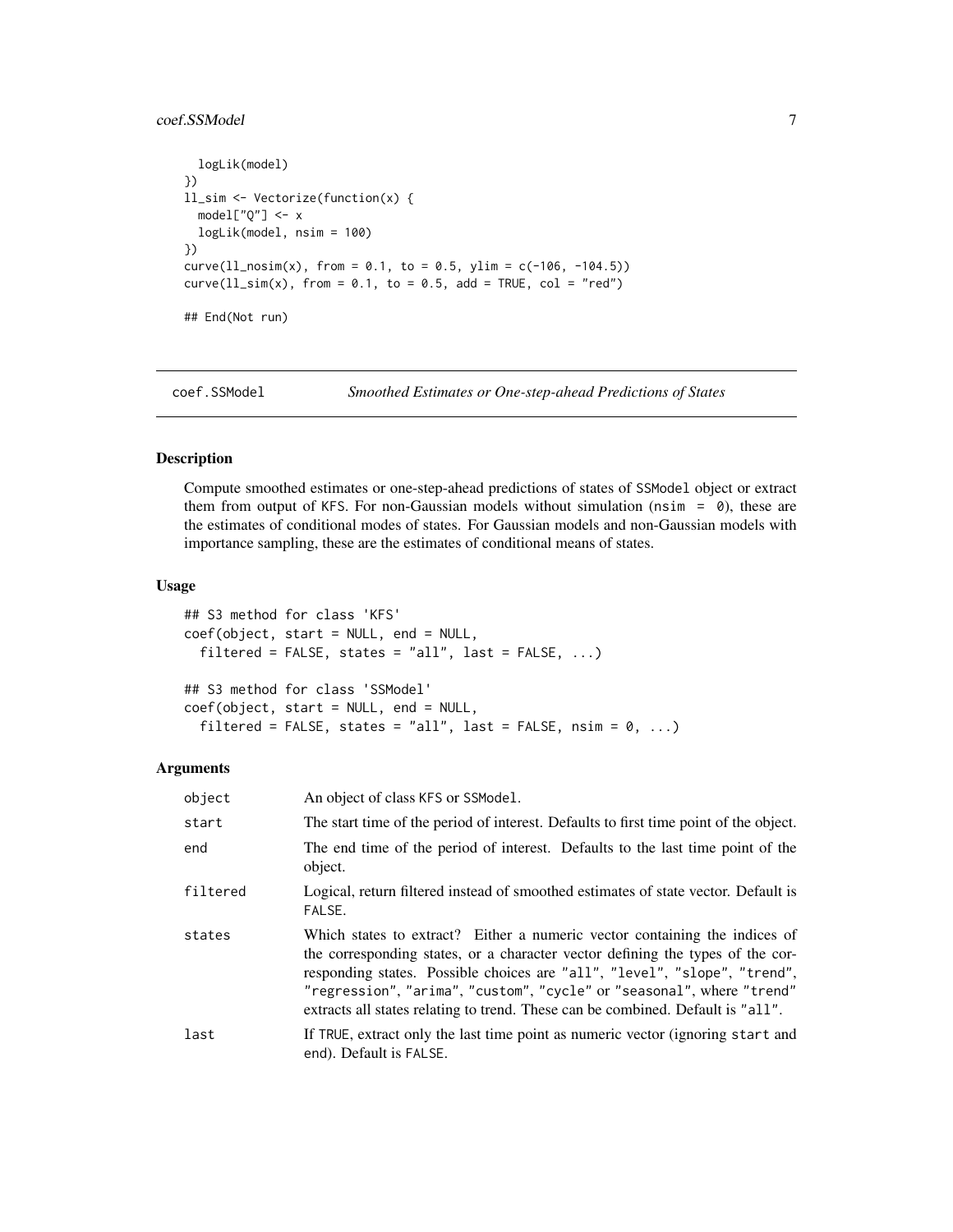<span id="page-7-0"></span>

| $\cdots$ | Additional arguments to KFS. Ignored in method for object of class KFS.                                                                                                   |
|----------|---------------------------------------------------------------------------------------------------------------------------------------------------------------------------|
| nsim     | Only for method for for non-Gaussian model of class SSModel. The number of<br>independent samples used in importance sampling. Default is 0, which com-                   |
|          | putes the approximating Gaussian model by approxSSM and performs the usual                                                                                                |
|          | Gaussian filtering/smoothing so that the smoothed state estimates equals to the                                                                                           |
|          | conditional mode of $p(\alpha_t y)$ . In case of nsim = 0, the mean estimates and their<br>variances are computed using the Delta method (ignoring the covariance terms). |

## Value

Multivariate time series containing estimates states.

#### Examples

```
model <- SSModel(log(drivers) ~ SSMtrend(1, Q = list(1)) +
 SSMseasonal(period = 12, sea.type = "trigonometric") +
 log(PetrolPrice) + law, data = Seatbelts, H = 1)coef(model, states = "regression", last = TRUE)
coef(model, start = c(1983, 12), end = c(1984, 2))out <- KFS(model)
coef(out, states = "regression", last = TRUE)
coef(out, start = c(1983, 12), end = c(1984, 2))
```

| М   |
|-----|
| יוי |
|     |

*Maximum Likelihood Estimation of a State Space Model* 

## Description

Function fitSSM finds the maximum likelihood estimates for unknown parameters of an arbitary state space model, given the user-defined model updating function.

#### Usage

```
fitSSM(model, inits, updatefn, checkfn, update_args = NULL, ...)
```
# Arguments

| model    | Model object of class SSModel.                                                                                                                                                                                                                                                                                   |
|----------|------------------------------------------------------------------------------------------------------------------------------------------------------------------------------------------------------------------------------------------------------------------------------------------------------------------|
| inits    | Initial values for optim.                                                                                                                                                                                                                                                                                        |
| updatefn | User defined function which updates the model given the parameters. Must be<br>of form updatefn(pars, model, $\dots$ ), where $\dots$ correspond to optional<br>additional arguments. Function should return the original model with updated<br>parameters. See details for description of the default updatefn. |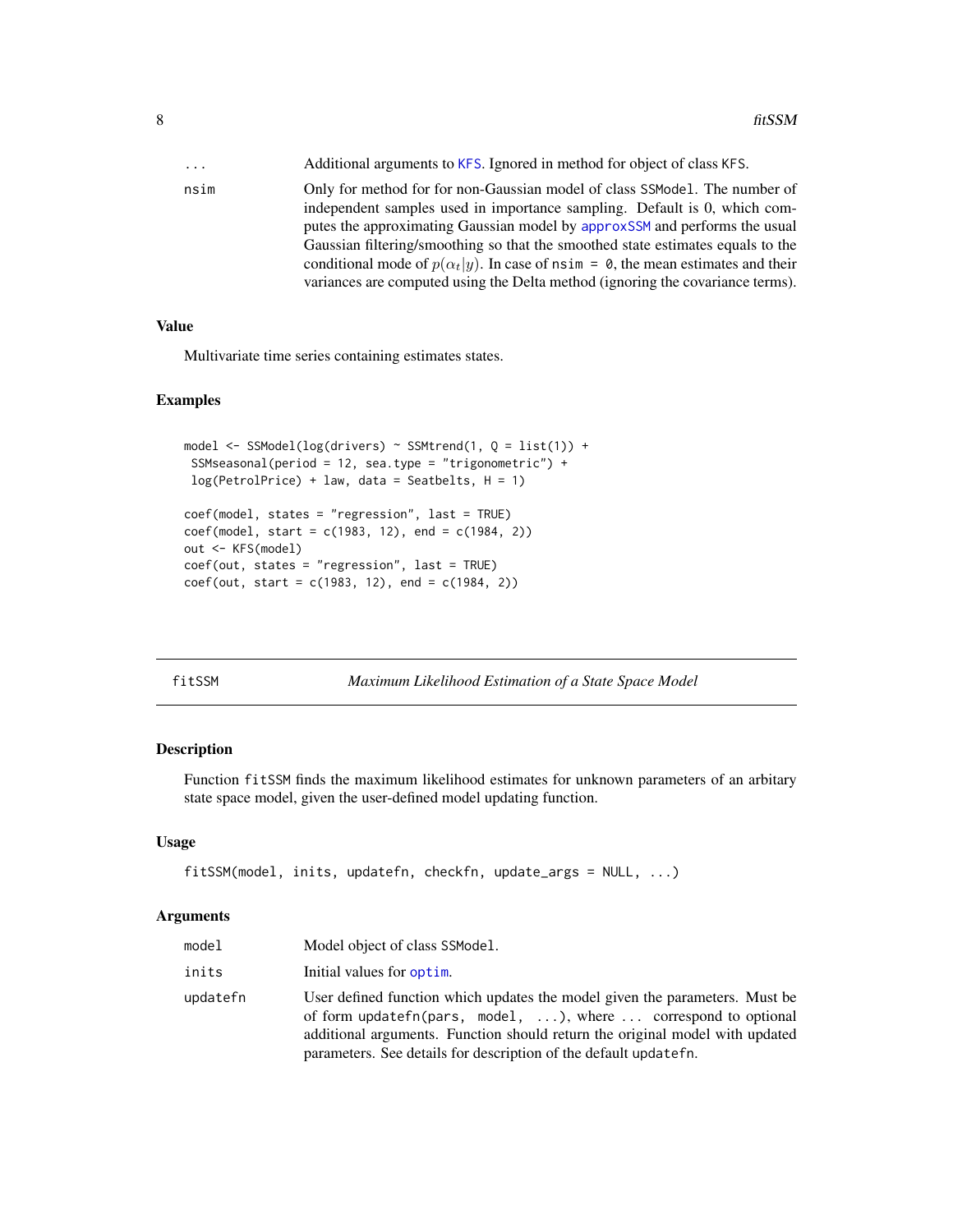<span id="page-8-0"></span>

| checkfn     | Optional function of form checkfn(model) for checking the validity of the                                                      |
|-------------|--------------------------------------------------------------------------------------------------------------------------------|
|             | model. Should return TRUE if the model is valid, and FALSE otherwise. See                                                      |
|             | details.                                                                                                                       |
| update_args | Optional list containing additional arguments to updatefn.                                                                     |
| .           | Further arguments for functions optime and logLik. SSModel, such as $nsim = 1000$ ,<br>marginal = TRUE, and method = $"BFGS".$ |

# Details

Note that fitSSM actually minimizes -logLik(model), so for example the Hessian matrix returned by hessian = TRUE has an opposite sign than expected.

This function is simple wrapper around [optim](#page-0-0). For optimal performance in complicated problems, it is more efficient to use problem specific codes with calls to logLik method directly.

In fitSSM, the objective function for [optim](#page-0-0) first updates the model based on the current values of the parameters under optimization, using function updatefn. Then function checkfn is used for checking that the resulting model is valid (the default checkfn checks for non-finite values and overly large (>1e7) values in covariance matrices). If checkfn returns TRUE, the log-likelihood is computed using a call -logLik(model, check.model = FALSE). Otherwise objective function returns value corresponding to .Machine\$double.xmax^0.75.

The default updatefn can be used to estimate the values marked as NA in unconstrained timeinvariant covariance matrices Q and H. Note that the default updatefn function cannot be used with trigonometric seasonal components as its covariance structure is of form  $\sigma I$ , i.e. not all NA's correspond to unique value.

The code for the default updatefn can be found in the examples. As can be seen from the function definition, it is assumed that unconstrained optimization method such as BFGS is used.

Note that for non-Gaussian models derivative-free optimization methods such as Nelder-Mead might be more reliable than methods which use finite difference approximations. This is due to noise caused by the relative stopping criterion used for finding approximating Gaussian model. In most cases this does not seem to cause any problems though.

#### Value

A list with elements

| optim.out | Output from function optim.      |
|-----------|----------------------------------|
| model     | Model with estimated parameters. |

#### See Also

[logLik](#page-29-1), and [KFAS](#page-15-1) for examples.

# Examples

# Example function for updating covariance matrices H and Q

# (also used as a default function in fitSSM)

updatefn <- function(pars, model){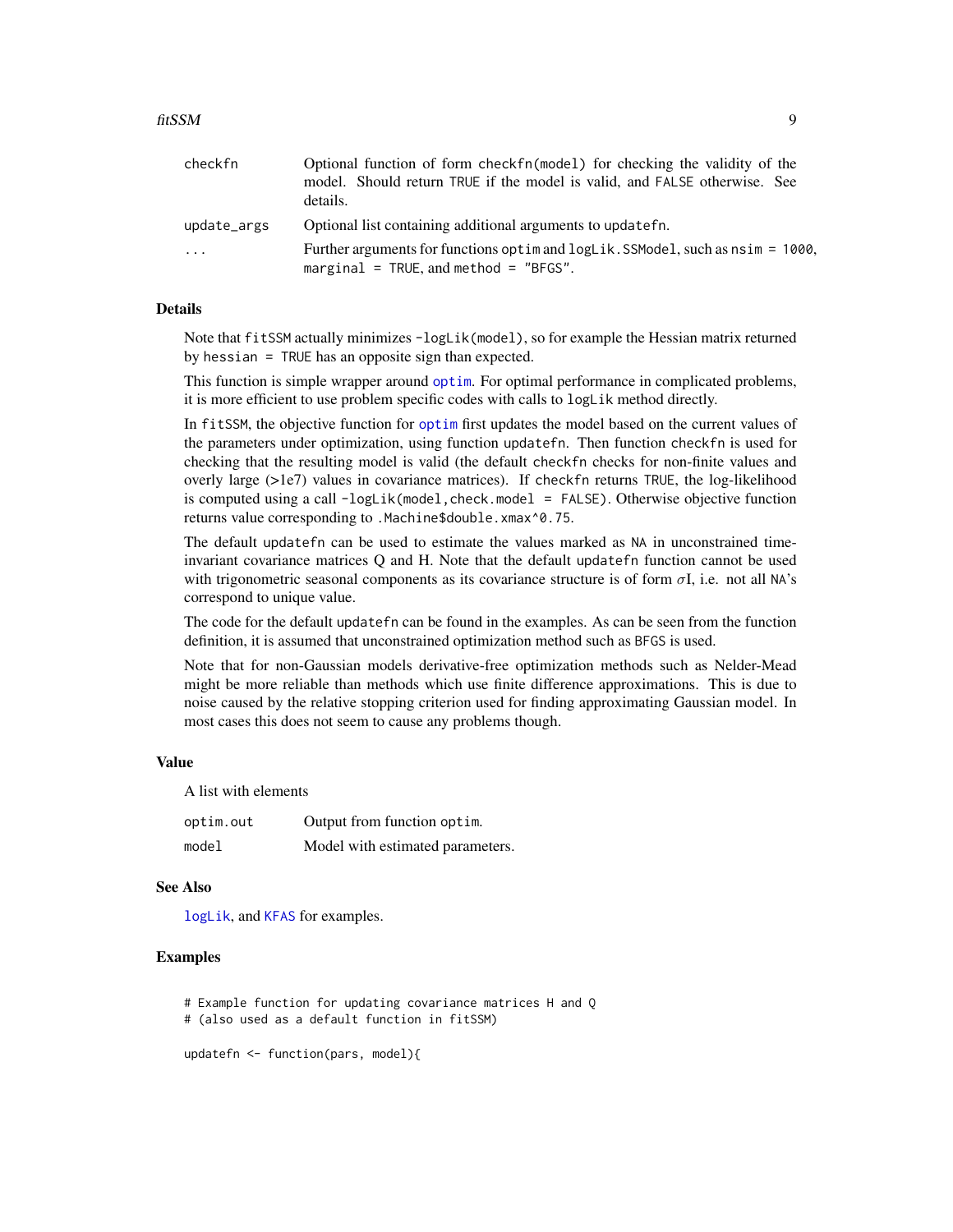```
if(any(is.na(model$Q))){
    Q <- as.matrix(model$Q[,,1])
    naQd <- which(is.na(diag(Q)))
   naQnd <- which(upper.tri(Q[naQd,naQd]) & is.na(Q[naQd,naQd]))
    Q[naQd,naQd][lower.tri(Q[naQd,naQd])] <- 0
    diag(Q)[naQd] \leq exp(0.5 \star pars[1:length(naQd)])
    Q[naQd,naQd][naQnd] <- pars[length(naQd)+1:length(naQnd)]
    model$Q[naQd,naQd,1] <- crossprod(Q[naQd,naQd])
 }
 if(!identical(model$H,'Omitted') && any(is.na(model$H))){#'
  H<-as.matrix(model$H[,,1])
  naHd <- which(is.na(diag(H)))
  naHnd <- which(upper.tri(H[naHd,naHd]) & is.na(H[naHd,naHd]))
  H[naHd,naHd][lower.tri(H[naHd,naHd])] <- 0
  diag(H)[naHd] <-
     exp(0.5 * pars[length(naQd)+length(naQnd)+1:length(naHd)])
  H[naHd,naHd][naHnd] <-
     pars[length(naQd)+length(naQnd)+length(naHd)+1:length(naHnd)]
  model$H[naHd,naHd,1] <- crossprod(H[naHd,naHd])
   }
model
}
# Example function for checking the validity of covariance matrices.
checkfn <- function(model){
 #test positive semidefiniteness of H and Q
 inherits(try(ldl(model$H[,,1]),TRUE),'try-error') ||
 inherits(try(ldl(model$Q[,,1]),TRUE),'try-error')
}
model \leq SSModel(Nile \sim SSMtrend(1, Q = list(matrix(NA))), H = matrix(NA))
#function for updating the model
update_model <- function(pars, model) {
 model["H"] <- pars[1]
 model["Q"] <- pars[2]
 model
}
#check that variances are non-negative
check_model <- function(model) {
  (model["H"] > 0 && model["Q"] > 0)
}
fit \le fitSSM(inits = rep(var(Nile)/5, 2), model = model,
                 updatefn = update_model, checkfn = check_model)
```
fitted.SSModel *Smoothed Estimates or One-step-ahead Predictions of Fitted Values*

<span id="page-9-0"></span>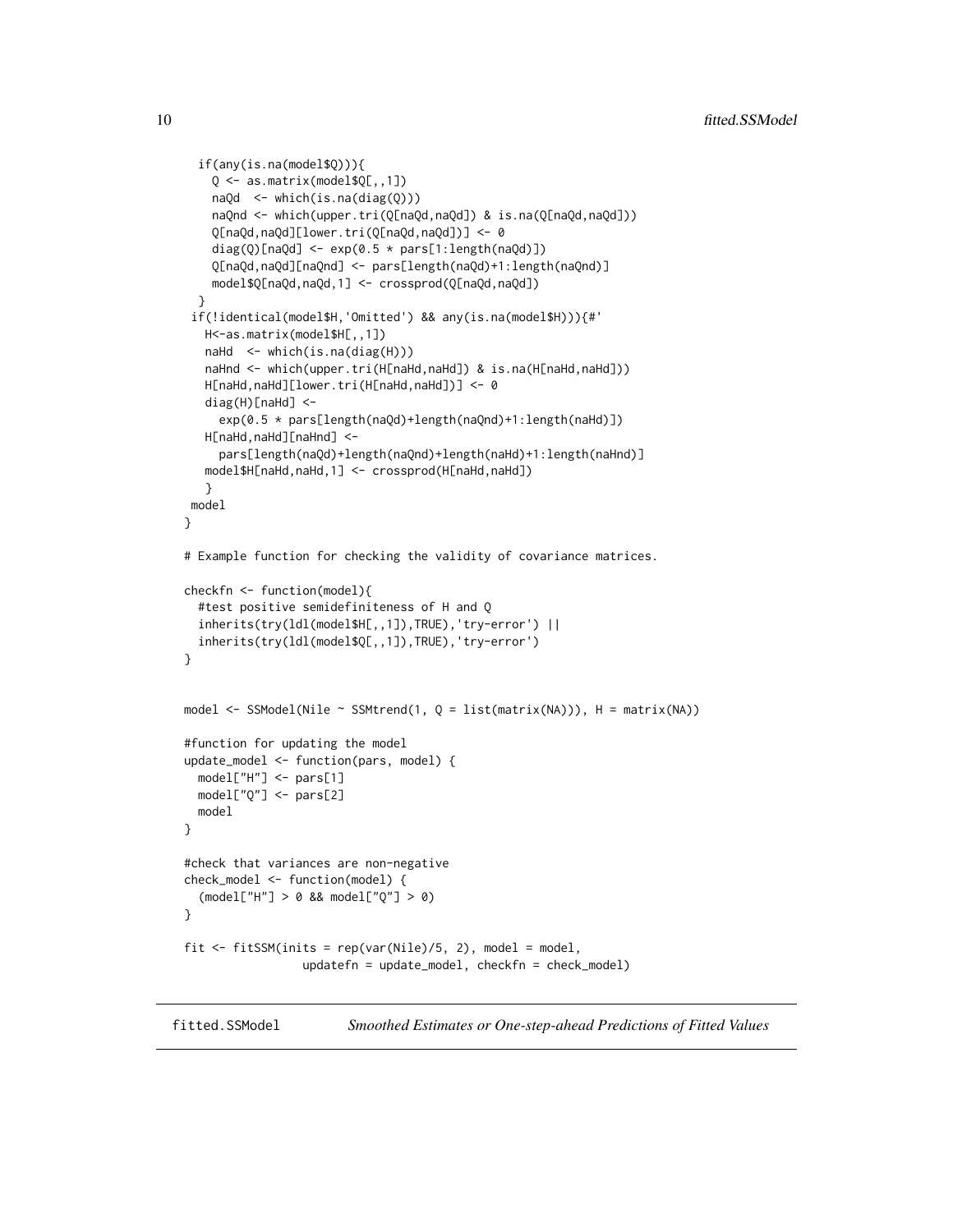# <span id="page-10-0"></span>fitted.SSModel 11

#### Description

Computes fitted values from output of KFS (or using the SSModel object), i.e. one-step-ahead predictions  $f(\theta_t|y_{t-1},..., y_1)$  (m) or smoothed estimates  $f(\theta_t|y_n,..., y_1)$  (muhat), where f is the inverse of the link function (identity in Gaussian case), except in case of Poisson distribution where f is multiplied with the exposure  $u_t$ .

### Usage

```
## S3 method for class 'KFS'
fitted(object, start = NULL, end = NULL,
  filtered = FALSE, ...## S3 method for class 'SSModel'
fitted(object, start = NULL, end = NULL,
```

```
filtered = FALSE, nsim = 0, ...
```
#### Arguments

| object   | An object of class KFS or SSModel.                                                                                                                                                                                                                                                                                                                                                                                                                                                                    |
|----------|-------------------------------------------------------------------------------------------------------------------------------------------------------------------------------------------------------------------------------------------------------------------------------------------------------------------------------------------------------------------------------------------------------------------------------------------------------------------------------------------------------|
| start    | The start time of the period of interest. Defaults to first time point of the object.                                                                                                                                                                                                                                                                                                                                                                                                                 |
| end      | The end time of the period of interest. Defaults to the last time point of the<br>object.                                                                                                                                                                                                                                                                                                                                                                                                             |
| filtered | Logical, return filtered instead of smoothed estimates of state vector. Default is<br>FALSE.                                                                                                                                                                                                                                                                                                                                                                                                          |
| $\ldots$ | Additional arguments to KFS. Ignored in method for object of class KFS.                                                                                                                                                                                                                                                                                                                                                                                                                               |
| nsim     | Only for method for for non-Gaussian model of class SSModel. The number of<br>independent samples used in importance sampling. Default is 0, which com-<br>putes the approximating Gaussian model by approxSSM and performs the usual<br>Gaussian filtering/smoothing so that the smoothed state estimates equals to the<br>conditional mode of $p(\alpha_t y)$ . In case of nsim = 0, the mean estimates and their<br>variances are computed using the Delta method (ignoring the covariance terms). |

# Value

Multivariate time series containing fitted values.

# See Also

[signal](#page-39-1) for partial signals and their covariances.

```
data("sexratio")
model <- SSModel(Male ~ SSMtrend(1,Q = list(NA)),u = sexratio[, "Total"],
  data = sexratio, distribution = "binomial")
model <- fitSSM(model,inits = -15, method = "BFGS")$model
out <- KFS(model)
identical(drop(out$muhat), fitted(out))
```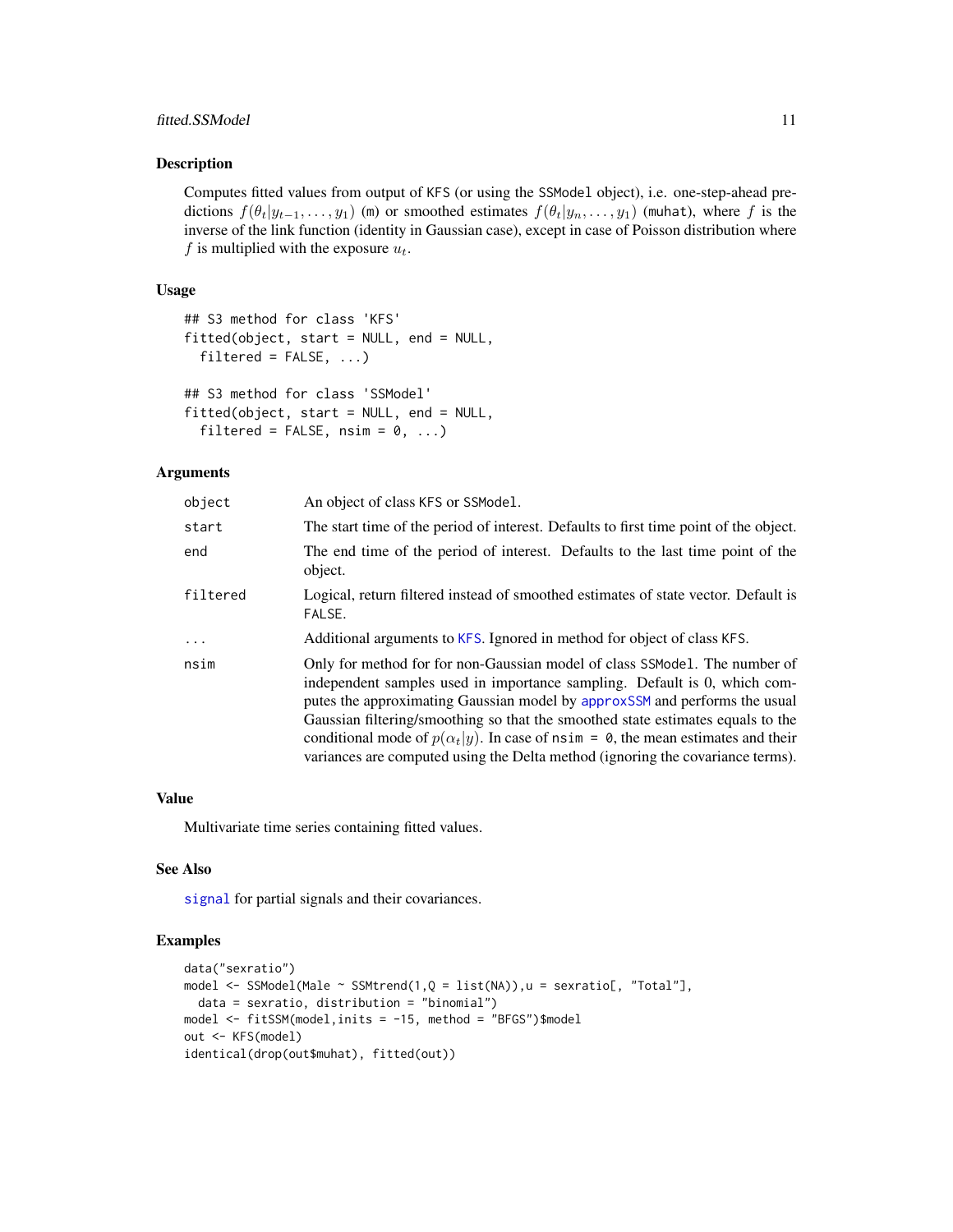<span id="page-11-0"></span>fitted(model)

GlobalTemp *Two series of average global temperature deviations for years 1880- 1987*

# Description

This data set contains two series of average global temperature deviations for years 1880-1987. These series are same as used in Shumway and Stoffer (2006), where they are known as HL and Folland series. For more details, see Shumway and Stoffer (2006, p. 327).

#### Format

A time series object containing 108 times 2 observations.

#### Source

http://lib.stat.cmu.edu/general/stoffer/tsa2/

# References

Shumway, Robert H. and Stoffer, David S. (2006). Time Series Analysis and Its Applications: With R examples.

hatvalues.KFS *Extract Hat Values from KFS Output*

#### Description

Extract hat values from KFS output, when KFS was run with signal (non-Gaussian case) or mean smoothing (Gaussian case).

# Usage

```
## S3 method for class 'KFS'
hatvalues(model, ...)
```
#### Arguments

| model   | An object of class KFS.             |
|---------|-------------------------------------|
| $\cdot$ | Additional arguments to approx SSM. |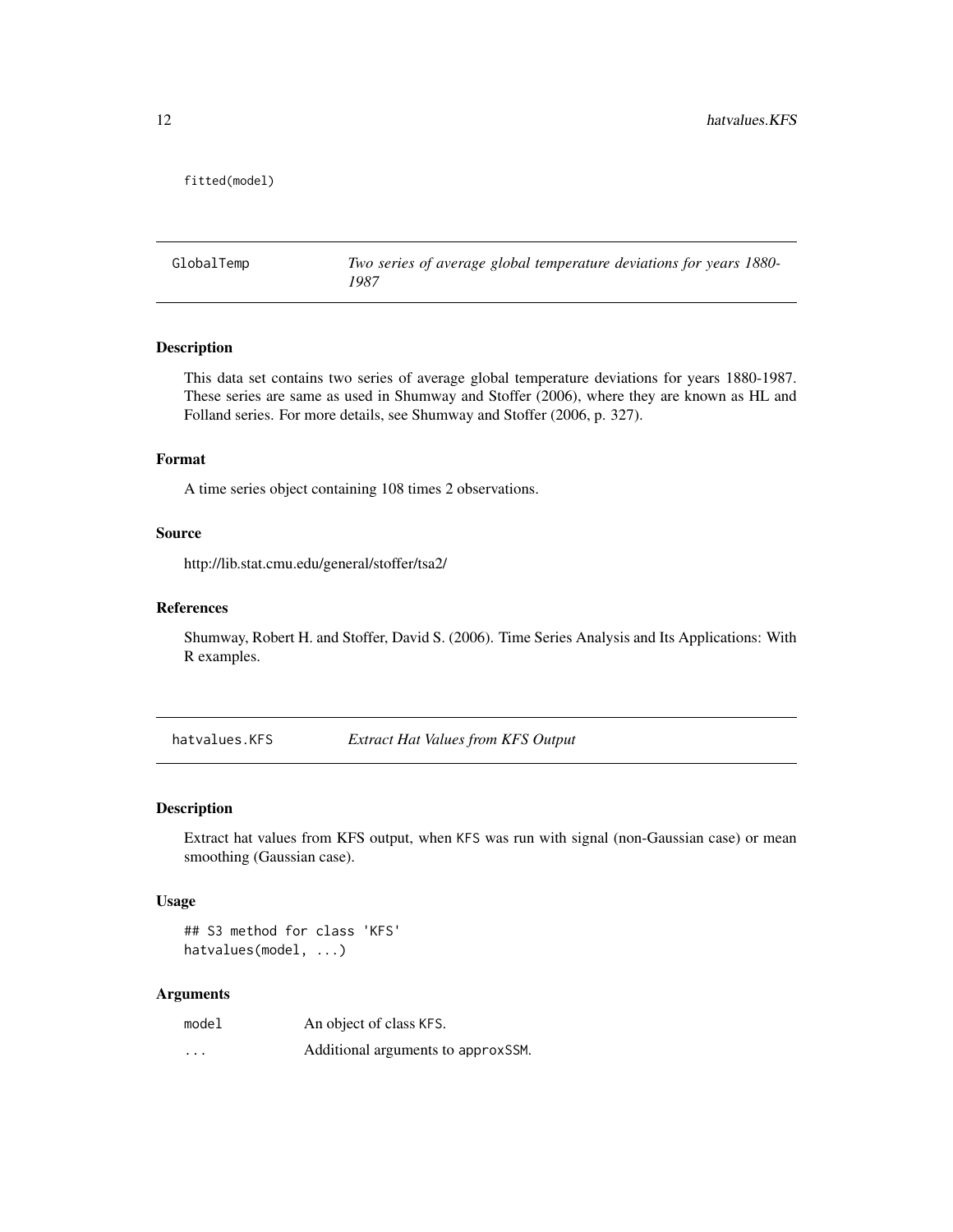# <span id="page-12-0"></span>importanceSSM 13

# Details

Hat values in KFAS are defined as the diagonal elements of  $V_t/H_t$  where  $V_t$  is the covariance matrix of signal/mean at time t and H\_t is the covariance matrix of disturbance vector  $\epsilon$  of (approximating) Gaussian model at time t. This definition gives identical results with the standard definition in case of GLMs. Note that it is possible to construct a state space model where this definition is not meaningful (for example the covariance matrix H t can contain zeros on diagonal).

# Value

Multivariate time series containing hat values.

#### Examples

```
model <- SSModel(sr ~ pop15 + pop75 + dpi + ddpi, data = LifeCycleSavings)
out <- KFS(model, filtering = "state", smoothing = "none")
# estimate sigma2
model["H"] <- mean(c(out$v[1:out$d][out$Finf==0]^2/out$F[1:out$d][out$Finf==0],
                     out$v[-(1:out$d)]^2/out$F[-(1:out$d)]))
c(hatvalues(KFS(model)))
```
<span id="page-12-1"></span>importanceSSM *Importance Sampling of Exponential Family State Space Model*

#### **Description**

Function importanceSSM simulates states or signals of the exponential family state space model conditioned with the observations, returning the simulated samples of the states/signals with the corresponding importance weights.

#### Usage

```
importanceSSM(model, type = c("states", "signals"), filtered = FALSE,
 nsim = 1000, save.model = FALSE, theta, antithetics = FALSE,
 maxiter = 50
```
#### Arguments

| model       | Exponential family state space model of class SSModel.                                                                                     |
|-------------|--------------------------------------------------------------------------------------------------------------------------------------------|
| type        | What to simulate, "states" or "signals". Default is "states"                                                                               |
| filtered    | Simulate from $p(\alpha_t y_{t-1},,y_1)$ instead of $p(\alpha y)$ . Note that for large models<br>this can be very slow. Default is FALSE. |
| nsim        | Number of independent samples. Default is 1000.                                                                                            |
| save.model  | Return the original model with the samples. Default is FALSE.                                                                              |
| theta       | Initial values for the conditional mode theta.                                                                                             |
| antithetics | Logical. If TRUE, two antithetic variables are used in simulations, one for loca-<br>tion and another for scale. Default is FALSE.         |
| maxiter     | Maximum number of iterations used in linearisation. Default is 50.                                                                         |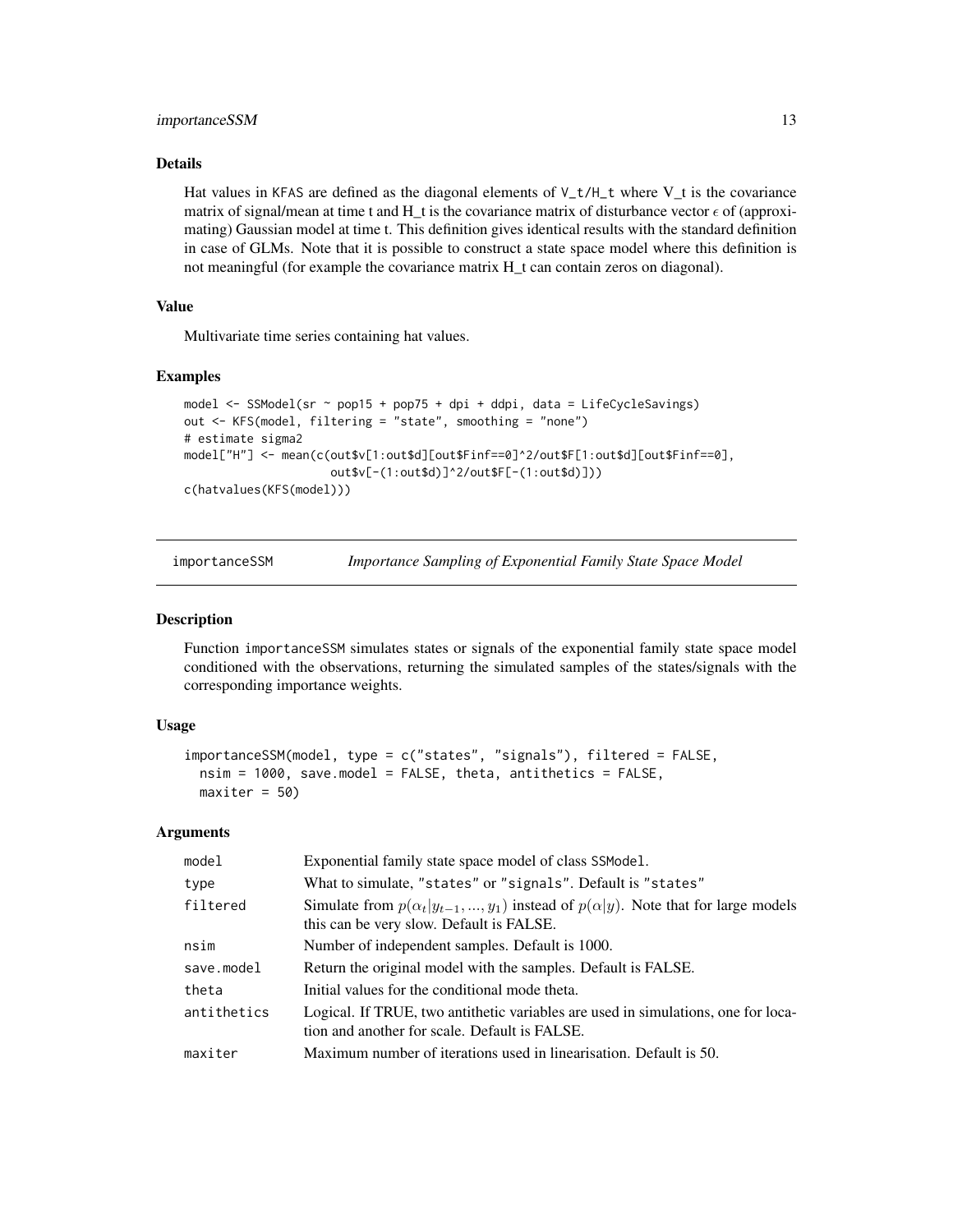#### Details

Function can use two antithetic variables, one for location and other for scale, so output contains four blocks of simulated values which correlate which each other (ith block correlates negatively with  $(i+1)$ th block, and positively with  $(i+2)$ th block etc.).

# Value

A list containing elements

| samples | Simulated samples.                          |
|---------|---------------------------------------------|
| weights | Importance weights.                         |
| model   | Original model in case of save.model==TRUE. |

```
data("sexratio")
model <- SSModel(Male ~ SSMtrend(1, Q = list(NA)), u = sexratio[,"Total"], data = sexratio,
                distribution = "binomial")
fit \le fitSSM(model, inits = -15, method = "BFGS")
fit$model$Q #1.107652e-06
# Computing confidence intervals for sex ratio
# Uses importance sampling on response scale (1000 samples with antithetics)
set.seed(1)
imp <- importanceSSM(fit$model, nsim = 250, antithetics = TRUE)
sexratio.smooth <- numeric(length(model$y))
sexratio.ci <- matrix(0, length(model$y), 2)
w <- imp$w/sum(imp$w)
for(i in 1:length(model$y)){
  sexr <- exp(imp$sample[i,1,])
  sexratio.smooth[i]<-sum(sexr*w)
  oo <- order(sexr)
  sexratio.ci[i,] <- c(sexr[oo][which.min(abs(cumsum(w[oo]) - 0.05))],
                   sexr[oo][which.min(abs(cumsum(w[oo]) - 0.95))])
}
## Not run:
# Filtered estimates
impf <- importanceSSM(fit$model, nsim = 250, antithetics = TRUE,filtered=TRUE)
sexratio.filter <- rep(NA,length(model$y))
sexratio.fci <- matrix(NA, length(model$y), 2)
w <- impf$w/rowSums(impf$w)
for(i in 2:length(model$y)){
  sexr <- exp(impf$sample[i,1,])
  sexratio.filter[i] <- sum(sexr*w[i,])
  oo<-order(sexr)
  sexratio.fci[i,] <- c(sexr[oo][which.min(abs(cumsum(w[i,oo]) - 0.05))],
                    sexr[oo][which.min(abs(cumsum(w[i,oo]) - 0.95))])
}
ts.plot(cbind(sexratio.smooth,sexratio.ci,sexratio.filter,sexratio.fci),
        col=c(1,1,1,2,2,2),lty=c(1,2,2,1,2,2))
```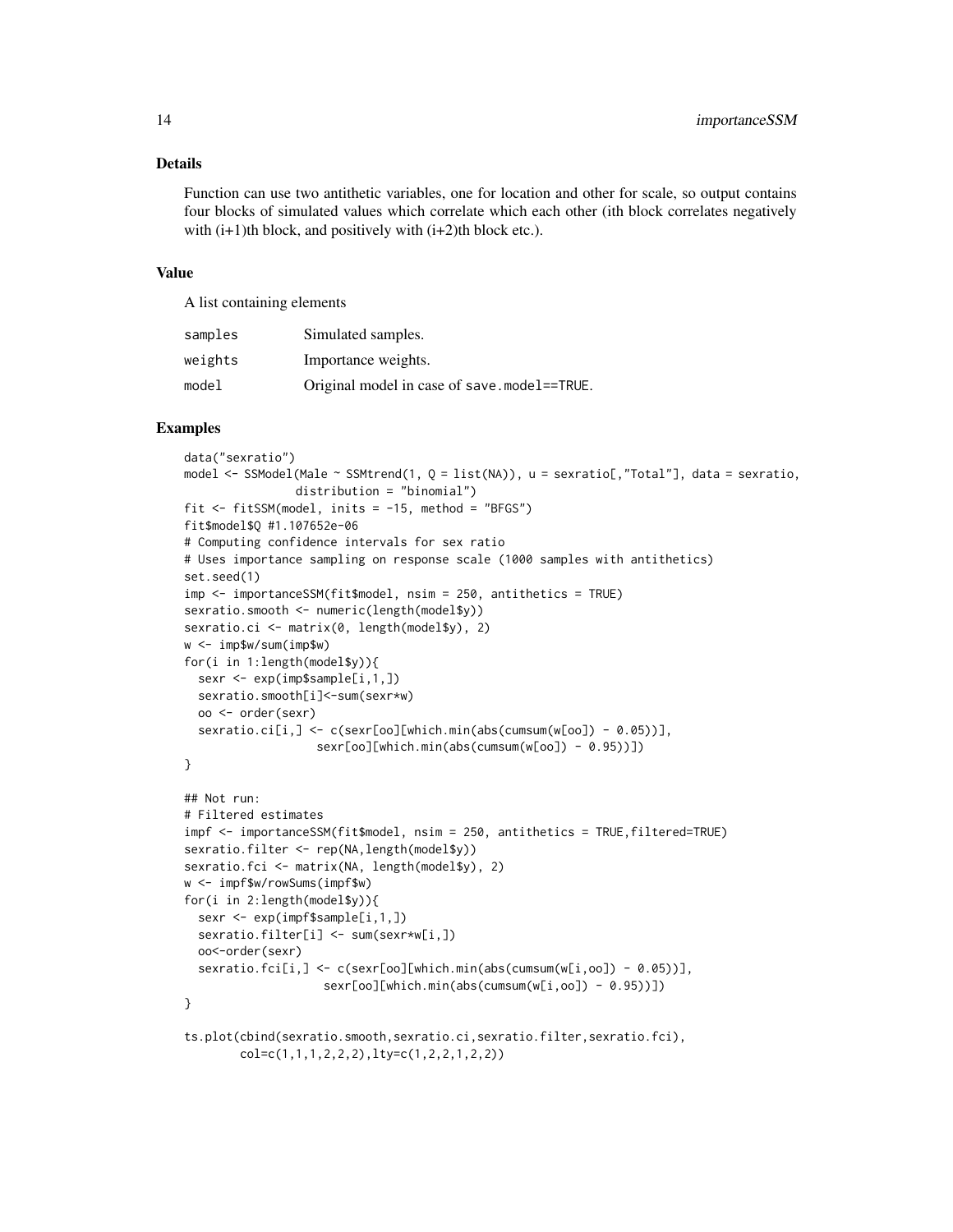<span id="page-14-0"></span>## End(Not run)

#### is.SSModel *Test whether object is a valid* SSModel *object*

# Description

Function is.SSModel tests whether the object is a valid SSModel object.

#### Usage

```
is.SSModel(object, na.check = FALSE, return.logical = TRUE)
```
#### Arguments

| object   | An object to be tested.                                                                                                                                                                                                                                                 |
|----------|-------------------------------------------------------------------------------------------------------------------------------------------------------------------------------------------------------------------------------------------------------------------------|
| na.check | Test the system matrices for NA and infinite values. Also checks for large values<br>$(> 1e7)$ in covariance matrices H and Q which could cause large rounding errors<br>in filtering. Positive semidefiniteness of these matrices is not checked. Default<br>is FALSE. |
|          | return. logical If FALSE (default), an error is given if the the model is not a valid SSModel<br>object. Otherwise logical value is returned.                                                                                                                           |

### Details

Note that the validity of the values in y and Z are not tested. These can contain NA values (but not infinite values), with condition that when  $Z[i, t]$  contains NA value, the corresponding  $y[t, i]$ must also have NA value. In this case  $Z[i, t]$  is not referenced in filtering and smoothing, and algorithms works properly.

# Value

Logical value or nothing, depending on the value of return.logical.

```
model <- SSModel(rnorm(10) ~ 1)
is.SSModel(model)
model['H'] <- 1
is.SSModel(model)
model$H[] < -1is.SSModel(model)
model$H[,,1] <- 1
is.SSModel(model)
model$H < -1is.SSModel(model)
```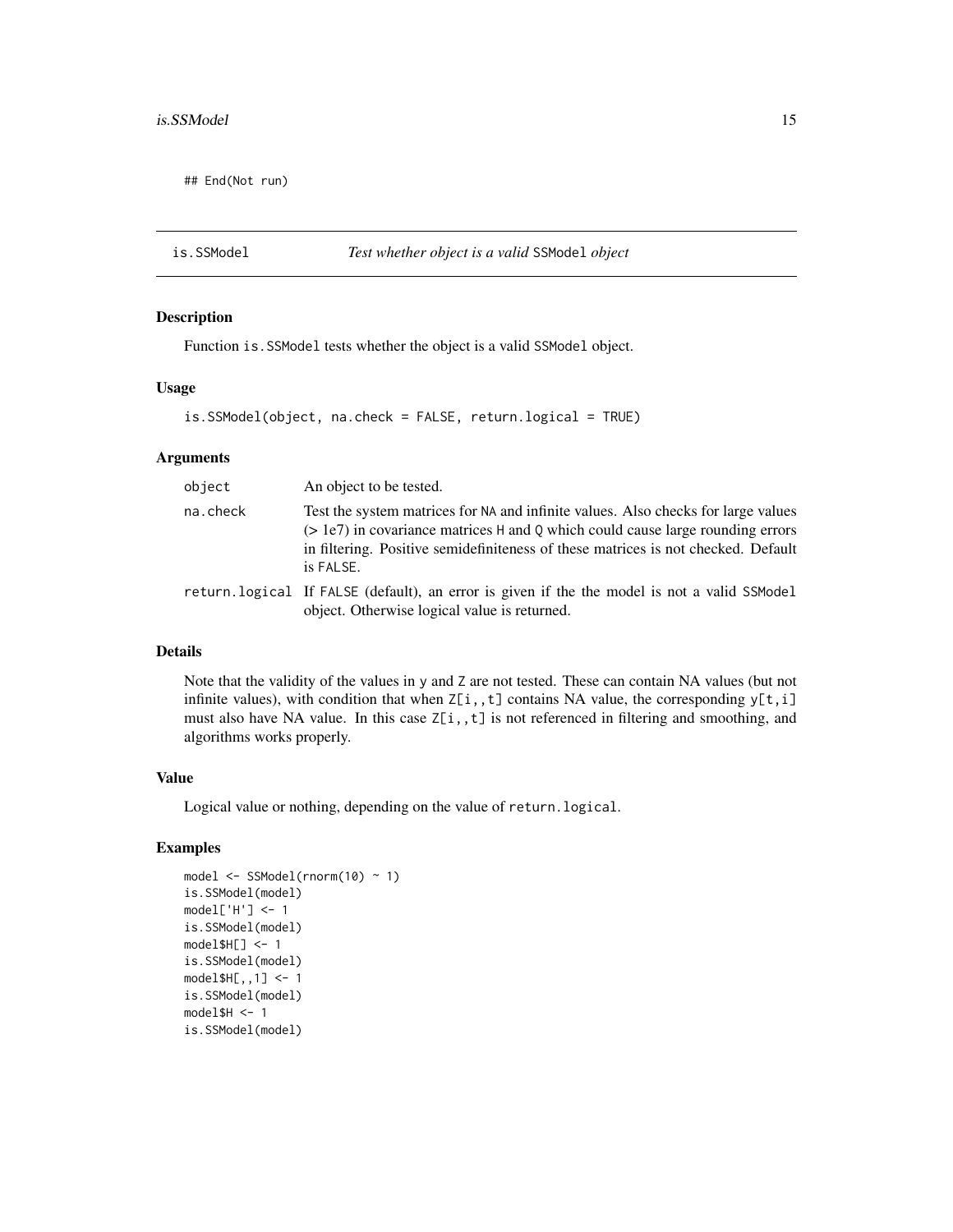#### <span id="page-15-1"></span><span id="page-15-0"></span>Description

Package KFAS contains functions for Kalman filtering, smoothing and simulation of linear state space models with exact diffuse initialization.

#### Details

Note, this help page might be more readable in pdf format due to the mathematical formulas containing subscripts.

The linear Gaussian state space model is given by

 $y_t = Z_t \alpha_t + \epsilon_t$ , (observation equation)

$$
\alpha_{t+1} = T_t \alpha_t + R_t \eta_t
$$
, (transition equation)

where  $\epsilon_t \sim N(0, H_t)$ ,  $\eta_t \sim N(0, Q_t)$  and  $\alpha_1 \sim N(a_1, P_1)$  independently of each other.

All system and covariance matrices Z, H, T, R and Q can be time-varying, and partially or totally missing observations  $y_t$  are allowed.

Covariance matrices H and Q has to be positive semidefinite (although this is not checked).

Model components in KFAS are defined as

y A n x p matrix containing the observations.

 $\mathbb Z$  A p x m x 1 or p x m x n array corresponding to the system matrix of observation equation.

 $H$  A p x p x 1 or p x p x n array corresponding to the covariance matrix of observational disturbances epsilon.

T A m x m x 1 or m x m x n array corresponding to the first system matrix of state equation.

 **A m x k x 1 or m x k x n array corresponding to the second system matrix of state equation.** 

 $Q$  A k x k x 1 or k x k x n array corresponding to the covariance matrix of state disturbances eta

a1 A m x 1 matrix containing the expected values of the initial states.

P1 A m x m matrix containing the covariance matrix of the nondiffuse part of the initial state vector.

P1inf A m x m matrix containing the covariance matrix of the diffuse part of the initial state vector.

u A n x p matrix of an additional parameters in case of non-Gaussian model.

In case of any of the series in model is defined as non-Gaussian, the observation equation is of form

$$
\prod_{i}^{p} p_i(y_{t,p}|\theta_t)
$$

with  $\theta_{t,i} = Z_{i,t} \alpha_t$  being one of the following: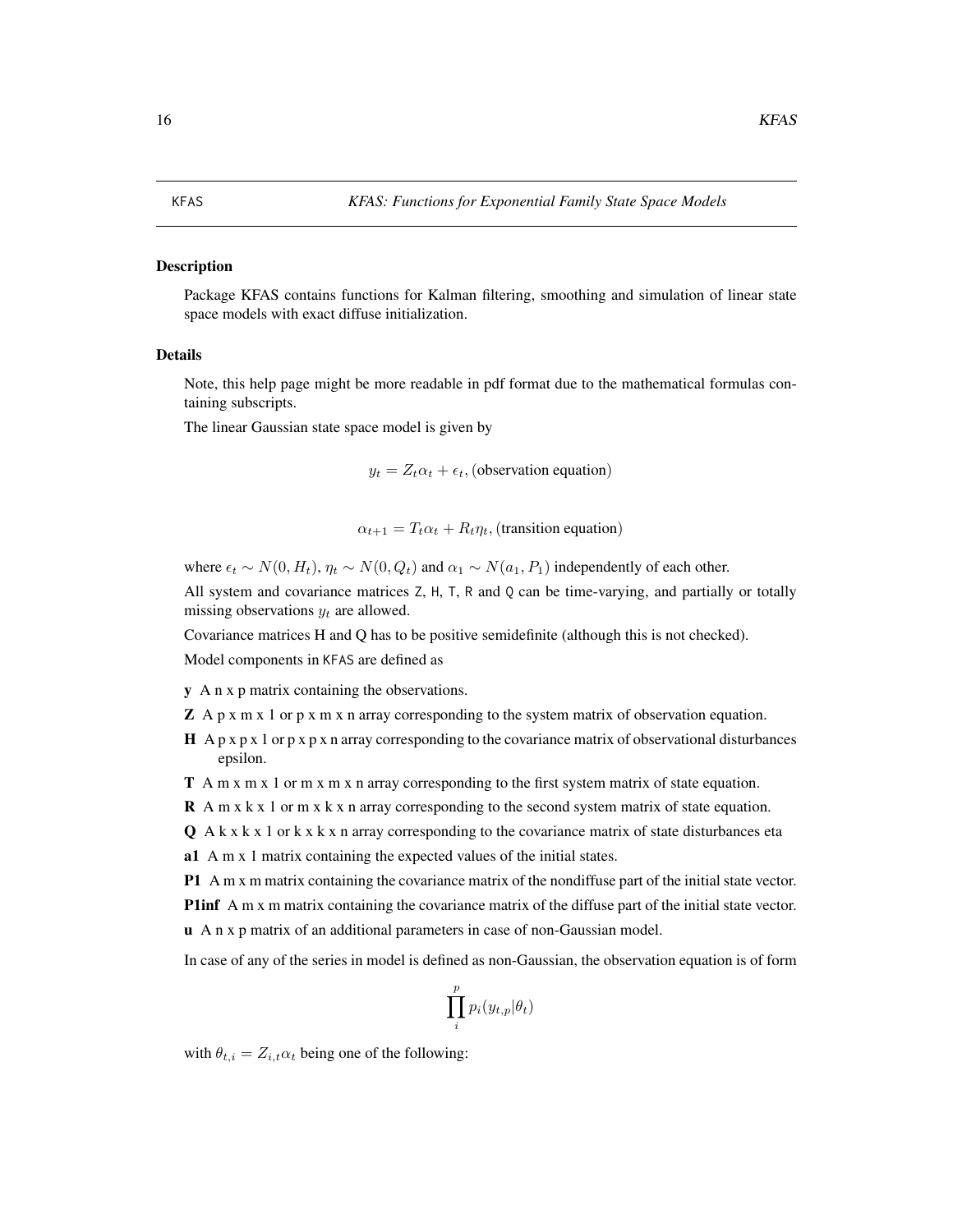- <span id="page-16-0"></span>•  $y_t \sim N(\mu_t, u_t)$ , with identity link  $\theta_t = \mu_t$ . Note that now variances are defined using  $u_t$ , not  $H_t$ . If the correlation between Gaussian observation equations is needed, one can use  $u_t = 0$  and add correlating disturbances into state equation (although care is then needed when making inferences about signal which contains the error terms also).
- $y_t \sim \text{Poisson}(u_t \lambda_t)$ , where  $u_t$  is an offset term, with  $\theta_t = \log(u_t \lambda_t)$ .
- $y_t \sim \text{binomial}(u_t, \pi_t)$ , with  $\theta_t = \log[\pi_t/(1 \pi_t)]$ , where  $\pi_t$  is the probability of success at time t.
- $y_t \sim \text{gamma}(u_t, \mu_t)$ , with  $\theta_t = \log(\mu_t)$ , where  $\mu_t$  is the mean parameter and  $u_t$  is the shape parameter.
- $y_t \sim$  negative binomial $(u_t, \mu_t)$ , with expected value  $\mu_t$  and variance  $\mu_t + \mu_t^2/u_t$  (see [dnbinom](#page-0-0)), then  $\theta_t = \log(\mu_t)$ .

For exponential family models  $u_t = 1$  as a default. For completely Gaussian models, parameter is omitted. Note that series can have different distributions in case of multivariate models.

For the unknown elements of initial state vector  $a_1$ , KFAS uses exact diffuse initialization by Koopman and Durbin (2000, 2012, 2003), where the unknown initial states are set to have a zero mean and infinite variance, so

$$
P_1 = P_{*,1} + \kappa P_{\infty,1},
$$

with  $\kappa$  going to infinity and  $P_{\infty,1}$  being diagonal matrix with ones on diagonal elements corresponding to unknown initial states.

This method is basically a equivalent of setting uninformative priors for the initial states in a Bayesian framework.

Diffuse phase is continued until rank of  $P_{\infty,t}$  becomes zero. Rank of  $P_{\infty,t}$  decreases by 1, if  $F_{\infty,t}$  >  $\xi_t > 0$ , where  $\xi_t$  is by default .Machine\$double.eps^0.5\*min(X)^2), where X is absolute values of non-zero elements of array Z. Usually the number of diffuse time points equals the number unknown elements of initial state vector, but missing observations or time-varying system matrices can affect this. See Koopman and Durbin (2000, 2012, 2003) for details for exact diffuse and nondiffuse filtering. If the number of diffuse states is large compared to the data, it is possible that the model is degenerate in a sense that not enough information is available for leaving the diffuse phase.

To lessen the notation and storage space, KFAS uses letters P, F and K for non-diffuse part of the corresponding matrices, omitting the asterisk in diffuse phase.

All functions of KFAS use the univariate approach (also known as sequential processing, see Anderson and Moore (1979)) which is from Koopman and Durbin (2000, 2012). In univariate approach the observations are introduced one element at the time. Therefore the prediction error variance matrices F and Finf do not need to be non-singular, as there is no matrix inversions in univariate approach algorithm. This provides possibly more faster filtering and smoothing than normal multivariate Kalman filter algorithm, and simplifies the formulas for diffuse filtering and smoothing. If covariance matrix H is not diagonal, it is possible to transform the model by either using LDL decomposition on H, or augmenting the state vector with  $\epsilon$  disturbances (this is done automatically in KFAS if needed). See [transformSSM](#page-47-1) for more details.

#### References

Helske J. (2017). KFAS: Exponential Family State Space Models in R, Journal of Statistical Software, 78(10), 1-39. doi:10.18637/jss.v078.i10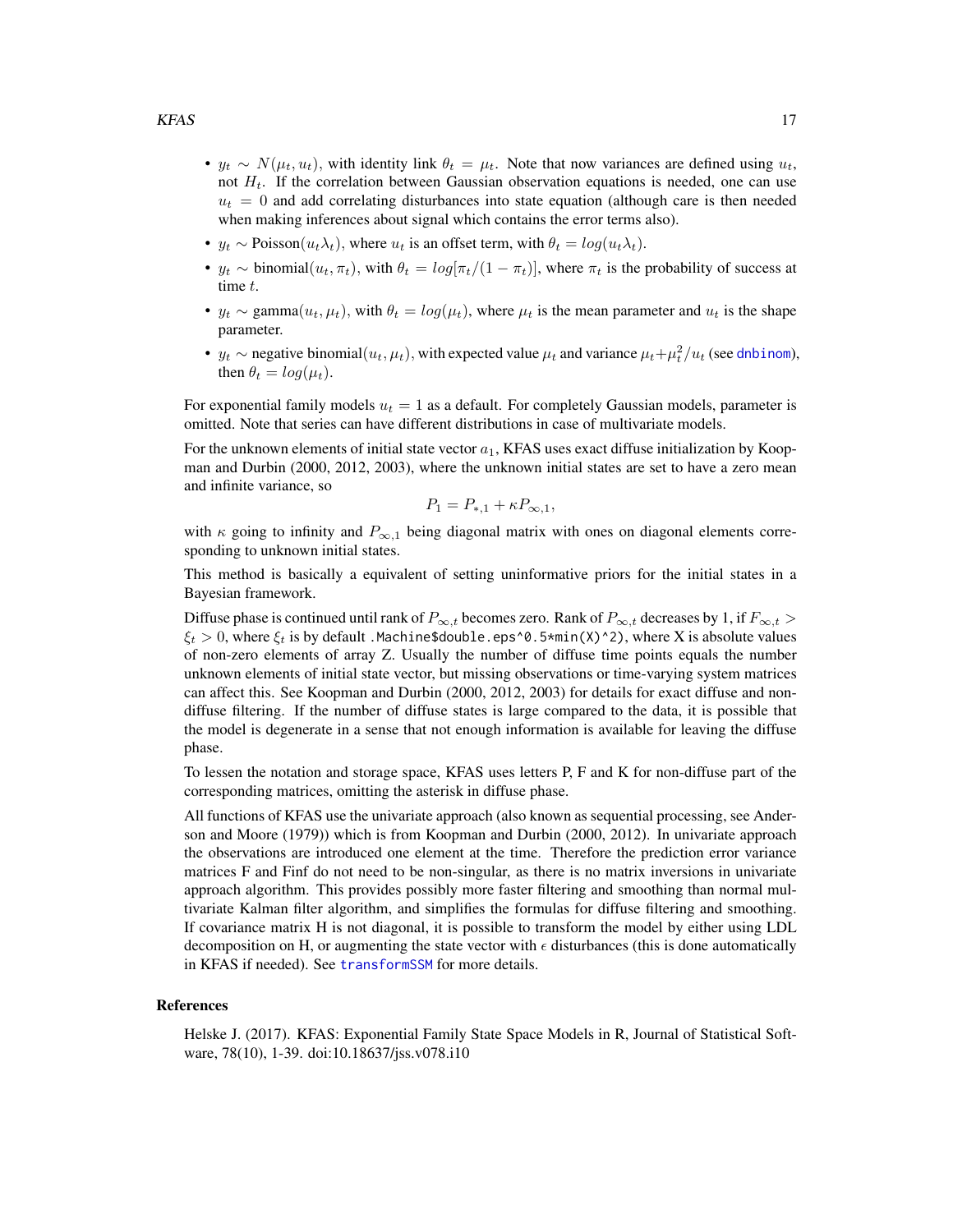<span id="page-17-0"></span>Koopman, S.J. and Durbin J. (2000). Fast filtering and smoothing for non-stationary time series models, Journal of American Statistical Assosiation, 92, 1630-38.

Koopman, S.J. and Durbin J. (2012). Time Series Analysis by State Space Methods. Second edition. Oxford: Oxford University Press.

Koopman, S.J. and Durbin J. (2003). Filtering and smoothing of state vector for diffuse state space models, Journal of Time Series Analysis, Vol. 24, No. 1.

Shumway, Robert H. and Stoffer, David S. (2006). Time Series Analysis and Its Applications: With R examples.

#### See Also

examples in [boat](#page-4-1), [sexratio](#page-38-1), [importanceSSM](#page-12-1), [approxSSM](#page-2-1).

```
# Example of local level model for Nile series
# See Durbin and Koopman (2012)
model_Nile <- SSModel(Nile ~
  SSMtrend(1, Q = list(matrix(NA))), H = matrix(NA))model_Nile
model_Nile <- fitSSM(model_Nile, c(log(var(Nile)), log(var(Nile))),
 method = "BFGS")$model
# Filtering and state smoothing
out_Nile <- KFS(model_Nile, filtering = "state", smoothing = "state")
out_Nile
# Confidence and prediction intervals for the expected value and the observations.
# Note that predict uses original model object, not the output from KFS.
conf_Nile <- predict(model_Nile, interval = "confidence", level = 0.9)
pred_Nile <- predict(model_Nile, interval = "prediction", level = 0.9)
ts.plot(cbind(Nile, pred_Nile, conf_Nile[, -1]), col = c(1:2, 3, 3, 4, 4),
        ylab = "Predicted Annual flow", main = "River Nile")
# Missing observations, using the same parameter estimates
NileNA <- Nile
NileNA[c(21:40, 61:80)] <- NA
model_NileNA <- SSModel(NileNA ~ SSMtrend(1, Q = list(model_Nile$Q)),
H = model_Nile$H)
out_NileNA <- KFS(model_NileNA, "mean", "mean")
# Filtered and smoothed states
ts.plot(NileNA, fitted(out_NileNA, filtered = TRUE), fitted(out_NileNA),
  col = 1:3, ylab = "Predicted Annual flow",
```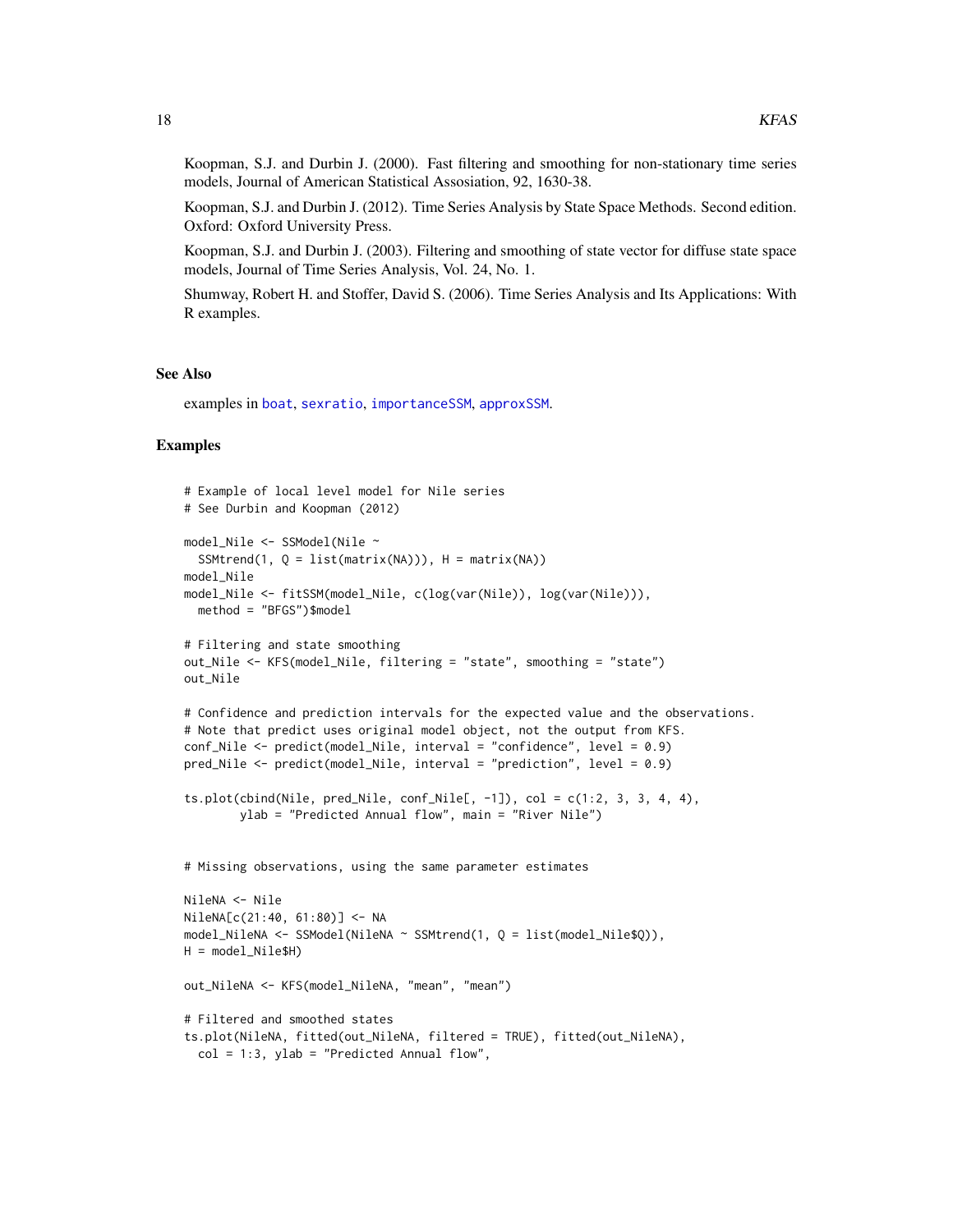#### $KFAS$  19

```
main = "River Nile")
# Example of multivariate local level model with only one state
# Two series of average global temperature deviations for years 1880-1987
# See Shumway and Stoffer (2006), p. 327 for details
data("GlobalTemp")
model_temp <- SSModel(GlobalTemp ~ SSMtrend(1, Q = NA, type = "common"),
  H = matrix(NA, 2, 2))# Estimating the variance parameters
inits <- chol(cov(GlobalTemp))[c(1, 4, 3)]
inits[1:2] <- log(inits[1:2])
fit_temp <- fitSSM(model_temp, c(0.5*log(.1), inits), method = "BFGS")
out_temp <- KFS(fit_temp$model)
ts.plot(cbind(model_temp$y, coef(out_temp)), col = 1:3)
legend("bottomright",
  legend = c(colnames(GlobalTemp), "Smoothed signal"), col = 1:3, lty = 1)
## Not run:
# Seatbelts data
# See Durbin and Koopman (2012)
model_drivers <- SSModel(log(drivers) ~ SSMtrend(1, Q = list(NA))+
   SSMseasonal(period = 12, sea.type = "trigonometric", Q = NA) +
   log(PetrolPrice) + law, data = Seatbelts, H = NA)
# As trigonometric seasonal contains several disturbances which are all
# identically distributed, default behaviour of fitSSM is not enough,
# as we have constrained Q. We can either provide our own
# model updating function with fitSSM, or just use optim directly:
# option 1:
ownupdatefn <- function(pars, model){
  model$H[] <- exp(pars[1])
  diag(model$Q[, , 1]) <- exp(c(pars[2], rep(pars[3], 11)))
  model #for optim, replace this with -logLik(model) and call optim directly
}
fit_drivers <- fitSSM(model_drivers,
  log(c(var(log(Seatbelts[, "drivers"])), 0.001, 0.0001)),
  ownupdatefn, method = "BFGS")
out_drivers <- KFS(fit_drivers$model, smoothing = c("state", "mean"))
out_drivers
ts.plot(out_drivers$model$y, fitted(out_drivers), lty = 1:2, col = 1:2,
  main = "Observations and smoothed signal with and without seasonal component")
lines(signal(out_drivers, states = c("regression", "trend"))$signal,
```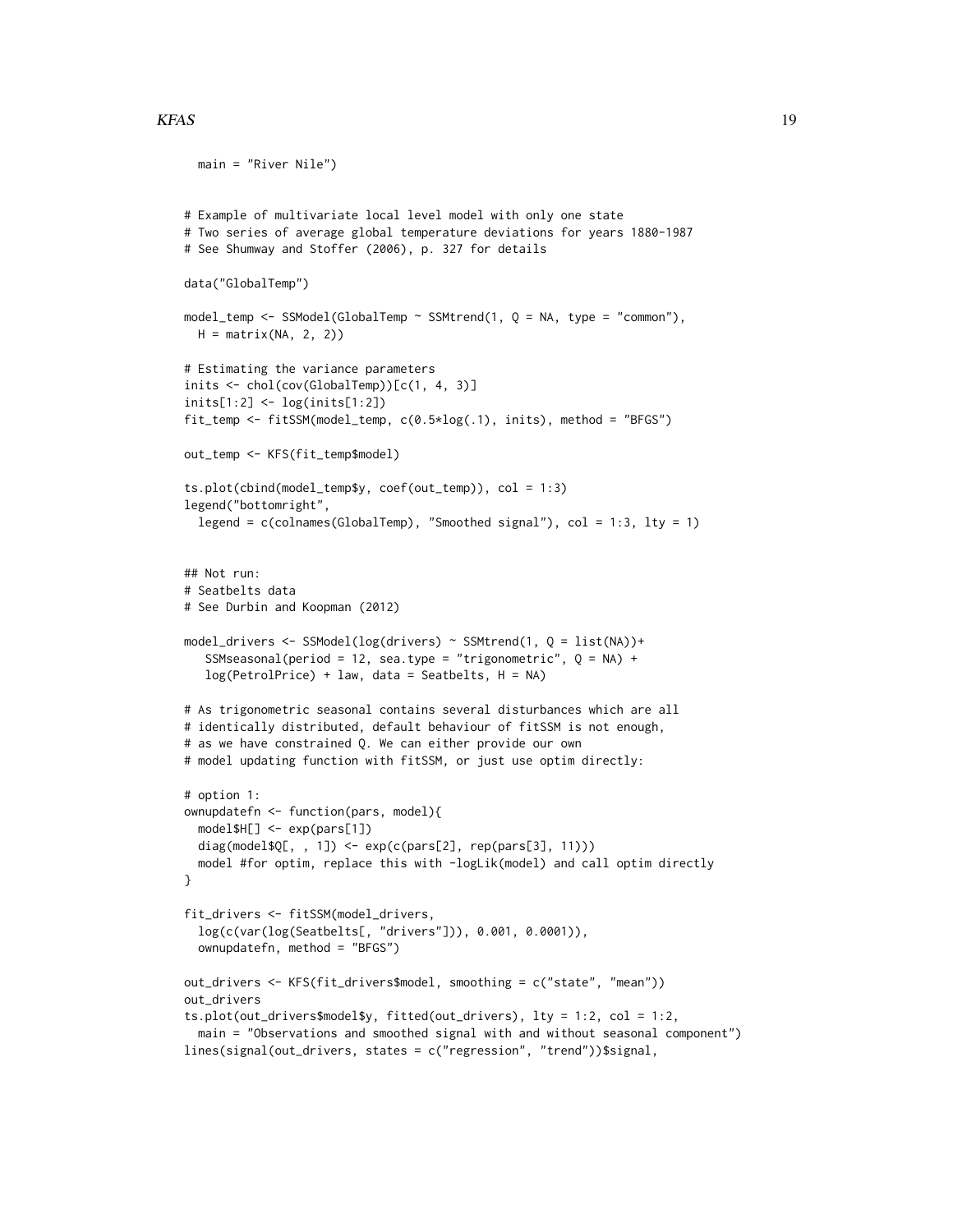```
col = 4, lty = 1legend("bottomleft", col = c(1, 2, 4), lty = c(1, 2, 1),
  legend = c("Observations", "Smoothed signal", "Smoothed level"))
# Multivariate model with constant seasonal pattern,
# using the the seat belt law dummy only for the front seat passangers,
# and restricting the rank of the level component by using custom component
model_drivers2 <- SSModel(log(cbind(front, rear)) ~ -1 +
    log(PetrolPrice) + log(kms) +
    SSMregression(\text{claw}, data = Seatbelts, index = 1) +
    SSMcustom(Z = diag(2), T = diag(2), R = matrix(1, 2, 1),
      Q = matrix(1), Plinf = diag(2)) +
    SSMseasonal(period = 12, sea.type = "trigonometric"),
  data = Seatbelts, H = matrix(NA, 2, 2))# An alternative way for defining the rank deficient trend component:
# model_drivers2 <- SSModel(log(cbind(front, rear)) ~ -1 +
# log(PetrolPrice) + log(kms) +
# SSMregression(~law, data = Seatbelts, index = 1) +
# SSMtrend(degree = 1, Q = list(matrix(0, 2, 2)) +
# SSMseasonal(period = 12, sea.type = "trigonometric"),
# data = Seatbelts, H = matrix(NA, 2, 2))
#
# Modify model manually:
# model_drivers2$Q <- array(1, c(1, 1, 1))
# model_drivers2$R <- model_drivers2$R[, -2, , drop = FALSE]
# attr(model_drivers2, "k") <- 1L
# attr(model_drivers2, "eta_types") <- attr(model_drivers2, "eta_types")[1]
likfn <- function(pars, model, estimate = TRUE){
  diag(model$H[, , 1]) <- exp(0.5 * parse[1:2])model$H[1, 2, 1] <- model$H[2, 1, 1] <-
    tanh(pars[3]) * prod(sqrt(exp(0.5 * pars[1:2])))model$R[28:29] <- exp(pars[4:5])
  if(estimate) return(-logLik(model))
  model
}
fit_drivers2 <- optim(f = likfn, p = c(-8, -8, 1, -1, -3), method = "BFGS",
  model = model_drivers2)
model_drivers2 <- likfn(fit_drivers2$p, model_drivers2, estimate = FALSE)
model_drivers2$R[28:29, , 1]%*%t(model_drivers2$R[28:29, , 1])
model_drivers2$H
out_drivers2 <- KFS(model_drivers2)
out_drivers2
ts.plot(signal(out_drivers2, states = c("custom", "regression"))$signal,
  model_drivers2$y, col = 1:4)
# For confidence or prediction intervals, use predict on the original model
```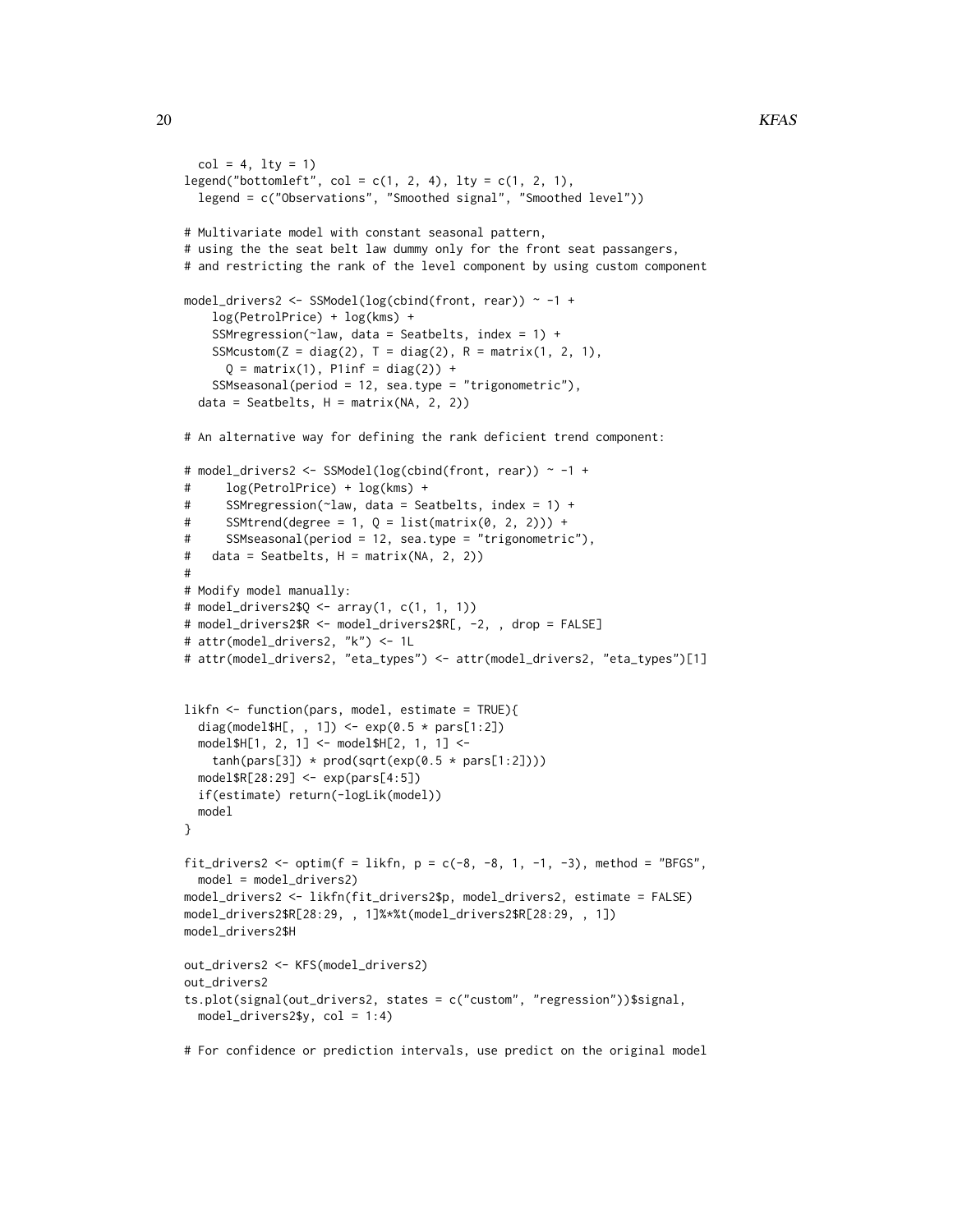```
pred <- predict(model_drivers2,
  states = c("custom", "regression"), interval = "prediction")
# Note that even though the intervals were computed without seasonal pattern,
# PetrolPrice induces seasonal pattern to predictions
ts.plot(pred$front, pred$rear, model_drivers2$y,
  col = c(1, 2, 2, 3, 4, 4, 5, 6), lty = c(1, 2, 2, 1, 2, 2, 1, 1)## End(Not run)
## Simulate ARMA(2, 2) process
set.seed(1)
y \leq -\arima \cdot \sin(n = 1000, 1ist(ar = c(0.8897, -0.4858), ma = c(-0.2279, 0.2488)),innov = rnorm(1000) * sqrt(0.5))model_arima <- SSModel(y ~ SSMarima(ar = c(0, 0), ma = c(0, 0), Q = 1), H = 0)
likfn <- function(pars, model, estimate = TRUE){
  tmp <- try(SSMarima(artransform(pars[1:2]), artransform(pars[3:4]),
    Q = exp(pars[5])), silent = TRUE)
  if(!inherits(tmp, "try-error")){
    model["T", "arima"] <- tmp$T
    model["R", "arima"] <- tmp$R
    model["P1", "arima"] <- tmp$P1
    model["Q", "arima"] <- tmp$Q
    if(estimate){
     -logLik(model)
    } else model
  } else {
   if(estimate){
      1e100
    } else model
  }
}
fit_arima <- optim(par = c(rep(\theta, 4), log(1)), fn = likfn, method = "BFGS",
  model = model_arima)
model_arima <- likfn(fit_arima$par, model_arima, FALSE)
# AR coefficients:
model_arima$T[2:3, 2, 1]
# MA coefficients:
model_arima$R[3:4]
# sigma2:
model_arima$Q[1]
# intercept
KFS(model_arima)
# same with arima:
arima(y, c(2, 0, 2))
# small differences because the intercept is handled differently in arima
```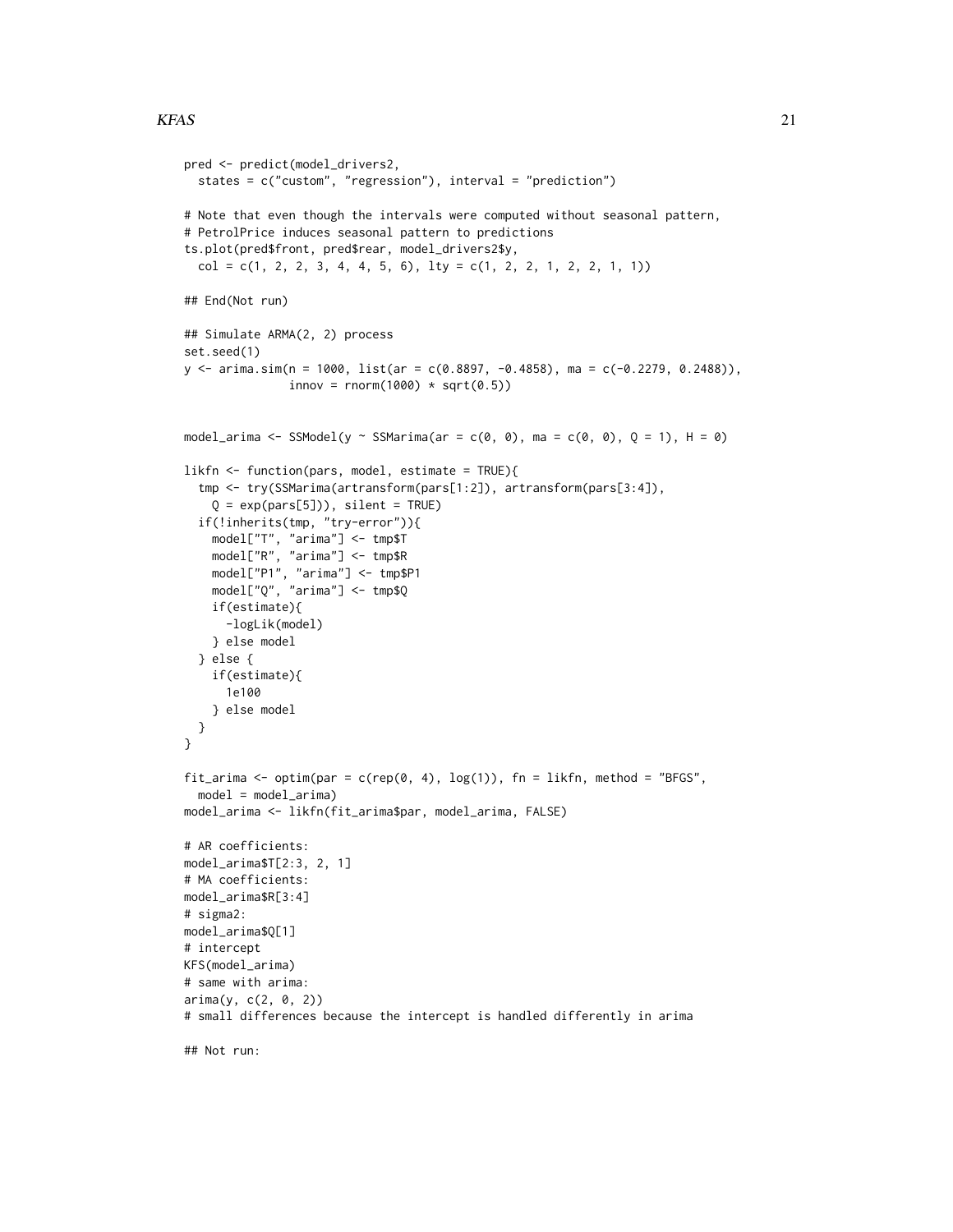```
# Poisson model
# See Durbin and Koopman (2012)
model_van <- SSModel(VanKilled ~ law + SSMtrend(1, Q = list(matrix(NA)))+
               SSMseasonal(period = 12, sea.type = "dummy", Q = NA),
               data = Seatbelts, distribution = "poisson")
# Estimate variance parameters
fit_van <- fitSSM(model_van, c(-4, -7), method = "BFGS")
model_van <- fit_van$model
# use approximating model, gives posterior modes
out_nosim <- KFS(model_van, nsim = 0)
# State smoothing via importance sampling
out_sim <- KFS(model_van, nsim = 1000)
out_nosim
out_sim
## End(Not run)
## using deterministic inputs in observation and state equations
model_Nile <- SSModel(Nile ~
  SSMcustom(Z=1, T = 1, R = 0, a1 = 100, Plinf = 0, P1 = 0, Q = 0, state_names = "d_t") +
  SSMcustom(Z=0, T = 1, R = 0, a1 = 100, P1inf = 0, P1 = 0, Q = 0, state_names = "c_t") +
  SSMtrend(1, Q = 1500), H = 15000)
model_Nile$T
model_Nile$T[1, 3, 1] <- 1 # add c_t to level
model_Nile0 <- SSModel(Nile ~
  SSMtrend(2, Q = list(1500, 0), a1 = c(0, 100), P1inf = diag(c(1, 0))),
  H = 15000ts.plot(KFS(model_Nile0)$mu, KFS(model_Nile)$mu, col = 1:2)
##########################################################
### Examples of generalized linear modelling with KFAS ###
##########################################################
# Same example as in ?glm
counts <- c(18, 17, 15, 20, 10, 20, 25, 13, 12)
outcome \leq gl(3, 1, 9)
treatment \leq gl(3, 3)
glm_D93 \leq glm(counts \sim outcome + treatment, family = poisson())model_D93 <- SSModel(counts ~ outcome + treatment,
  distribution = "poisson")
out_D93 <- KFS(model_D93)
coef(out_D93, last = TRUE)
coef(glm_D93)
summary(glm_D93)$cov.s
out_D93$V[, , 1]
```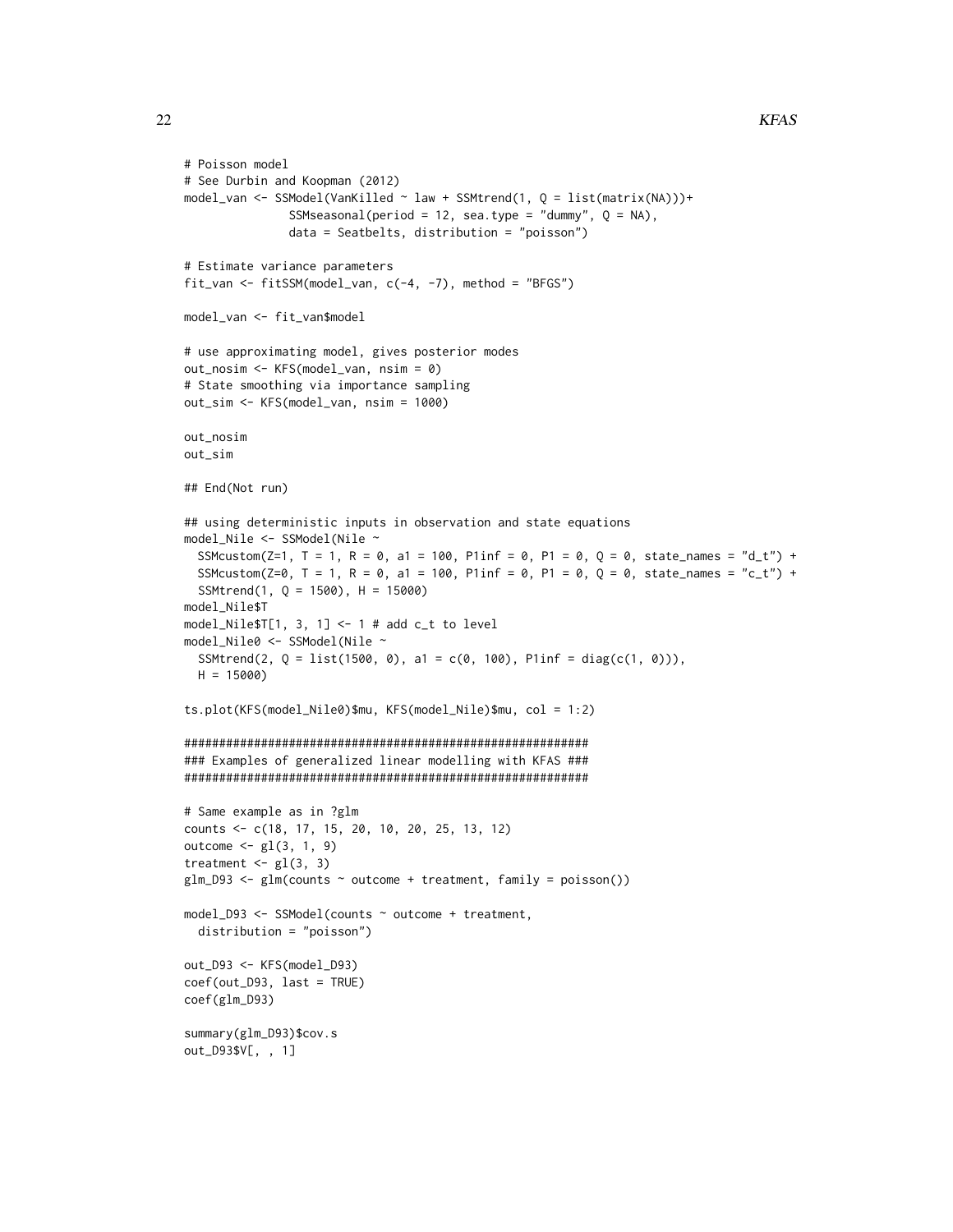#### $KFAS$  23

```
# approximating model as in GLM
out_D93_nosim <- KFS(model_D93, smoothing = c("state", "signal", "mean"))
# with importance sampling. Number of simulations is too small here,
# with large enough nsim the importance sampling actually gives
# very similar results as the approximating model in this case
set.seed(1)
out_D93_sim <- KFS(model_D93,
  smoothing = c("state", "signal", "mean"), nsim = 1000)
## linear predictor
# GLM
glm_D93$linear.predictor
# approximate model, this is the posterior mode of p(theta|y)
c(out_D93_nosim$thetahat)
# importance sampling on theta, gives E(theta|y)
c(out_D93_sim$thetahat)
## predictions on response scale
# GLM
fitted(glm_D93)
# approximate model with backtransform, equals GLM
fitted(out_D93_nosim)
# importance sampling on exp(theta)
fitted(out_D93_sim)
# prediction variances on link scale
# GLM
as.numeric(predict(glm_D93, type = "link", se.fit = TRUE)$se.fit^2)
# approx, equals to GLM results
c(out_D93_nosim$V_theta)
# importance sampling on theta
c(out_D93_sim$V_theta)
# prediction variances on response scale
# GLM
as.numeric(predict(glm_D93, type = "response", se.fit = TRUE)$se.fit^2)
# approx, equals to GLM results
c(out_D93_nosim$V_mu)
# importance sampling on theta
c(out_D93_sim$V_mu)
# A Gamma example modified from ?glm
# Now with log-link, and identical intercept terms
clotting <- data.frame(
u = c(5,10,15,20,30,40,60,80,100),
lot1 = c(118,58,42,35,27,25,21,19,18),
lot2 = c(69,35,26,21,18,16,13,12,12))
```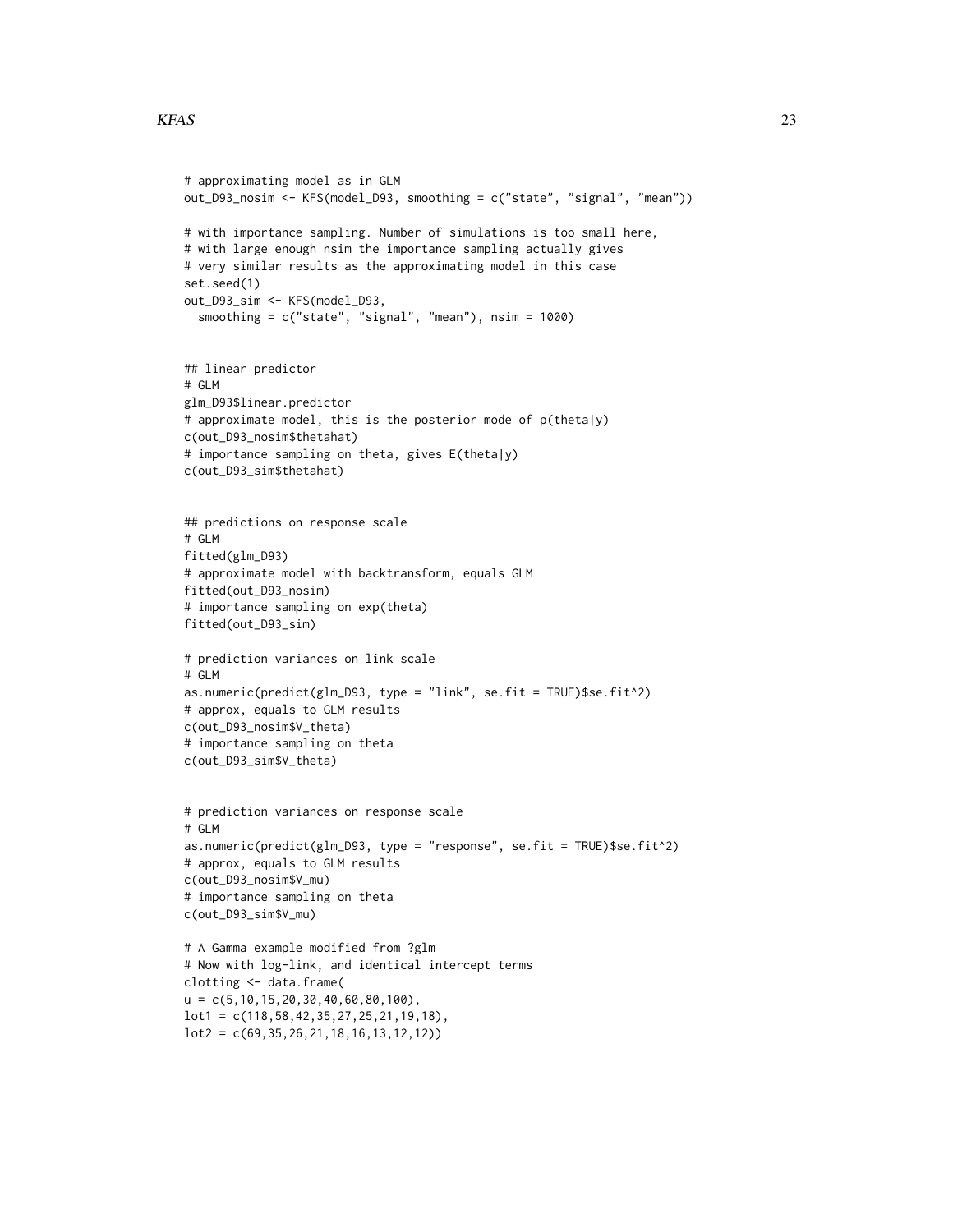```
model_gamma <- SSModel(cbind(lot1, lot2) ~ -1 + \log(u) +SSMregression(\sim 1, type = "common", remove.intercept = FALSE),
  data = clotting, distribution = "gamma")
update_shapes <- function(pars, model) {
  model$u[, 1] <- pars[1]
  model$u[, 2] < -</math> <math>parse[2]</math>model
}
fit_gamma <- fitSSM(model_gamma, inits = c(1, 1), updatefn = update_shapes,
method = "L-BFGS-B", lower = 0, upper = 100)
logLik(fit_gamma$model)
KFS(fit_gamma$model)
fit_gamma$model["u", times = 1]
## Not run:
####################################
### Linear mixed model with KFAS ###
####################################
# example from ?lmer of lme4 pacakge
data("sleepstudy", package = "lme4")
model_lmm <- SSModel(Reaction ~ Days +
    SSMregression(\sim Days, Q = array(0, c(2, 2, 180)),
       P1 = matrix(NA, 2, 2), remove.intercept = FALSE), sleepstudy, H = NA)
# The first 10 time points the third and fouth state
# defined with SSMregression correspond to the first subject, and next 10 time points
# are related to second subject and so on.
# need to use ordinary $ assignment as [ assignment operator for SSModel
# object guards against dimension altering
model_lmm$T <- array(model_lmm["T"], c(4, 4, 180))
attr(model_lmm, "tv")[3] <- 1L #needs to be integer type!
# "cut the connection" between the subjects
times \leq seq(10, 180, by = 10)
model_lmm["T", states = 3:4, times = times] < -0# for the first subject the variance of the random effect is defined via P1
# for others, we use Q
model_lmm["Q", times = times] <- NA
update_lmm <- function(pars = init, model){
  P1 <- diag(exp(pars[1:2]))
  P1[1, 2] <- pars[3]
  model['P1", states = 3:4] < - model['Q", times = times] < -crossprod(P1)
  model["H"] <- exp(pars[4])
  model
```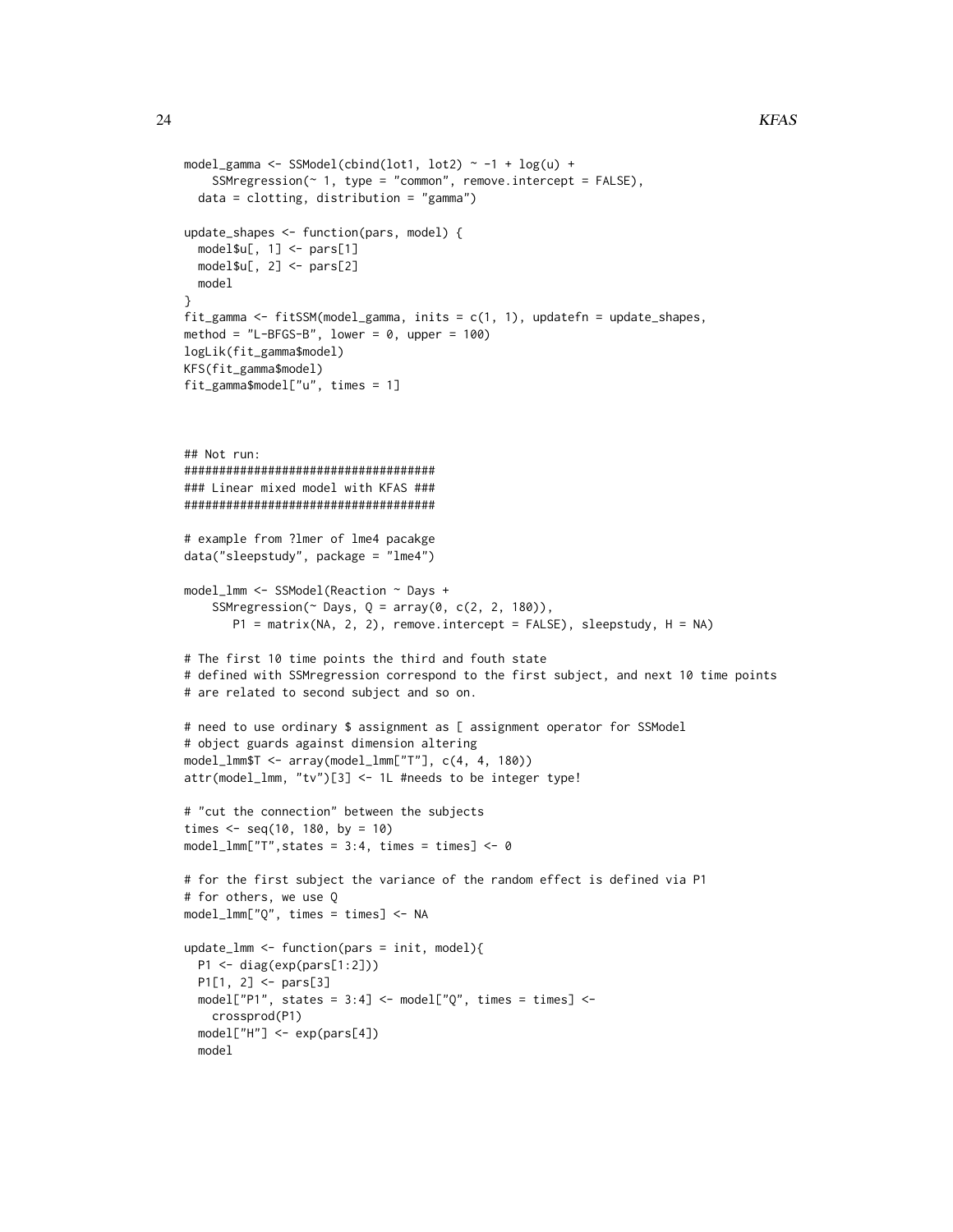#### $KFAS$  25

```
}
inits <- c(0, 0, 0, 3)
fit_lmm <- fitSSM(model_lmm, inits, update_lmm, method = "BFGS")
out_lmm <- KFS(fit_lmm$model)
# unconditional covariance matrix of random effects
fit_lmm$model["P1", states = 3:4]
# conditional covariance matrix of random effects
# same for each subject and time point due to model structure
# these differ from the ones obtained from lmer as these are not conditioned
# on the fixed effects
out_lmm$V[3:4,3:4,1]
## End(Not run)
## Not run:
# Example of Cubic spline smoothing
# See Durbin and Koopman (2012)
require("MASS")
data("mcycle")
model <- SSModel(accel ~ -1 +
    SSMcustom(Z = matrix(c(1, 0), 1, 2),
     T = array(diag(2), c(2, 2, nrow(mcycle))),Q = array(0, c(2, 2, nrow(mcycle))),Plinf = diag(2), P1 = diag(0, 2)), data = mcycle)
model$T[1, 2, ] <- c(diff(mcycle$times), 1)
model$Q[1, 1, ] <- c(diff(mcycle$times), 1)^3/3
model$Q[1, 2, ] <- model$Q[2, 1, ] <- c(diff(mcycle$times), 1)^2/2
model$Q[2, 2, ] <- c(diff(mcycle$times), 1)
updatefn <- function(pars, model, ...){
  model["H"] <- exp(pars[1])
  model["Q"] <- model["Q"] * exp(pars[2])
  model
}
fit \le fitSSM(model, inits = c(4, 4), updatefn = updatefn, method = "BFGS")
pred <- predict(fit$model, interval = "conf", level = 0.95)
plot(x = mcycle$times, y = mcycle$accel, pch = 19)lines(x = mgcle$times, y = pred[, 1])lines(x = mcycle$times, y = pred[, 2], lty = 2)lines(x = mcycle$times, y = pred[, 3], lty = 2)## End(Not run)
```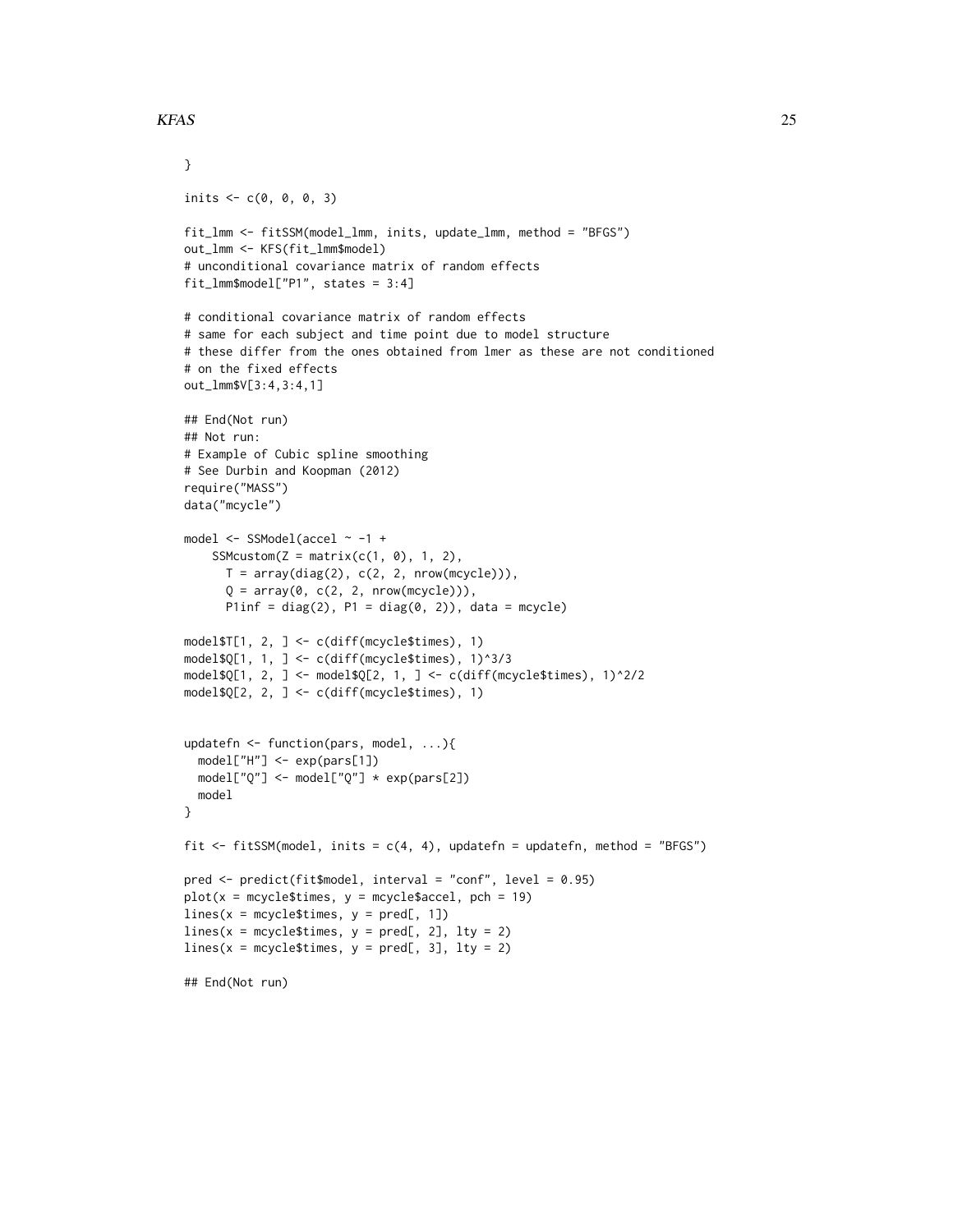<span id="page-25-1"></span><span id="page-25-0"></span>KFS *Kalman Filter and Smoother with Exact Diffuse Initialization for Exponential Family State Space Models*

# Description

Performs Kalman filtering and smoothing with exact diffuse initialization using univariate approach for exponential family state space models.

# Usage

```
KFS(model, filtering, smoothing, simplify = TRUE, transform = c("ldl",
  "augment"), nsim = 0, theta, maxiter = 50, convtol = 1e-08,
  return_model = TRUE)
```
# Arguments

| model        | Object of class SSModel.                                                                                                                                                                                                                                                                                                                                                                                                                                                       |
|--------------|--------------------------------------------------------------------------------------------------------------------------------------------------------------------------------------------------------------------------------------------------------------------------------------------------------------------------------------------------------------------------------------------------------------------------------------------------------------------------------|
| filtering    | Types of filtering. Possible choices are "state", "signal", "mean", and "none".<br>Default is "state" for Gaussian and "none" for non-Gaussian models. Multi-<br>ple values are allowed. For Gaussian models, the signal is the mean. Note that<br>filtering for non-Gaussian models with importance sampling can be very slow<br>with large models.                                                                                                                           |
| smoothing    | Types of smoothing. Possible choices are "state", "signal", "mean", "disturbance",<br>and "none". Default is "state" and "mean". For non-Gaussian models, option<br>"disturbance" is not supported, and for Gaussian models option "mean" is<br>identical to "signal". Multiple values are allowed.                                                                                                                                                                            |
| simplify     | If FALSE and the model is completely Gaussian, KFS returns some generally not<br>so interesting variables from filtering and smoothing. Default is TRUE.                                                                                                                                                                                                                                                                                                                       |
| transform    | How to transform the model in case of non-diagonal covariance matrix H. De-<br>faults to "1d1". See function transformSSM for details.                                                                                                                                                                                                                                                                                                                                         |
| nsim         | The number of independent samples used in importance sampling. Only used for<br>non-Gaussian models. Default is 0, which computes the approximating Gaus-<br>sian model by approxSSM and performs the usual Gaussian filtering/smoothing<br>so that the smoothed state estimates equals to the conditional mode of $p(\alpha_t y)$ .<br>In case of $nsim = 0$ , the mean estimates and their variances are computed using<br>the Delta method (ignoring the covariance terms). |
| theta        | Initial values for conditional mode theta. Only used for non-Gaussian models.                                                                                                                                                                                                                                                                                                                                                                                                  |
| maxiter      | The maximum number of iterations used in Gaussian approximation. Default is<br>50. Only used for non-Gaussian models.                                                                                                                                                                                                                                                                                                                                                          |
| convtol      | Tolerance parameter for convergence checks for Gaussian approximation. Only<br>used for non-Gaussian models.                                                                                                                                                                                                                                                                                                                                                                   |
| return_model | Logical, indicating whether the original input model should be returned as part<br>of the output. Defaults to TRUE, but for large models can be set to FALSE in<br>order to save memory. However, many of the methods operating on the output<br>of KFS use this model so this will not work if return_model=FALSE.                                                                                                                                                            |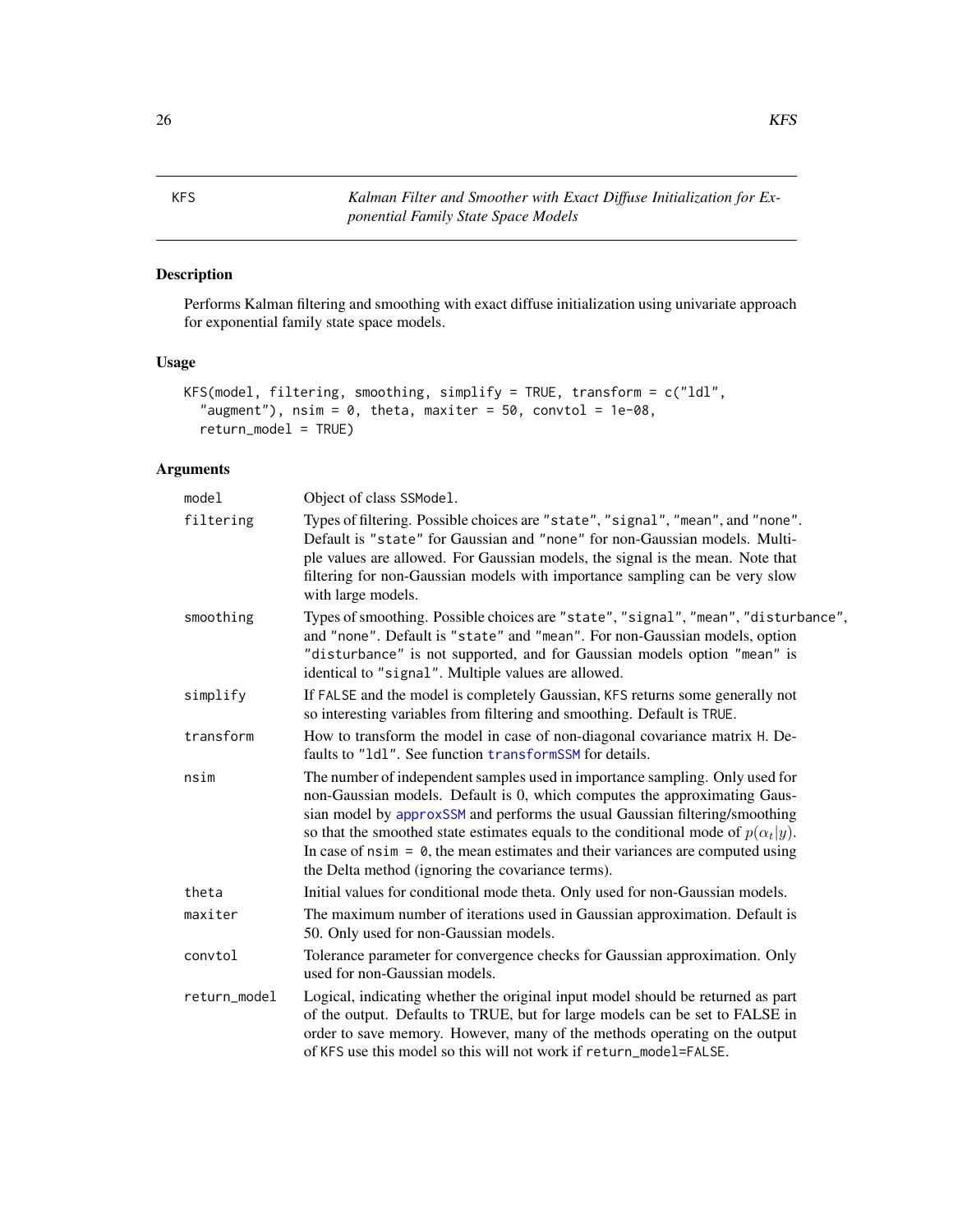## Details

Notice that in case of multivariate Gaussian observations, v, F, Finf, K and Kinf are usually not the same as those calculated in usual multivariate Kalman filter. As filtering is done one observation element at the time, the elements of the prediction error  $v_t$  are uncorrelated, and F, Finf, K and Kinf contain only the diagonal elemens of the corresponding covariance matrices. The usual multivariate versions of F and v can be obtained from the output of KFS using the function [mvInnovations](#page-31-1).

In rare cases (typically with regression components with high multicollinearity or long seasonal patterns), the cumulative rounding errors in Kalman filtering and smoothing can cause the diffuse phase end too early, or the backward smoothing gives negative variances. In these cases, redefining the prior state variances more informative is often helpful. Changing the tolerance parameter tol of the model (see [SSModel](#page-43-1)) to smaller (or larger) can sometimes help as well.

Fon non-Gaussian models the components corresponding to diffuse filtering (Finf, Pinf, d, Kinf) are not returned even when filtering is used. Results based on approximating Gaussian model can be obtained by running KFS using the output of approxSSM.

In case of non-Gaussian models with  $nsim = 0$ , the smoothed estimates relate to the conditional mode of  $p(\alpha|y)$ . When using importance sampling (nsim>0), results correspond to the conditional mean of  $p(\alpha|y)$ .

# Value

What KFS returns depends on the arguments filtering, smoothing and simplify, and whether the model is Gaussian or not:

| model         | Original state space model.                                                                                                                                                                                                         |
|---------------|-------------------------------------------------------------------------------------------------------------------------------------------------------------------------------------------------------------------------------------|
| KFS_transform | How the non-diagonal H was handled.                                                                                                                                                                                                 |
| logLik        | Value of the log-likelihood function. Only returned for fully Gaussian models.                                                                                                                                                      |
| a             | One-step-ahead predictions of states, $a_t = E(\alpha_t   y_{t-1}, \dots, y_1)$ .                                                                                                                                                   |
| P             | Non-diffuse parts of the error covariance matrix of predicted states, $P_t = Var(\alpha_t   y_{t-1}, \dots, y_1)$ .                                                                                                                 |
| Pinf          | Diffuse part of the error covariance matrix of predicted states. Only returned for<br>Gaussian models.                                                                                                                              |
| att           | Filtered estimates of states, $a_t t = E(\alpha_t   y_t, \dots, y_1)$ .                                                                                                                                                             |
| Ptt           | Non-diffuse parts of the error covariance matrix of filtered states, $P_t t = Var(\alpha_t   y_t, \dots, y_1)$ .                                                                                                                    |
| t             | One-step-ahead predictions of signals, $E(Z_t \alpha_t   y_{t-1}, \dots, y_1)$ .                                                                                                                                                    |
| P_theta       | Non-diffuse part of $Var(Z_t \alpha_t   y_{t-1}, \dots, y_1)$ .                                                                                                                                                                     |
| m             | One-step-ahead predictions $f(\theta_t) y_{t-1}, \dots, y_1$ , where f is the inverse link func-<br>tion. In case of Poisson distribution these predictions are multiplied with expo-<br>sure $u_t$ .                               |
| $P_{mu}$      | Non-diffuse part of $Var(f(\theta_t) y_{t-1},, y_1)$ . In case of Poisson distribution<br>this is $Var(u_t f(\theta_t) y_{t-1},, y_1)$ . If nsim = 0, only diagonal elements (vari-<br>ances) are computed, using the Delta method. |
| alphahat      | Smoothed estimates of states, $E(\alpha_t y_1,\ldots,y_n)$ .                                                                                                                                                                        |
| ٧             | Error covariance matrices of smoothed states, $Var(\alpha_t y_1,\ldots,y_n)$ .                                                                                                                                                      |
| thetahat      | Smoothed estimates of signals, $E(Z_t \alpha_t   y_1, \ldots, y_n)$ .                                                                                                                                                               |

### <span id="page-26-0"></span> $KFS$  27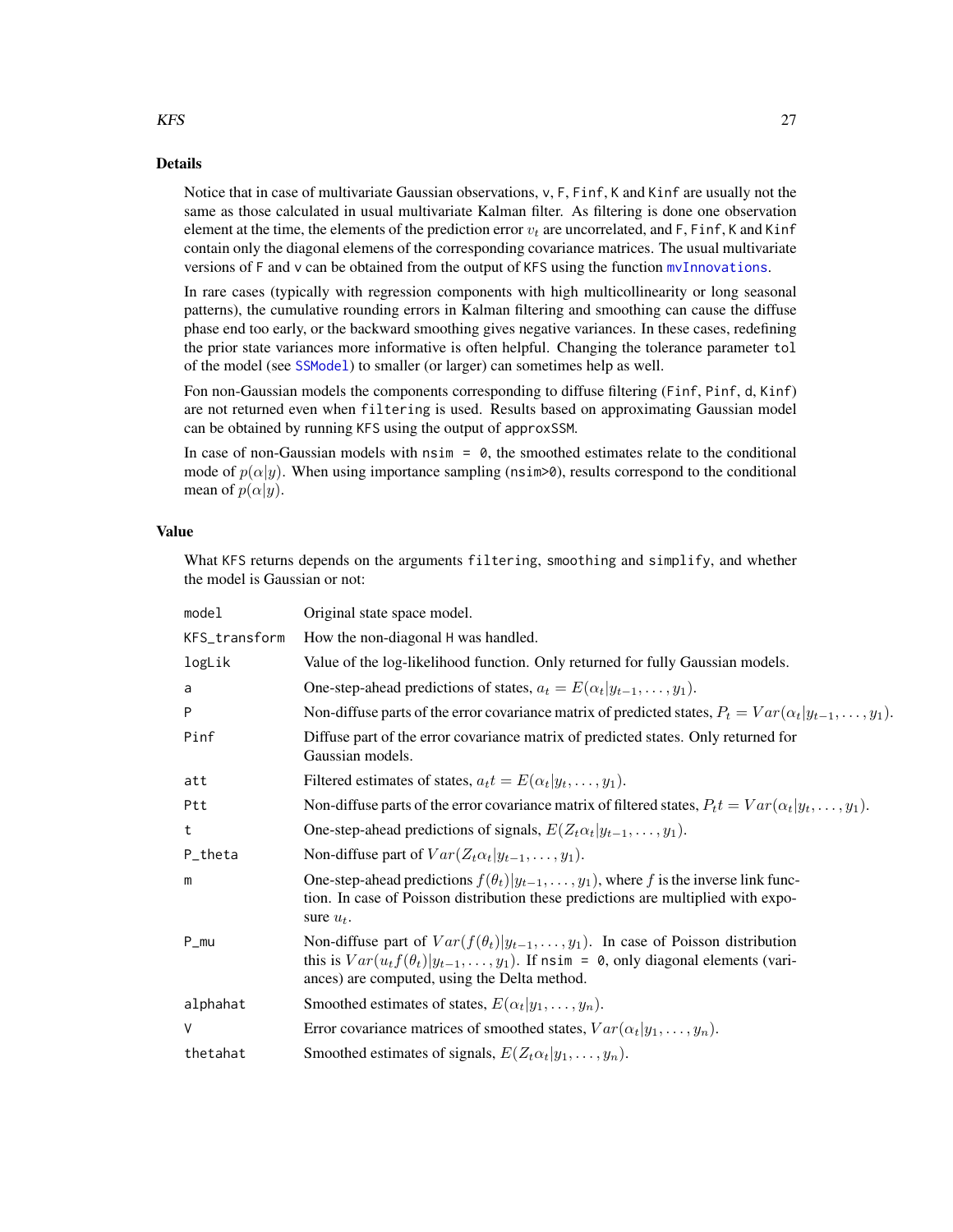<span id="page-27-0"></span>

| V_theta    | Error covariance matrices of smoothed signals $Var(Z[t]\alpha_t y_1,\ldots,y_n)$ .                                                                                                                                                                    |
|------------|-------------------------------------------------------------------------------------------------------------------------------------------------------------------------------------------------------------------------------------------------------|
| muhat      | Smoothed estimates of $f(\theta_t) y_1,\ldots,y_n$ , where f is the inverse link function,<br>or in Poisson case $u_t f(\theta_t)   y_1, \dots, y_n$ , where u is the exposure term.                                                                  |
| V_mu       | Error covariances $Cov(f(\theta_t) y_1,\ldots,y_n)$ (or the covariances of $u_t f(\theta_t)$ given<br>the data in case of Poisson distribution). If $nsim = 0$ , only diagonal elements<br>(variances) are computed, using the Delta method.          |
| etahat     | Smoothed disturbance terms $E(\eta_t y_1,\ldots,y_n)$ . Only for Gaussian models.                                                                                                                                                                     |
| V_eta      | Error covariances $Var(\eta_t y_1,\ldots,y_n)$ . Note that for computing auxiliary resid-<br>uals you shoud use method rstandard. KFS.                                                                                                                |
| epshat     | Smoothed disturbance terms $E(\epsilon_{t,i} y_1,\ldots,y_n)$ . Note that due to the possible<br>diagonalization these are on transformed scale. Only for Gaussian models.                                                                            |
| V_eps      | Diagonal elements of $Var(\epsilon_t   y_1, \ldots, y_n)$ . Note that due to the diagonalization<br>the off-diagonal elements are zero. Only for Gaussian models. Note that for<br>computing auxiliary residuals you shoud use method rstandard. KFS. |
| iterations | The number of iterations used in linearization of non-Gaussian model.                                                                                                                                                                                 |
| $\vee$     | Prediction errors $v_{t,i} = y_{t,i} - Z_{i,t} a_{t,i}, i = 1, \ldots, p$ , where                                                                                                                                                                     |
|            | $a_{t,i} = E(\alpha_t   y_{t,i-1}, \ldots, y_{t,1}, \ldots, y_{1,1})$                                                                                                                                                                                 |
|            | . Only returned for Gaussian models.                                                                                                                                                                                                                  |
| F          | Prediction error variances $Var(v_{t,i})$ . Only returned for Gaussian models.                                                                                                                                                                        |
| Finf       | Diffuse part of prediction error variances. Only returned for Gaussian models.                                                                                                                                                                        |
| d          | The last time index of diffuse phase, i.e. the non-diffuse phase began at time<br>$d+1$ . Only returned for Gaussian models.                                                                                                                          |
| j          | The last observation index i of $y_{i,t}$ of the diffuse phase. Only returned for Gaus-<br>sian models.                                                                                                                                               |
|            | In addition, if argument simplify = $FALSE$ , list contains following components:                                                                                                                                                                     |
| K.         | Covariances $Cov(\alpha_{t,i}, y_{t,i} y_{t,i-1}, \dots, y_{t,1}, y_{t-1}, \dots, y_1), \quad i = 1, \dots, p.$                                                                                                                                       |
| Kinf       | Diffuse part of $K_t$ .                                                                                                                                                                                                                               |
| r          | Weighted sums of innovations $v_{t+1}, \ldots, v_n$ . Notice that in literature t in $r_t$ goes<br>from $0, \ldots, n$ . Here $t = 1, \ldots, n + 1$ . Same applies to all r and N variables.                                                         |
| r0, r1     | Diffuse phase decomposition of $r_t$ .                                                                                                                                                                                                                |
| N          | Covariances $Var(r_t)$ .                                                                                                                                                                                                                              |
| N0, N1, N2 | Diffuse phase decomposition of $N_t$ .                                                                                                                                                                                                                |

# References

Koopman, S.J. and Durbin J. (2000). Fast filtering and smoothing for non-stationary time series models, Journal of American Statistical Assosiation, 92, 1630-38.

Koopman, S.J. and Durbin J. (2001). Time Series Analysis by State Space Methods. Oxford: Oxford University Press.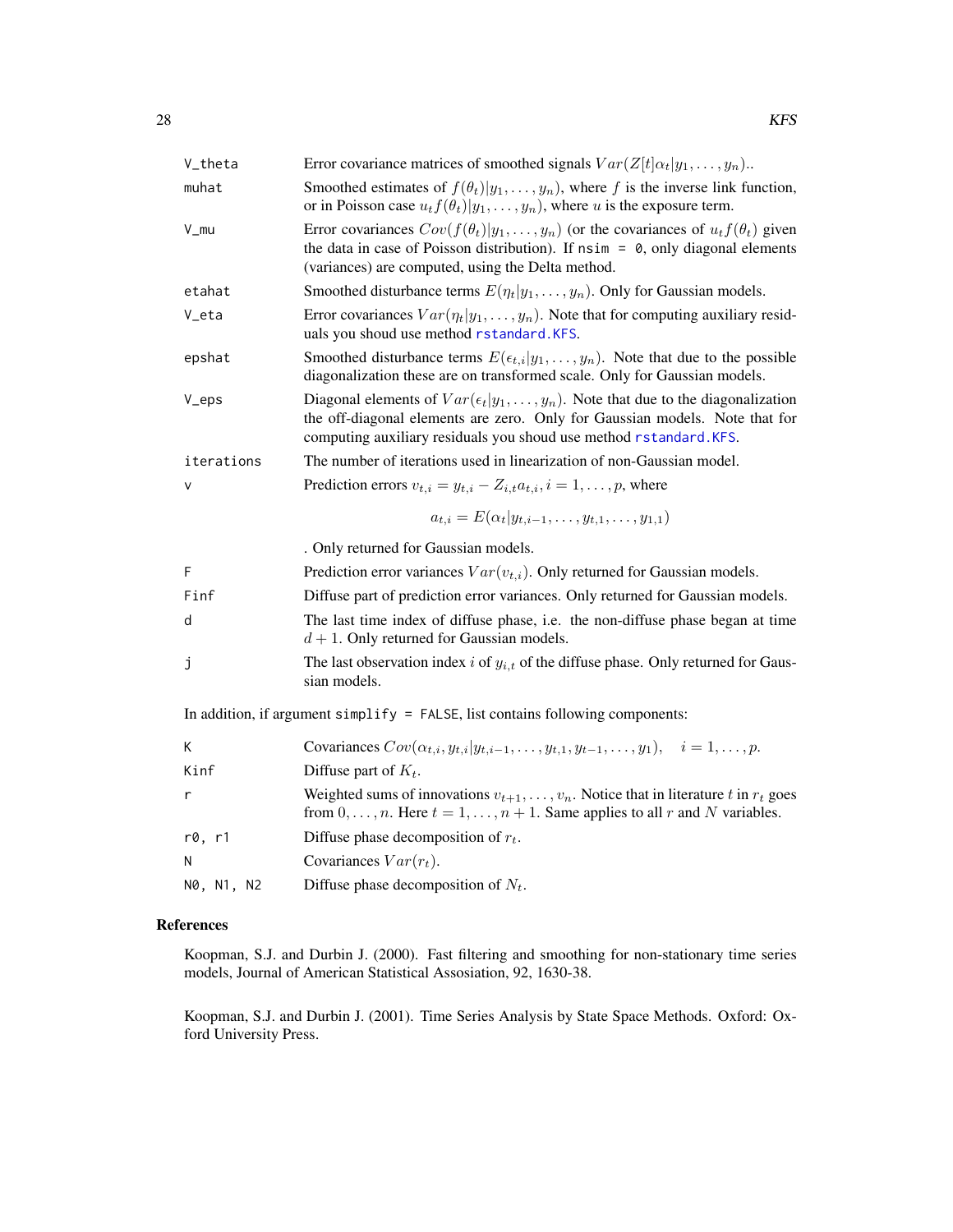<span id="page-28-0"></span>Koopman, S.J. and Durbin J. (2003). Filtering and smoothing of state vector for diffuse state space models, Journal of Time Series Analysis, Vol. 24, No. 1.

# See Also

[KFAS](#page-15-1) for examples

#### Examples

```
set.seed(1)
x <- cumsum(rnorm(100, 0, 0.1))
y <- rnorm(100, x, 0.1)
model <- SSModel(y ~ SSMtrend(1, Q = 0.01), H = 0.01)
out <- KFS(model)
ts.plot(ts(x), out$a, out$att, out$alpha, col = 1:4)
```
ldl *LDL Decomposition of a Matrix*

# Description

Function ldl computes the LDL decomposition of a positive semidefinite matrix.

#### Usage

ldl(x, tol)

# Arguments

|     | Symmetrix matrix.                                                           |
|-----|-----------------------------------------------------------------------------|
| tol | Tolerance parameter for LDL decomposition, determines which diagonal values |
|     | are counted as zero. Same value is used in is Symmetric function.           |

# Value

Transformed matrix with D in diagonal, L in strictly lower diagonal and zeros on upper diagonal.

```
# Positive semidefinite matrix, example matrix taken from ?chol
x \leftarrow \text{matrix}(c(1:5, (1:5)^2), 5, 2)x \le - \text{cbind}(x, x[, 1] + 3*x[, 2])m <- crossprod(x)
1 \leftarrow \text{ldl}(\mathsf{m})d \leftarrow diag(diag(1))diag(1) <- 1
all.equal(l %*% d %*% t(1), m, tol = 1e-15)
```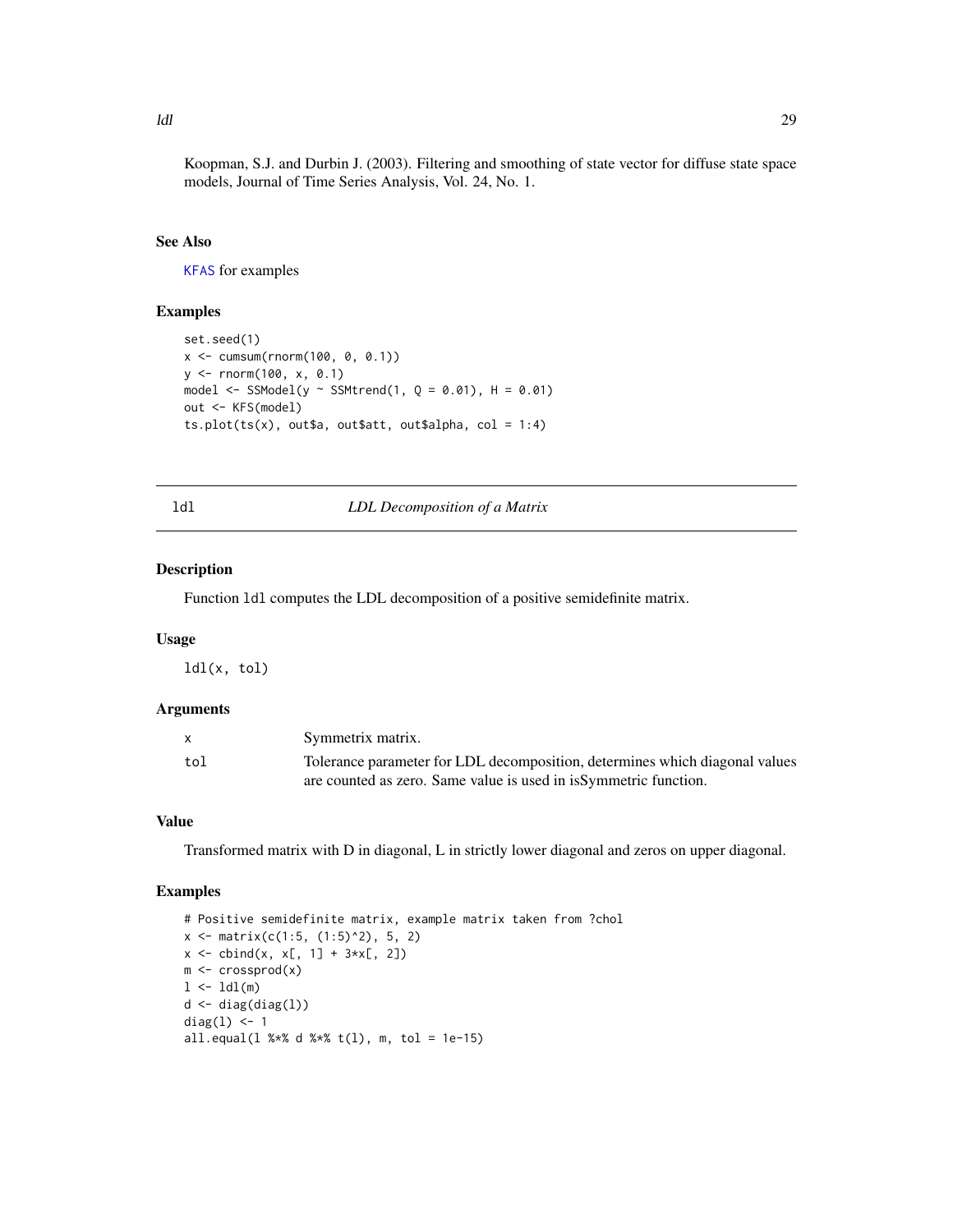<span id="page-29-0"></span>

#### <span id="page-29-1"></span>Description

Function logLik.SSmodel computes the log-likelihood value of a state space model.

#### Usage

```
## S3 method for class 'SSModel'
logLik(object, marginal = FALSE, nsim = 0,
  antithetics = TRUE, theta, check.model = TRUE, transform = c("1d1","augment"), maxiter = 50, seed, convtol = 1e-08, \ldots)
```
#### Arguments

| object      | State space model of class SSModel.                                                                                                                                                                                |
|-------------|--------------------------------------------------------------------------------------------------------------------------------------------------------------------------------------------------------------------|
| marginal    | Logical. Compute marginal instead of diffuse likelihood (see details). Default<br>is FALSE.                                                                                                                        |
| nsim        | Number of independent samples used in estimating the log-likelihood of the<br>non-Gaussian state space model. Default is 0, which gives good starting value<br>for optimization. Only used for non-Gaussian model. |
| antithetics | Logical. If TRUE, two antithetic variables are used in simulations, one for loca-<br>tion and another for scale. Default is TRUE. Only used for non-Gaussian model.                                                |
| theta       | Initial values for conditional mode theta. Only used for non-Gaussian model.                                                                                                                                       |
| check.model | Logical. If TRUE, function is SSModel is called before computing the likeli-<br>hood. Default is TRUE.                                                                                                             |
| transform   | How to transform the model in case of non-diagonal covariance matrix $H$ . De-<br>faults to "1d1". See function transformSSM for details.                                                                          |
| maxiter     | The maximum number of iterations used in linearisation. Default is 50. Only<br>used for non-Gaussian model.                                                                                                        |
| seed        | The value is used as a seed via set. seed function. Only used for non-Gaussian<br>model.                                                                                                                           |
| convtol     | Tolerance parameter for convergence checks for Gaussian approximation.                                                                                                                                             |
| $\cdots$    | Ignored.                                                                                                                                                                                                           |

#### Details

As KFAS is based on diffuse initialization, the log-likelihood is also diffuse, which coincides with restricted likelihood (REML) in an appropriate (mixed) models. However, in typical REML estimation constant term  $log|X'X|$  is omitted from the log-likelihood formula. Similar term is also missing in diffuse log-likelihood formulations of state space models, but unlike in simpler linear models this term is not necessarily constant. Therefore omitting this term can lead to suboptimal results in model estimation if there is unknown parameters in diffuse parts of Zt or Tt (Francke et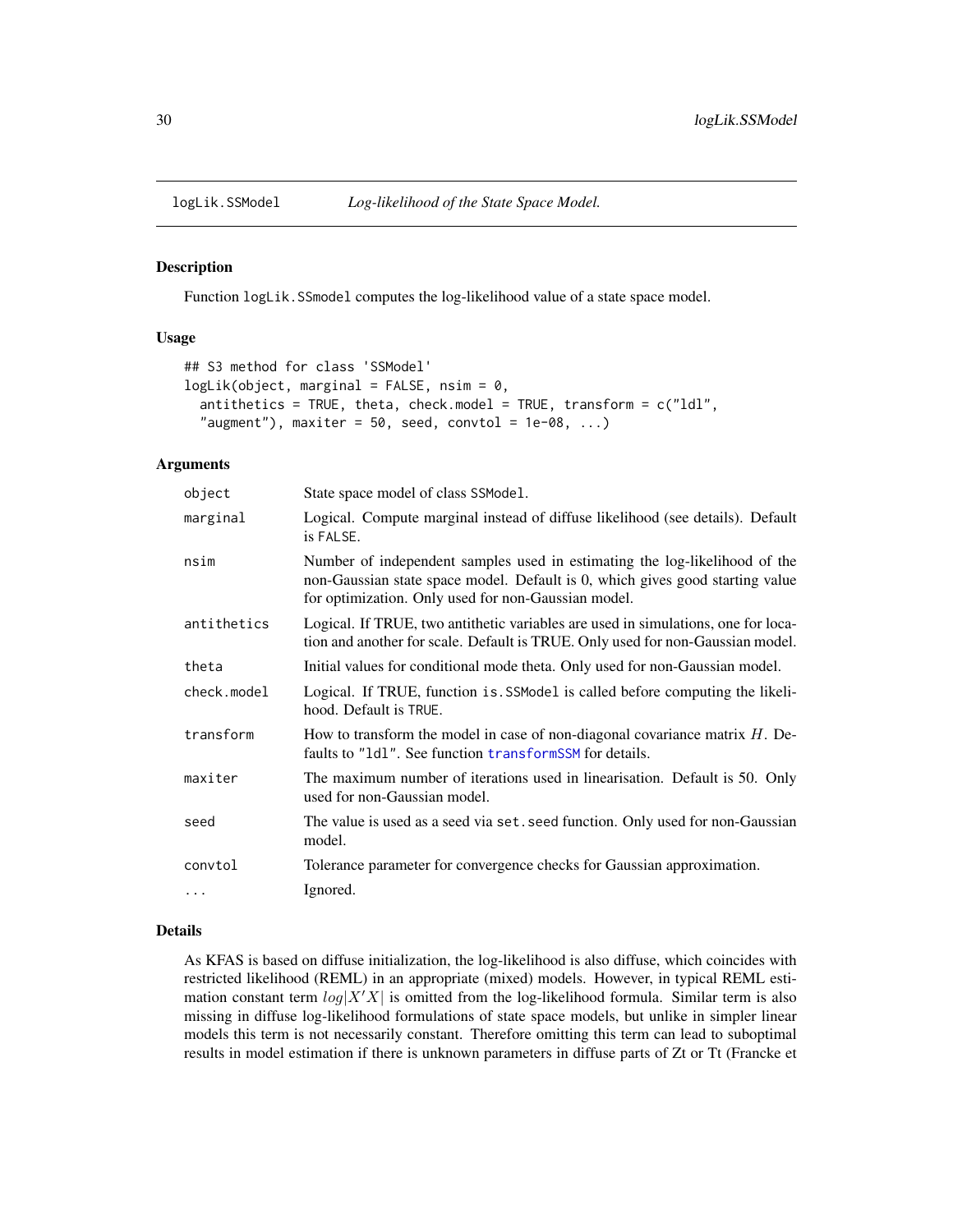al. 2011). Therefore so called marginal log-likelihood (diffuse likelihood + extra term) is recommended. See also Gurka (2006) for model comparison in mixed model settings using REML with and without the additional (constant) term. The marginal log-likelihood can be computed by setting  $marginal = TRUE$ .

Note that for non-Gaussian models with importance sampling derivative-free optimization methods such as Nelder-Mead might be more reliable than methods which use finite difference approximations. This is due to noise caused by the relative stopping criterion used for finding approximating Gaussian model.

#### Value

Log-likelihood of the model.

#### References

Francke, M. K., Koopman, S. J. and De Vos, A. F. (2010), Likelihood functions for state space models with diffuse initial conditions. Journal of Time Series Analysis, 31: 407–414.

Gurka, M. J (2006), Selecting the Best Linear Mixed Model Under REML. The American Statistician, Vol. 60.

Casals, J., Sotoca, S., Jerez, M. (2014), Minimally conditioned likelihood for a nonstationary state space model. Mathematics and Computers in Simulation, Vol. 100.

```
# Example of estimating AR model with covariates, and how to deal with possible
# non-stationarity in optimization.
```

```
set.seed(1)
x < - rnorm(100)y \le -2 \times x + \text{arima.sim}(n = 100, \text{ model} = \text{list}(ar = c(0.5, -0.3)))model <- SSModel(y ~ SSMarima(ar = c(0.5, -0.3), 0 = 1) + x, H = 0)
obj <- function(pars, model, estimate = TRUE) {
 #guard against stationarity
 armamod <- try(SSMarima(ar = artransform(pars[1:2]), Q = exp(pars[3])), silent = TRUE)
 if(class(armamod) == "try-error") {
    return(Inf)
 } else {
    # use advanced subsetting method for SSModels, see ?`[.SSModel`
    model["T", states = "arima"] <- armamod$T
    model['Q'', etca = "arima"] < - armamod$Q
    model["P1", states = "arima"] <- armamod$P1
    if(estimate) {
      -logLik(model)
    } else {
      model
    }
```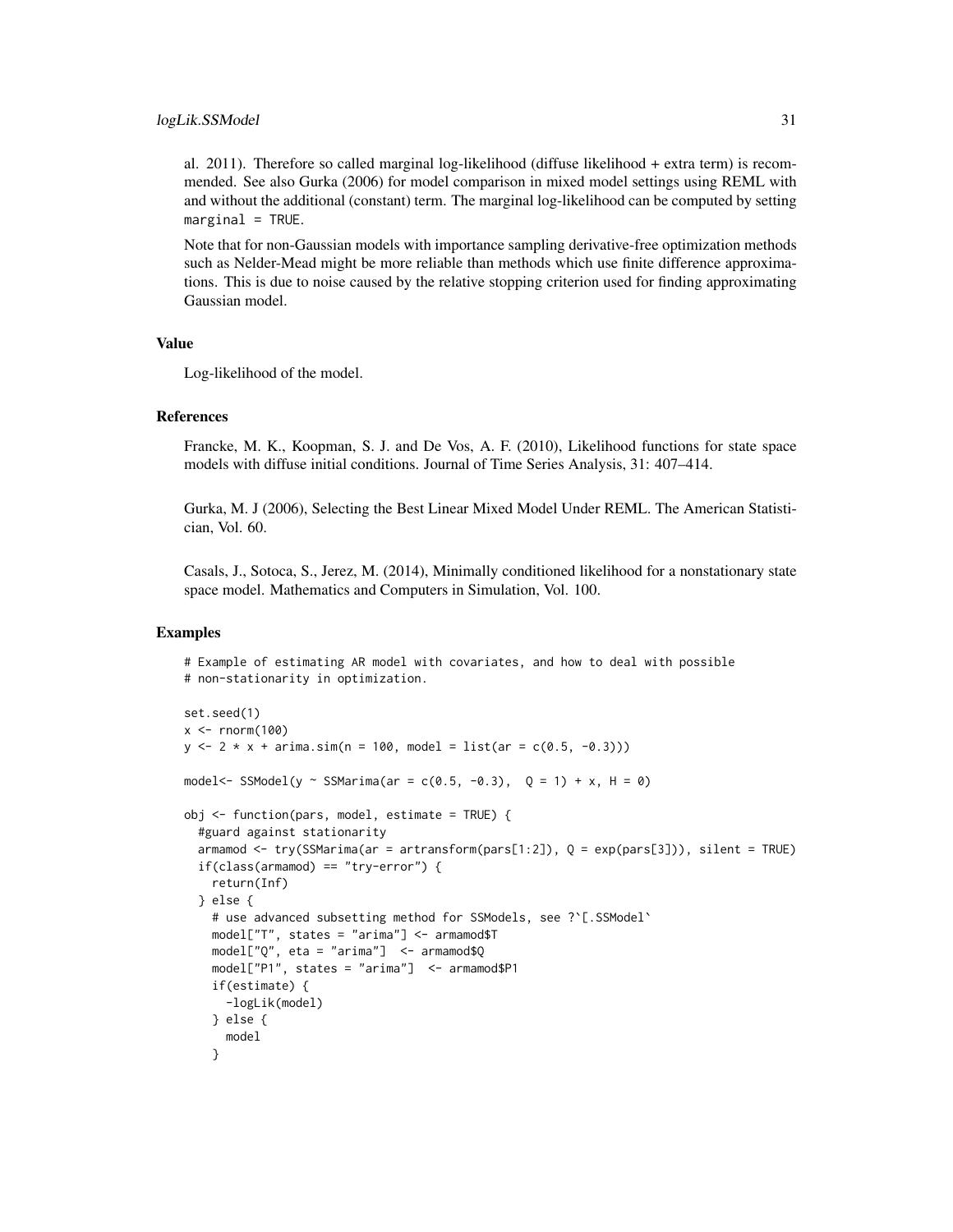```
}
}
fit \le optim(p = c(0.5,-0.5,1), fn = obj, model = model, method ="BFGS")
model <- obj(fit$par, model, FALSE)
model$T
model$Q
coef(KFS(model), last = TRUE)
```
<span id="page-31-1"></span>mvInnovations *Multivariate Innovations*

#### Description

Function mvInnovations computes the multivariate versions of one step-ahead prediction errors and their variances using the output of [KFS](#page-25-1).

# Usage

mvInnovations(x)

# Arguments

x Object of class KFS.

# Value

| v    | Multivariate prediction errors $v_t = y_t - Z_t a_t$ |
|------|------------------------------------------------------|
| F    | Prediction error variances $Var(v_t)$ .              |
| Finf | Diffuse part of $F_t$ .                              |

#### Examples

# Compute the filtered estimates based on the KFS output

```
filtered <- function(x) {
  innov <- mvInnovations(x)
  att \le window(x$a, end = end(x$a) - 1)
  tvz <- attr(x$model,"tv")[1]
  for (i in 1:nrow(att)) {
    att[i, ] \leftarrow att[i, ] +x$P[,,i] %*%
      t({\rm solve}(innov \$F[,, i], x\$ model \$Z[, , tvz * (i - 1) + 1, drop = FALSE])) %*%
      innov$v[i, ]
  }
  att
}
```
<span id="page-31-0"></span>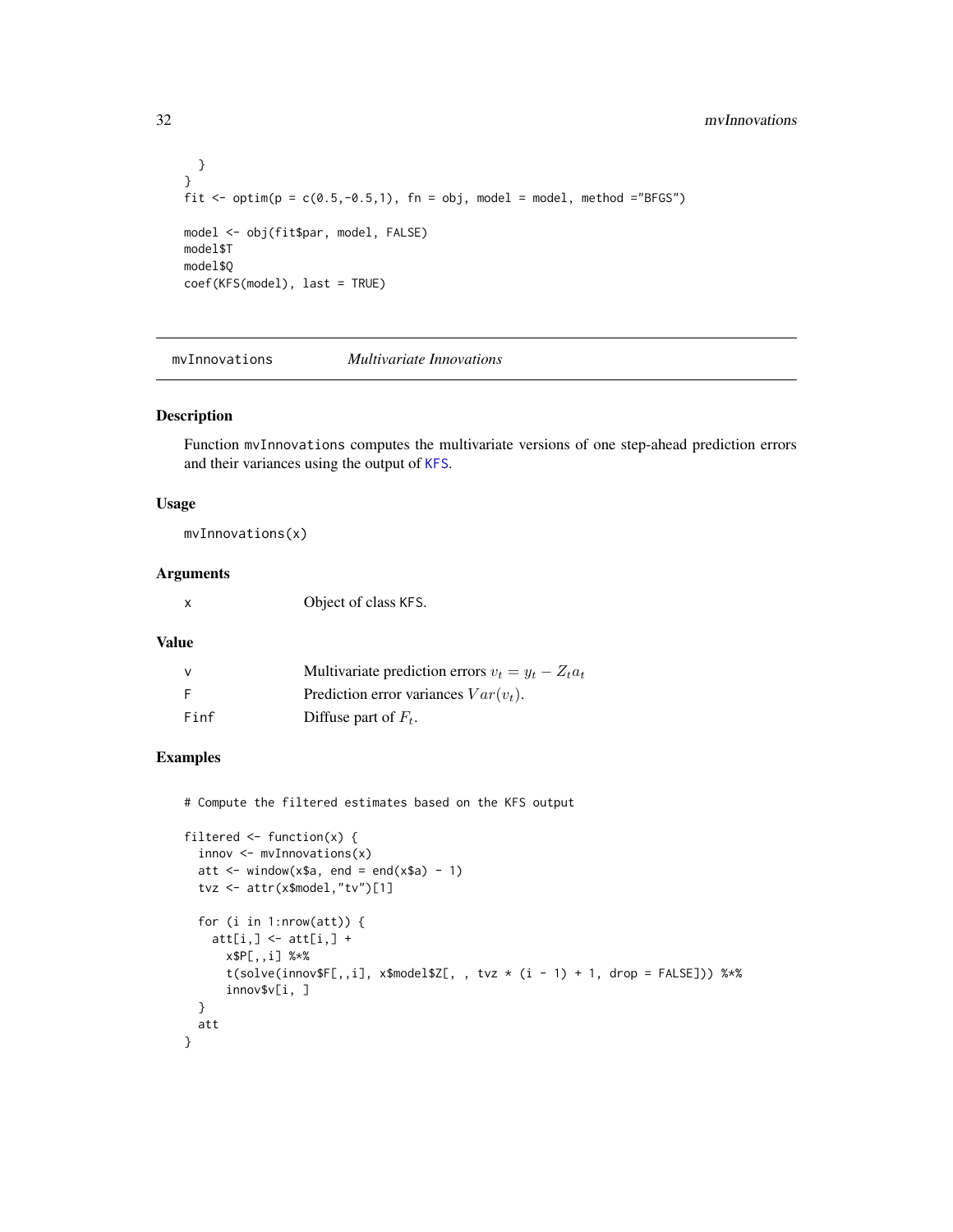<span id="page-32-0"></span>

# Description

Diagnostic plots based on standardized residuals for objects of class SSModel.

#### Usage

```
## S3 method for class 'SSModel'
plot(x, nsim = 0, zerotol = 0, ...)
```
# Arguments

| X       | Object of class SSModel.                                                                                                                                                                                                                                                                                                                                                                                                                                                    |
|---------|-----------------------------------------------------------------------------------------------------------------------------------------------------------------------------------------------------------------------------------------------------------------------------------------------------------------------------------------------------------------------------------------------------------------------------------------------------------------------------|
| nsim    | The number of independent samples used in importance sampling. Only used for<br>non-Gaussian model. Default is 0, which computes the approximating Gaussian<br>model by approxSSM and performs the usual Gaussian filtering/smoothing so<br>that the smoothed state estimates equals to the conditional mode of $p(\alpha_t y)$ . In<br>case of $nsim = 0$ , the mean estimates and their variances are computed using<br>the Delta method (ignoring the covariance terms). |
| zerotol | Tolerance parameter for positivity checking in standardization. Default is zero.<br>The values of $D \le$ zerotol * max(D, 0) are deemed to zero.                                                                                                                                                                                                                                                                                                                           |
|         | Ignored.                                                                                                                                                                                                                                                                                                                                                                                                                                                                    |

#### Examples

```
modelNile <- SSModel(Nile ~ SSMtrend(1, Q = list(matrix(NA))), H = matrix(NA))
modelNile <- fitSSM(inits = c(log(var(Nile)),log(var(Nile))), model = modelNile,
method = "BFGS")$model
if (interactive()) {
  plot(modelNile)
}
```
predict.SSModel *State Space Model Predictions*

# Description

Function predict.SSModel predicts the future observations of a state space model of class [SSModel](#page-43-1).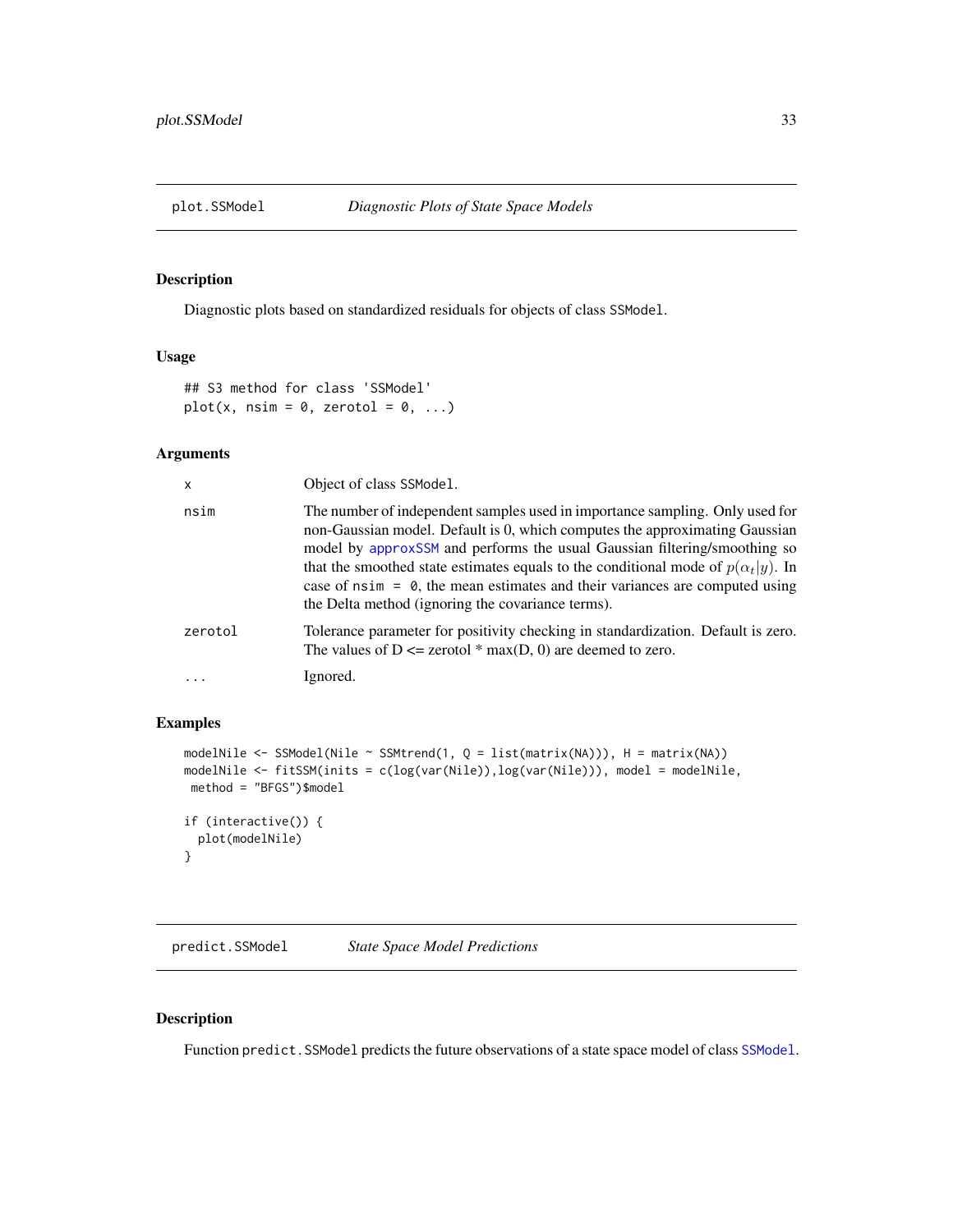# Usage

```
## S3 method for class 'SSModel'
predict(object, newdata, n.ahead, interval = c("none",
  "confidence", "prediction"), level = 0.95, type = c("response",
  "link"), states = NULL, se.fit = FALSE, nsim = 0, prob = TRUE,
 maxiter = 50, filtered = FALSE, ...)
```
# Arguments

| object   | Object of class SSModel.                                                                                                                                                                                                                                                                                                                                                                                                            |
|----------|-------------------------------------------------------------------------------------------------------------------------------------------------------------------------------------------------------------------------------------------------------------------------------------------------------------------------------------------------------------------------------------------------------------------------------------|
| newdata  | A compatible SSModel object to be added in the end of the old object for which<br>the predictions are required. If omitted, predictions are either for the past data<br>points, or if argument n. ahead is given, n. ahead time steps ahead.                                                                                                                                                                                        |
| n.ahead  | Number of steps ahead at which to predict. Only used if newdata is omitted.<br>Note that when using n. ahead, object cannot contain time varying system ma-<br>trices.                                                                                                                                                                                                                                                              |
| interval | Type of interval calculation.                                                                                                                                                                                                                                                                                                                                                                                                       |
| level    | Confidence level for intervals.                                                                                                                                                                                                                                                                                                                                                                                                     |
| type     | Scale of the prediction, "response" or "link".                                                                                                                                                                                                                                                                                                                                                                                      |
| states   | Which states are used in computing the predictions. Either a numeric vec-<br>tor containing the indices of the corresponding states, or a character vector<br>defining the types of the corresponding states. Possible choices are "all",<br>"level", "slope", "trend", "regression", "arima", "custom", "cycle" or<br>"seasonal", where "trend" extracts all states relating to trend. These can be<br>combined. Default is "all". |
| se.fit   | If TRUE, standard errors of fitted values are computed. Default is FALSE.                                                                                                                                                                                                                                                                                                                                                           |
| nsim     | Number of independent samples used in importance sampling. Used only for<br>non-Gaussian models.                                                                                                                                                                                                                                                                                                                                    |
| prob     | if TRUE (default), the predictions in binomial case are probabilities instead of<br>counts.                                                                                                                                                                                                                                                                                                                                         |
| maxiter  | The maximum number of iterations used in approximation Default is 50. Only<br>used for non-Gaussian model.                                                                                                                                                                                                                                                                                                                          |
| filtered | If TRUE, compute predictions based on filtered (one-step-ahead) estimates. De-<br>fault is FALSE i.e. predictions are based on all available observations given by<br>user. For diffuse phase, interval bounds and standard errors of fitted values are<br>set to -Inf/Inf (If the interest is in the first time points it might be useful to use<br>non-exact diffuse initialization.).                                            |
|          | Ignored.                                                                                                                                                                                                                                                                                                                                                                                                                            |

# Details

For non-Gaussian models, the results depend whether importance sampling is used (nsim>0). without simulations, the confidence intervals are based on the Gaussian approximation of  $p(\alpha|y)$ . Confidence intervals in response scale are computed in linear predictor scale, and then transformed to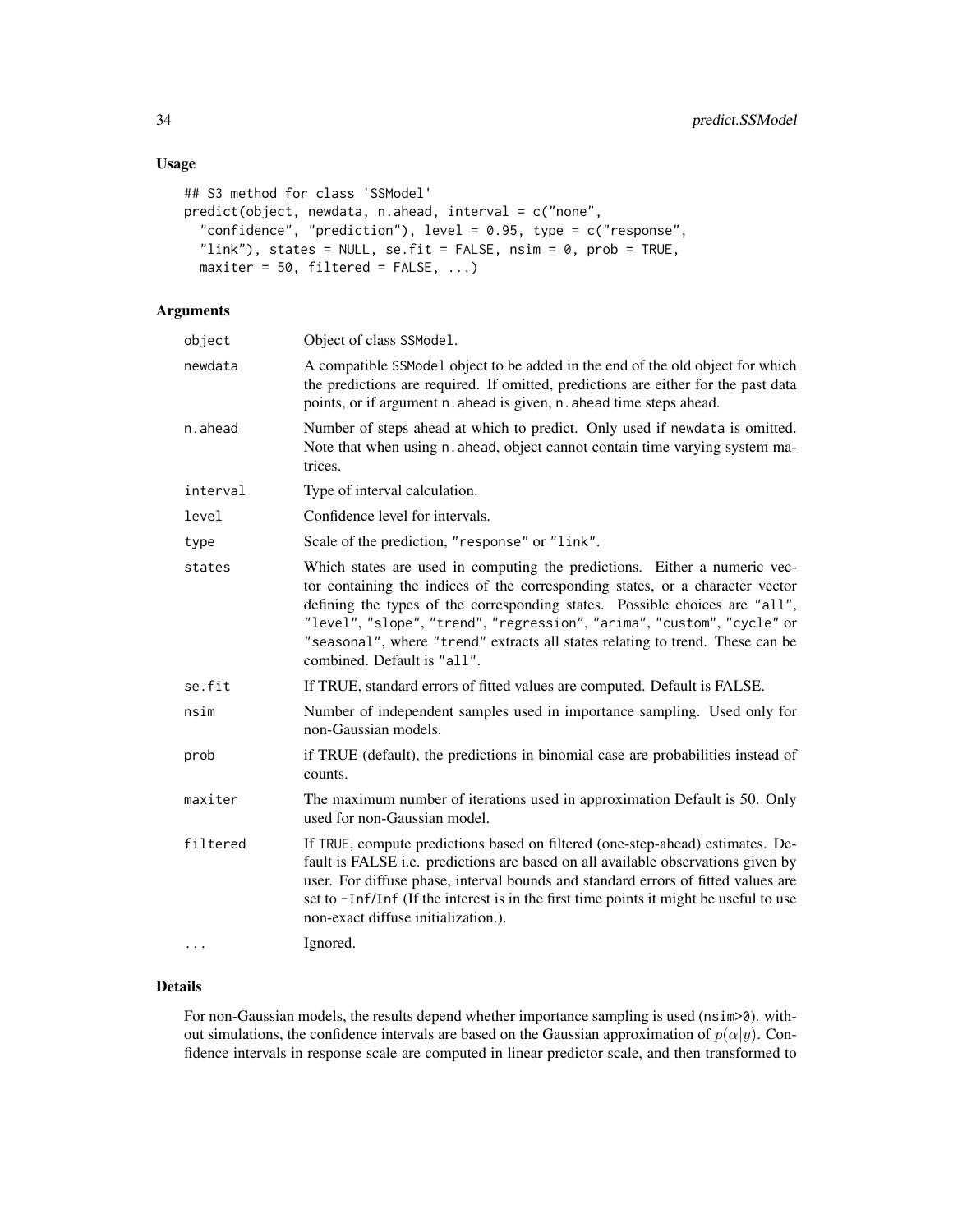<span id="page-34-0"></span>response scale. The prediction intervals are not supported. With importance sampling, the confidence intervals are computed as the empirical quantiles from the weighted sample, whereas the prediction intervals contain additional step of simulating the response variables from the sampling distribution  $p(y|\theta^i)$ .

Predictions take account the uncertainty in state estimation (given the prior distribution for the initial states), but not the uncertainty of estimating the parameters in the system matrices (i.e.  $Z$ ,  $Q$  etc.). Thus the obtained confidence/prediction intervals can underestimate the true uncertainty for short time series and/or complex models.

If no simulations are used, the standard errors in response scale are computed using the Delta method.

#### Value

A matrix or list of matrices containing the predictions, and optionally standard errors.

#### Examples

```
set.seed(1)
x \le - runif(n=100,min=1,max=3)
y \leftarrow \text{rpois}(n=100, \text{lambda}=\exp(x-1))model <- SSModel(y~x,distribution="poisson")
xnew \leq seq(0.5, 3.5, by=0.1)
newdata <- SSModel(rep(NA,length(xnew))~xnew,distribution="poisson")
pred <- predict(model,newdata=newdata,interval="prediction",level=0.9,nsim=100)
plot(x=x,y=y,peh=19,ylim=c(0,25),xlim=c(0.5,3.5))matlines(x=xnew,y=pred,col=c(2,2,2),lty=c(1,2,2),type="l")
model <- SSModel(Nile~SSMtrend(1,Q=1469),H=15099)
pred <- predict(model,n.ahead=10,interval="prediction",level=0.9)
pred
```
print.KFS *Print Ouput of Kalman Filter and Smoother*

### **Description**

Print Ouput of Kalman Filter and Smoother

#### Usage

```
## S3 method for class 'KFS'
print(x, type = "state", digits = max(3L,getOption("digits") - 3L), ...
```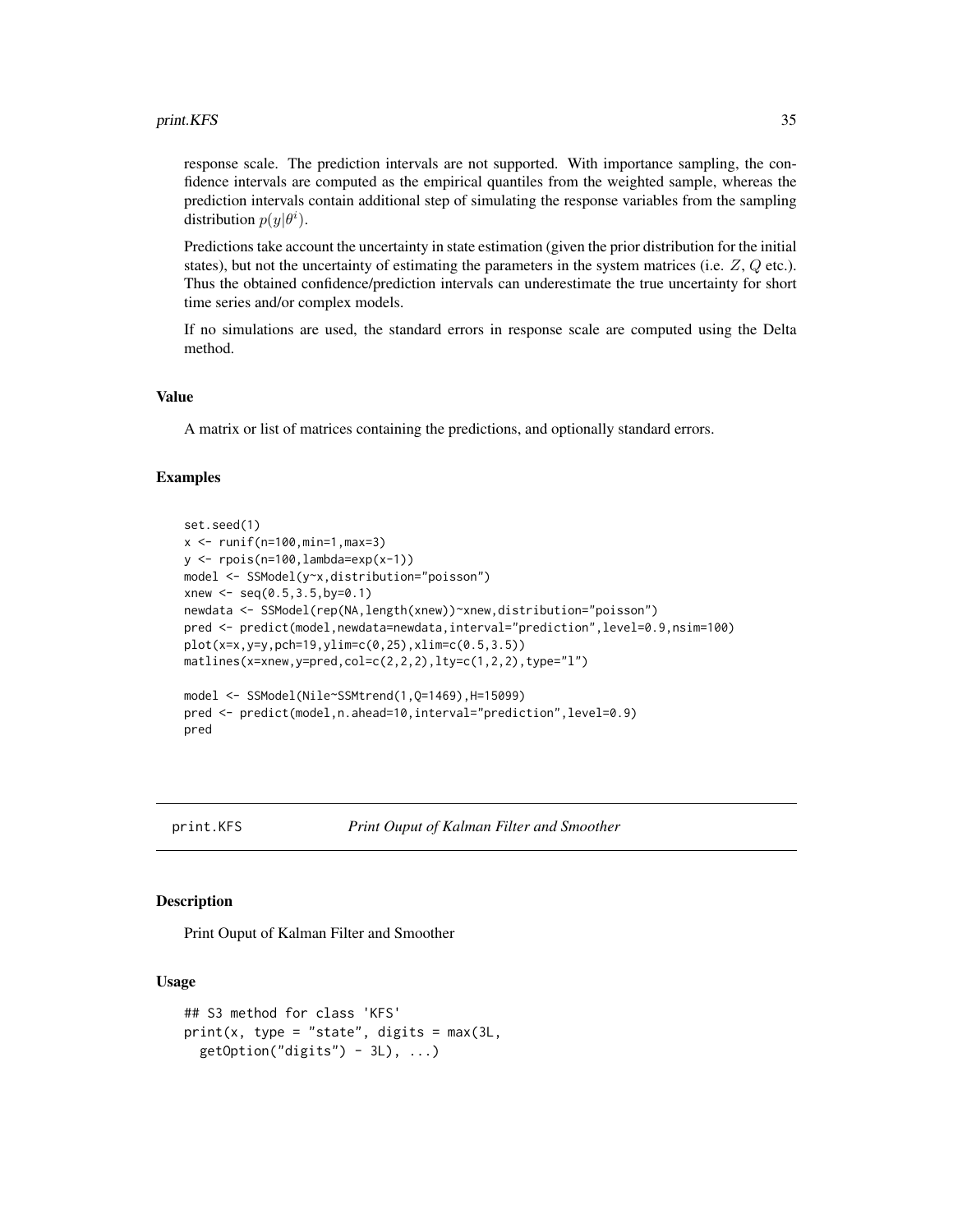# <span id="page-35-0"></span>Arguments

| $\mathsf{x}$ | output object from function KFS.                                                                             |
|--------------|--------------------------------------------------------------------------------------------------------------|
| type         | What to print. Possible values are "state" (default), "signal", and "mean".<br>Multiple choices are allowed. |
| digits       | minimum number of digits to be printed.                                                                      |
| $\cdots$     | Ignored.                                                                                                     |

print.SSModel *Print SSModel Object*

# Description

Print SSModel Object

# Usage

## S3 method for class 'SSModel'  $print(x, \ldots)$ 

# Arguments

| X | SSModel object |
|---|----------------|
| . | Ignored.       |

rename\_states *Rename the States of SSModel Object*

#### Description

A simple function for renaming the states of [SSModel](#page-43-1) object. Note that since KFAS version 1.2.3 the auxiliary functions such as [SSMtrend](#page-43-1) have argument state\_names which can be used to overwrite the default state names when building the model with [SSModel](#page-43-1).

### Usage

rename\_states(model, state\_names)

#### Arguments

model Object of class SSModel state\_names Character vector giving new names for the states.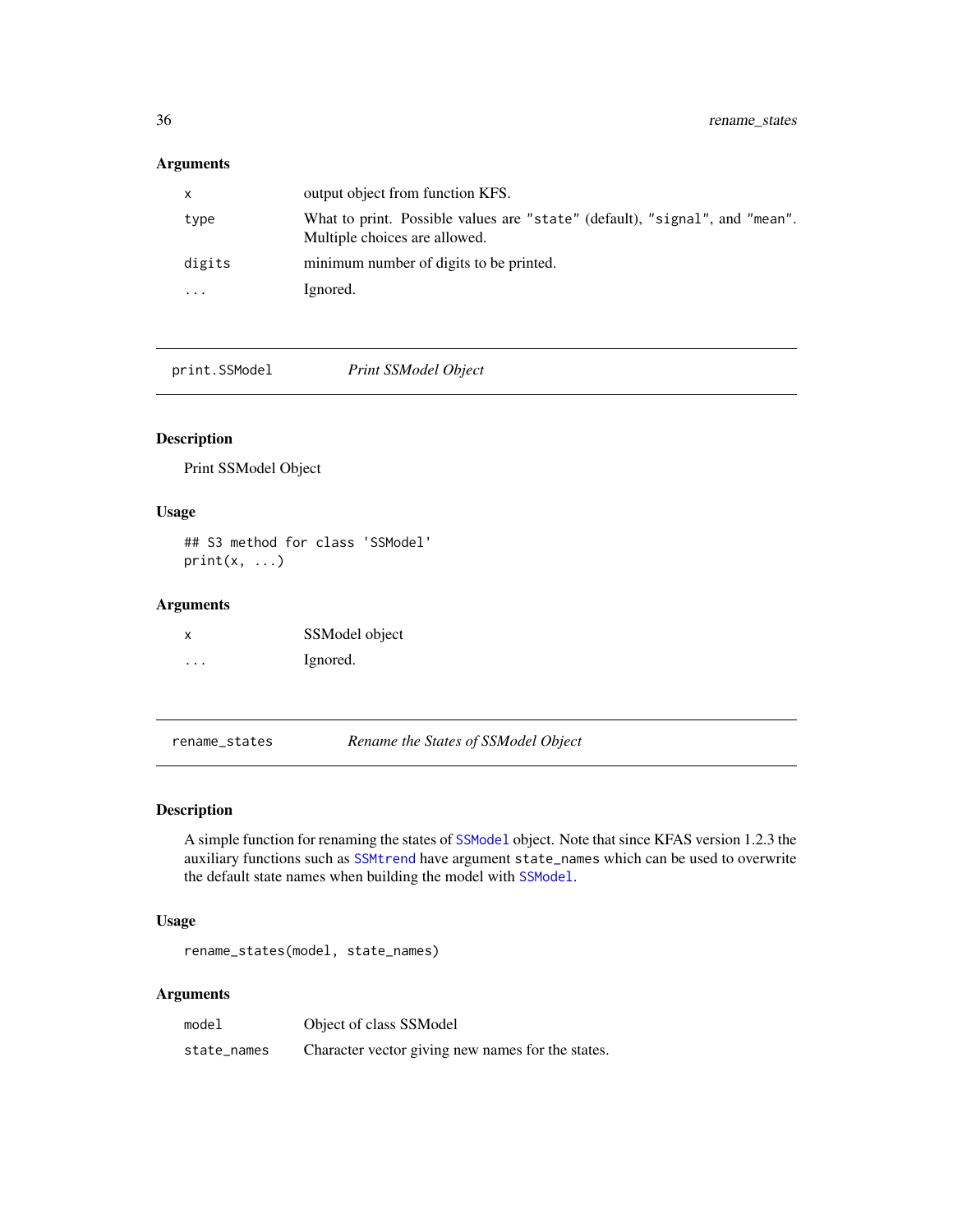# <span id="page-36-0"></span>residuals.KFS 37

## Value

Original model with dimnames corresponding to states renamed.

#### Examples

```
custom_model <- SSModel(1:10 \sim -1 +
SSMcustom(Z = 1, T = 1, R = 1, Q = 1, P1inf = 1), H = 1)
custom_model <- rename_states(custom_model, "level")
11_model <- SSModel(1:10 ~ SSMtrend(1, Q = 1), H = 1)
test_these <- c("y", "Z", "H", "T", "R", "Q", "a1", "P1", "P1inf")
identical(custom_model[test_these], ll_model[test_these])
```
residuals.KFS *Extract Residuals of KFS output*

# **Description**

Extract Residuals of KFS output

## Usage

```
## S3 method for class 'KFS'
residuals(object, type = c("recursive", "pearson",
  "response", "state"), ...)
```
# Arguments

| object                  | KFS object                                       |
|-------------------------|--------------------------------------------------|
| type                    | Character string defining the type of residuals. |
| $\cdot$ $\cdot$ $\cdot$ | Ignored.                                         |

## Details

For object of class KFS, several types of residuals can be computed:

- "recursive": One-step-ahead prediction residuals  $v_{t,i} = y_{t,i} Z_{t,i} a_{t,i}$ . For non-Gaussian case recursive residuals are computed as  $y_t - f(Z_t a_t)$ , i.e. non-sequentially. Computing recursive residuals for large non-Gaussian models can be time consuming as filtering is needed.
- "pearson":

$$
(y_{t,i} - \theta_{t,i})/\sqrt{V(\mu_{t,i})}, \quad i = 1,\ldots,p, t = 1,\ldots,n,
$$

where  $V(\mu_{t,i})$  is the variance function of the series i

- "response": Data minus fitted values,  $y E(y)$ .
- "state": Residuals based on the smoothed disturbance terms  $\eta$  are defined as

$$
\hat{\eta}_t, \quad t=1,\ldots,n.
$$

Only defined for fully Gaussian models.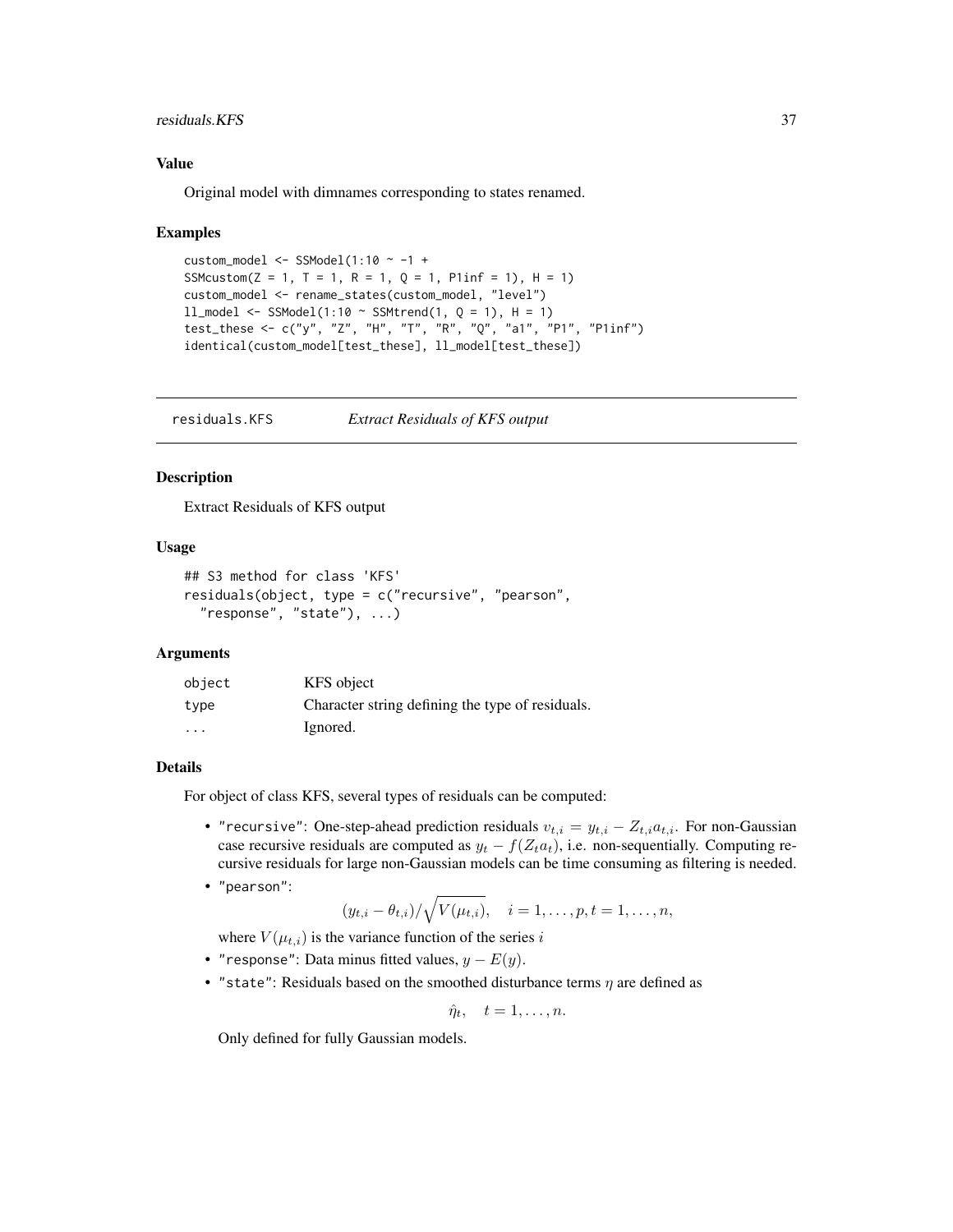<span id="page-37-1"></span><span id="page-37-0"></span>

#### Description

Extract Standardized Residuals from KFS output

# Usage

```
## S3 method for class 'KFS'
rstandard(model, type = c("recursive", "pearson", "state"),
  standardization_type = c("marginal", "cholesky"), zerotol = 0, ...)
```
# Arguments

| model                | KFS object                                                                                                                                        |
|----------------------|---------------------------------------------------------------------------------------------------------------------------------------------------|
| type                 | Type of residuals. See details.                                                                                                                   |
| standardization_type |                                                                                                                                                   |
|                      | Type of standardization. Either "marginal" (default) for marginal standardiza-<br>tion or "cholesky" for Cholesky-type standardization.           |
| zerotol              | Tolerance parameter for positivity checking in standardization. Default is zero.<br>The values of $D \le$ zerotol * max(D, 0) are deemed to zero. |
| $\ddotsc$            | Ignored.                                                                                                                                          |

#### Details

For object of class KFS with fully Gaussian observations, several types of standardized residuals can be computed. Also the standardization for multivariate residuals can be done either by Cholesky decomposition  $L_t^{-1}$  residual<sub>t</sub>, or component-wise  $residual_t/sd(residual_t)$ ,.

• "recursive": For Gaussian models the vector standardized one-step-ahead prediction residuals are defined as

$$
v_{t,i}/\sqrt{F_{i,t}},
$$

with residuals being undefined in diffuse phase. Note that even in multivariate case these standardized residuals coincide with the ones obtained from the Kalman filter without the sequential processing (which is not true for the non-standardized innovations). For non-Gaussian models the vector standardized recursive residuals are obtained as

$$
L_t^{-1}(y_t - \mu_t),
$$

where  $L_t$  is the lower triangular matrix from Cholesky decomposition of  $Var(y_t|y_{t-1}, \ldots, y_1)$ . Computing these for large non-Gaussian models can be time consuming as filtering is needed. For Gaussian models the component-wise standardized one-step-ahead prediction residuals are defined as

$$
v_t/\sqrt{diag(F_t)},
$$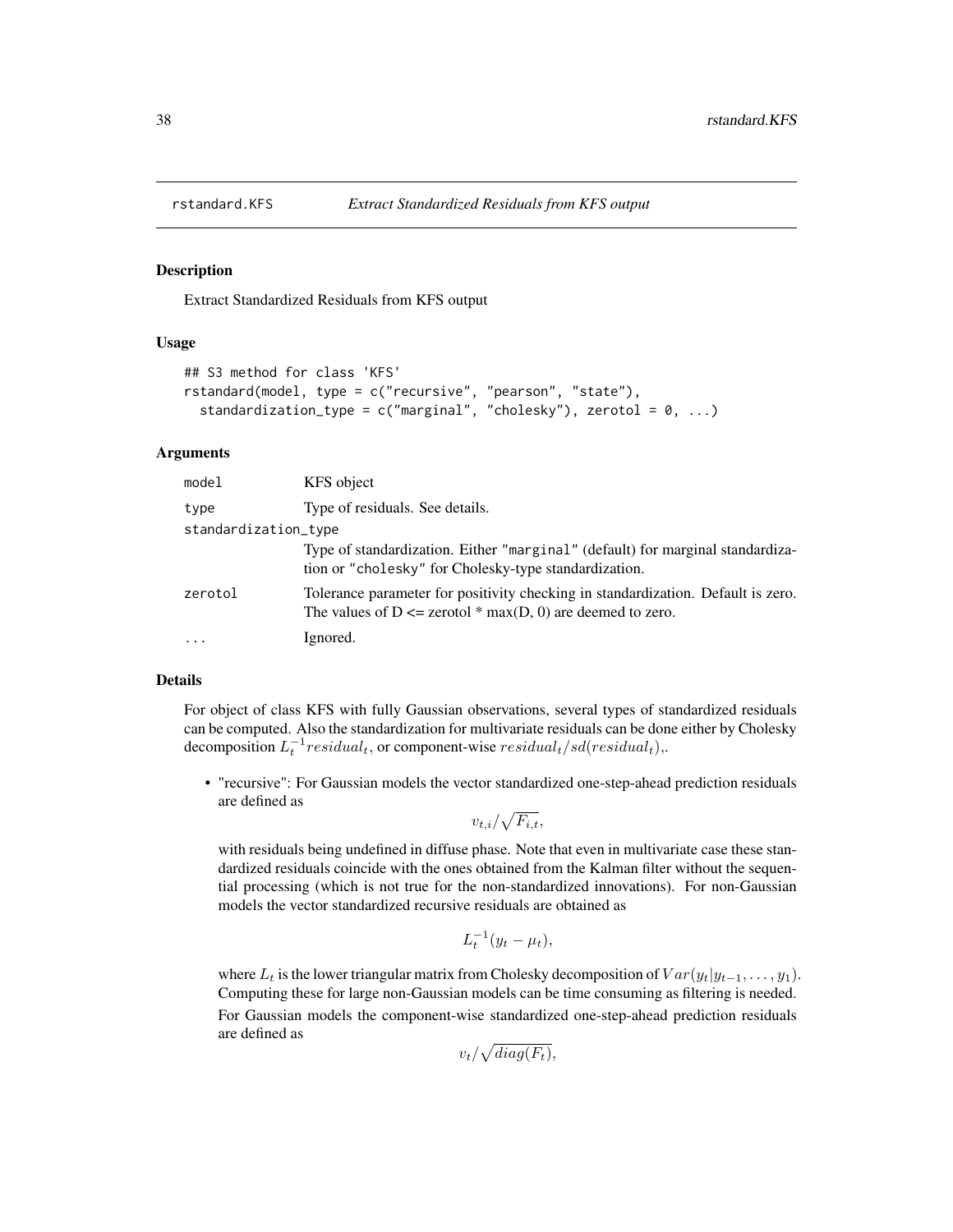<span id="page-38-0"></span>sexratio 39

where  $v_t$  and  $F_t$  are based on the standard multivariate processing. For non-Gaussian models these are obtained as

$$
(y_t - \mu_t) / \sqrt{diag(F_t)},
$$

where  $F_t = Var(y_t|y_{t-1}, \ldots, y_1)$ .

• "state": Residuals based on the smoothed state disturbance terms  $\eta$  are defined as

$$
L_t^{-1}\hat{\eta}_t, \quad t=1,\ldots,n,
$$

where  $L_t$  is either the lower triangular matrix from Cholesky decomposition of  $Q_t - V_{\eta,t}$ , or the diagonal of the same matrix.

• "pearson": Standardized Pearson residuals

$$
L_t^{-1}(y_t - \theta_i), \quad t = 1, \dots, n,
$$

where  $L_t$  is the lower triangular matrix from Cholesky decomposition of  $Var(y_t|y_n, \ldots, y_1)$ , or the diagonal of the same matrix. For Gaussian models, these coincide with the standardized smoothed  $\epsilon$  disturbance residuals, and for generalized linear models these coincide with the standardized Pearson residuals (hence the name).

# Examples

```
modelNile \leq SSModel(Nile \sim SSMtrend(1, Q = list(matrix(NA))), H = matrix(NA))
modelNile <- fitSSM(inits = c(log(var(Nile)),log(var(Nile))), model = modelNile,
 method = "BFGS")$model
# Filtering and state smoothing
out <- KFS(modelNile, smoothing = c("state", "mean", "disturbance"))
plot(cbind(
    recursive = rstandard(out),
   irregular = rstandard(out, "pearson"),
   state = rstandard(out, "state")),
 main = "recursive and auxiliary residuals")
```
<span id="page-38-1"></span>sexratio *Number of males and females born in Finland from 1751 to 2011*

#### Description

A time series object containing the number of males and females born in Finland from 1751 to 2011.

# Format

A time series object containing the number of males and females born in Finland from 1751 to 2011.

#### Source

Statistics Finland <http://pxnet2.stat.fi/PXWeb/pxweb/en/StatFin/>.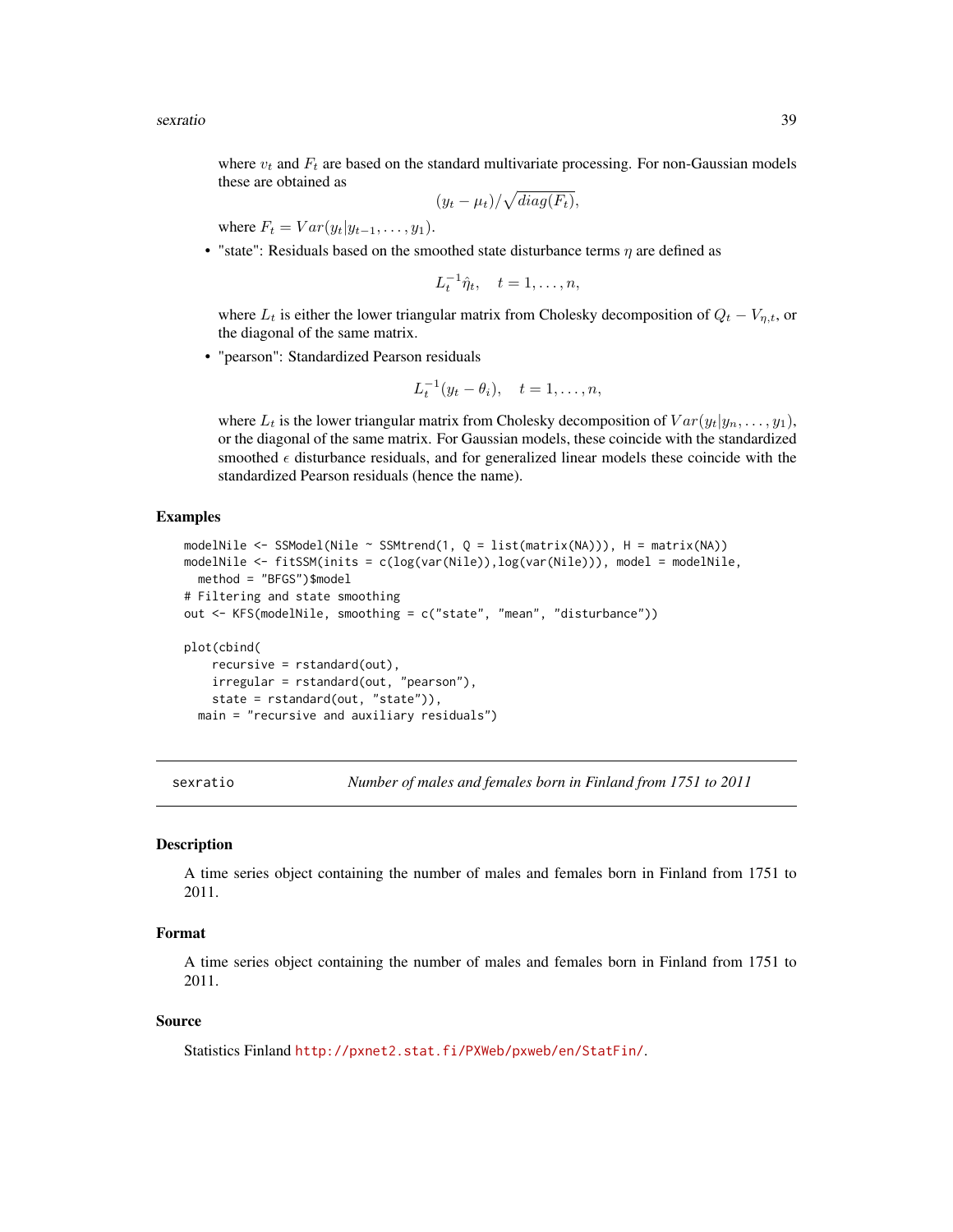#### Examples

```
data("sexratio")
model \le SSModel(Male \le SSMtrend(1, Q = NA), u = sexratio[, "Total"],
  data = sexratio, distribution = "binomial")
fit \le fitSSM(model, inits = -15, method = "BFGS")
fit$model["Q"]
# Computing confidence intervals in response scale
# Uses importance sampling on response scale (400 samples with antithetics)
pred <- predict(fit$model, type = "response", interval = "conf", nsim = 100)
ts.plot(cbind(model$y/model$u, pred), col = c(1, 2, 3, 3), lty = c(1, 1, 2, 2))
## Not run:
# Now with sex ratio instead of the probabilities:
imp <- importanceSSM(fit$model, nsim = 1000, antithetics = TRUE)
sexratio.smooth <- numeric(length(model$y))
sexratio.ci <- matrix(0, length(model$y), 2)
w <- imp$w/sum(imp$w)
for(i in 1:length(model$y)){
 sexr <- exp(imp$sample[i, 1, ])
 sexratio.smooth[i] <- sum(sexr*w)
 oo <- order(sexr)
 sexratio.ci[i, ] <- c(sexr[oo][which.min(abs(cumsum(w[oo]) - 0.05))],
                      sexr[oo][which.min(abs(cumsum(w[oo]) - 0.95))])
}
# Same by direct transformation:
out <- KFS(fit$model, smoothing = "signal", nsim = 1000)
sexratio.smooth2 <- exp(out$thetahat)
sexratio.ci2 <- exp(c(out$thetahat) + qnorm(0.025) *
  sqrt(drop(out$V_theta))%o%c(1, -1))
ts.plot(cbind(sexratio.smooth, sexratio.ci, sexratio.smooth2, sexratio.ci2),
        col = c(1, 1, 1, 2, 2, 2), lty = c(1, 2, 2, 1, 2, 2))## End(Not run)
```
<span id="page-39-1"></span>signal *Extracting the Partial Signal Of a State Space Model*

#### Description

Function signal returns the signal of a state space model using only subset of states.

#### Usage

```
signal(object, states = "all", filtered = FALSE)
```
<span id="page-39-0"></span>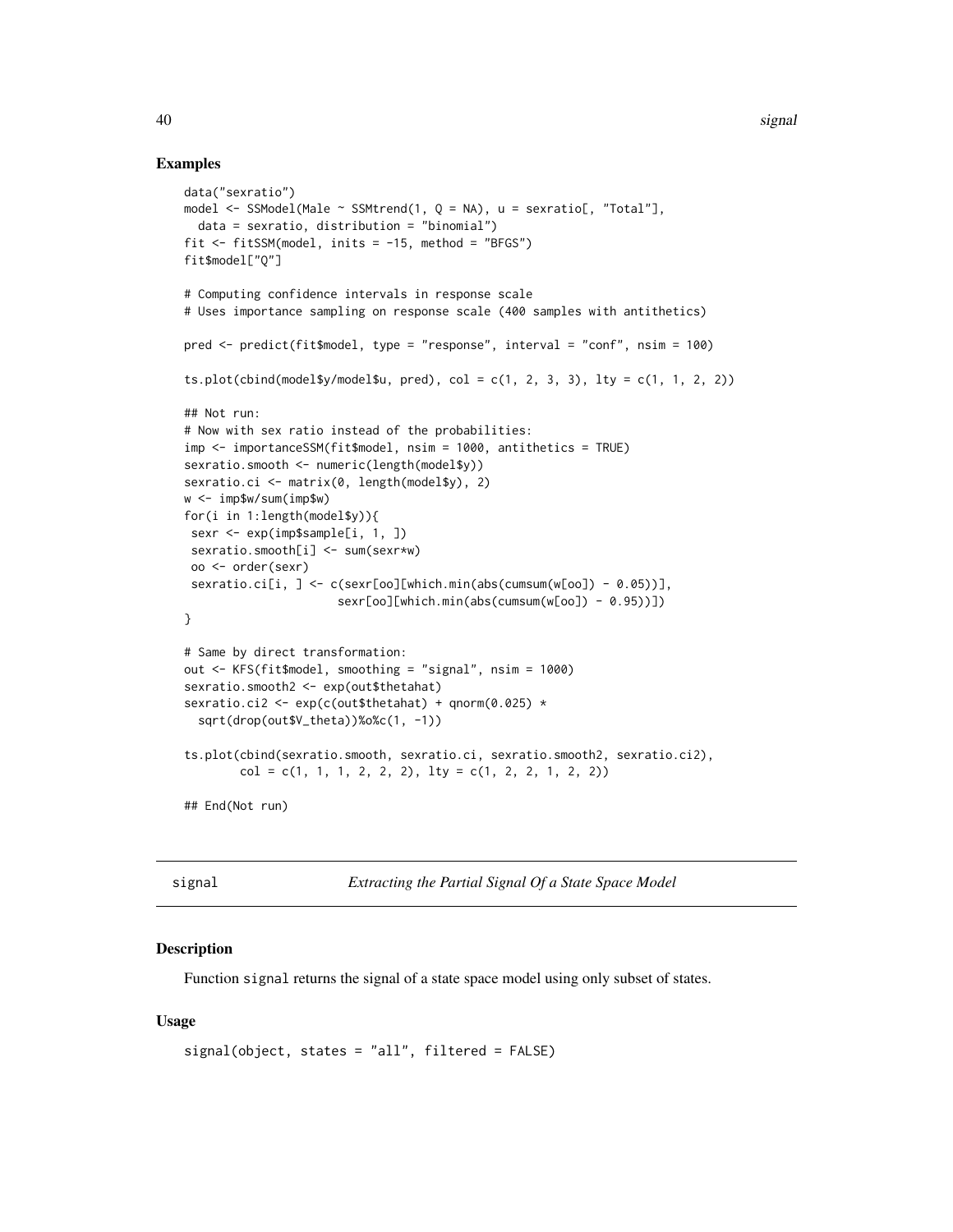#### <span id="page-40-0"></span>simulateSSM 41

#### **Arguments**

| object       | Object of class KFS.                                                                                                                                                                                                                                                                                                                                                                                |
|--------------|-----------------------------------------------------------------------------------------------------------------------------------------------------------------------------------------------------------------------------------------------------------------------------------------------------------------------------------------------------------------------------------------------------|
| states       | Which states are combined? Either a numeric vector containing the indices of<br>the corresponding states, or a character vector defining the types of the cor-<br>responding states. Possible choices are "all", "level", "slope", "trend",<br>"regression", "arima", "custom", "cycle" or "seasonal", where "trend"<br>extracts states relating to trend. These can be combined. Default is "all". |
| filtered     | If TRUE, filtered signal is used. Otherwise smoothed signal is used.                                                                                                                                                                                                                                                                                                                                |
| <b>Value</b> |                                                                                                                                                                                                                                                                                                                                                                                                     |
| signal       | Time series object of filtered signal $Z_t a_t$ or smoothed signal $Z_t \hat{\alpha}_t$ using only<br>the defined states.                                                                                                                                                                                                                                                                           |

| variance | $Cov(Z_t a_t)$ or $Cov(Z_t a_t)$ using only the defined states. For the covariance ma- |
|----------|----------------------------------------------------------------------------------------|
|          | trices of the filtered signal, only the non-diffuse part of P is used.                 |

# Examples

```
model <- SSModel(log(drivers) ~ SSMtrend(1, NA) +
    SSMseasonal(12, sea.type = 'trigonometric', Q = NA) +
    log(PetrolPrice) + law,data = Seatbelts, H = NA)
ownupdatefn <- function(pars,model,...){
  model$H[] <- exp(pars[1])
  diag(model$Q[,,1]) <- exp(c(pars[2], rep(pars[3], 11)))
  model
}
fit <- fitSSM(inits = log(c(var(log(Seatbelts[,'drivers'])), 0.001, 0.0001)),
  model = model, updatefn = ownupdatefn, method = 'BFGS')
out <- KFS(fit$model, smoothing = c('state', 'mean'))
ts.plot(cbind(out$model$y, fitted(out)),lty = 1:2, col = 1:2,
  main = 'Observations and smoothed signal with and without seasonal component')
lines(signal(out, states = c('regression', 'trend'))$signal, col = 4, lty = 1)
legend('bottomleft',
  legend = c('Observations', 'Smoothed signal','Smoothed level'),
  col = c(1, 2, 4), lty = c(1, 2, 1))
```
simulateSSM *Simulation of a Gaussian State Space Model*

#### Description

Function simulateSMM simulates states, signals, disturbances or missing observations of the Gaussian state space model either conditional on the data (simulation smoother) or unconditionally.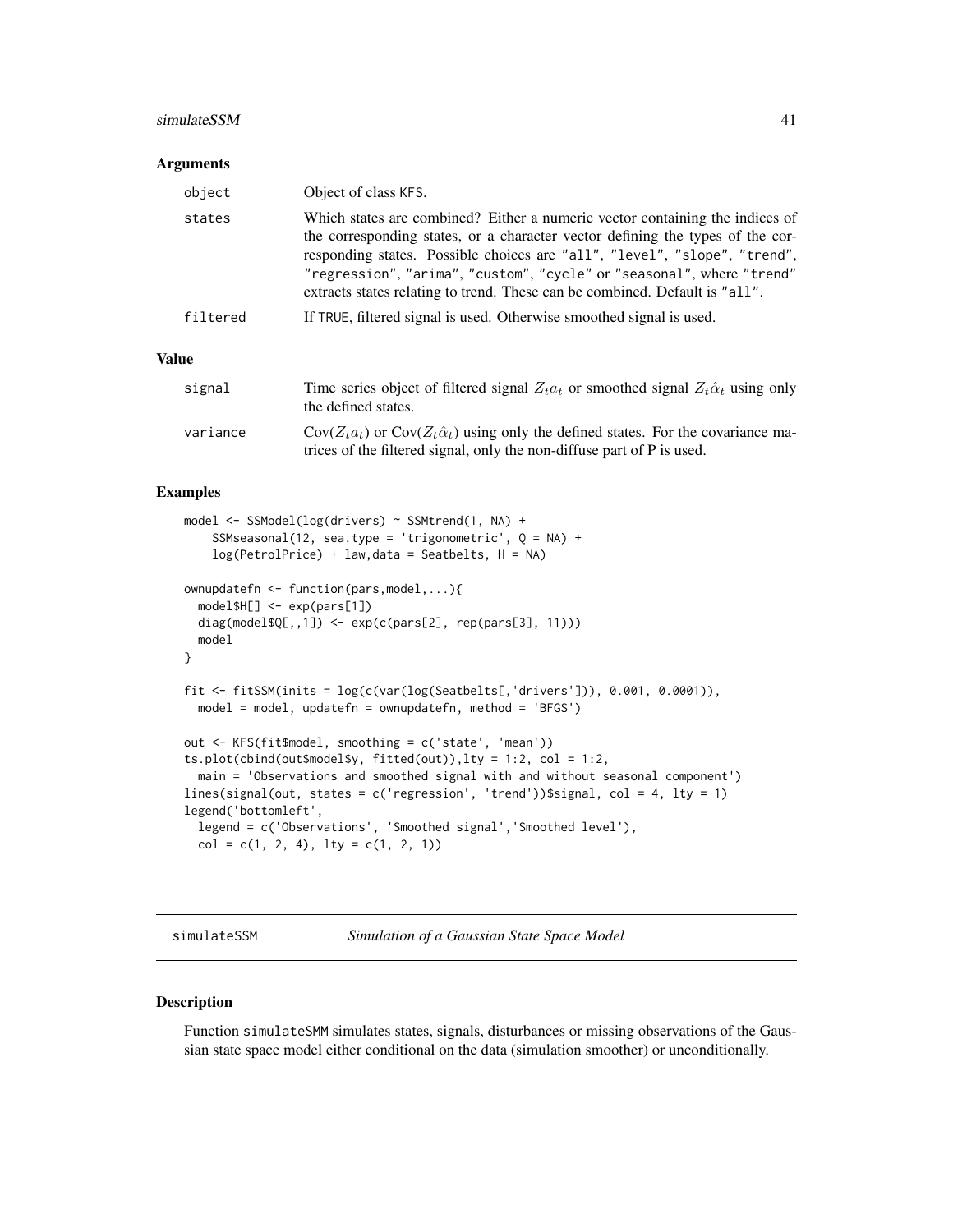#### Usage

```
simulateSSM(object, type = c("states", "signals", "disturbances",
  "observations", "epsilon", "eta"), filtered = FALSE, nsim = 1,
  antithetics = FALSE, conditional = TRUE)
```
#### Arguments

| object      | Gaussian state space object of class SSModel.                                                                                                                                         |
|-------------|---------------------------------------------------------------------------------------------------------------------------------------------------------------------------------------|
| type        | What to simulate.                                                                                                                                                                     |
| filtered    | Simulate from $p(\alpha_t   y_{t-1}, , y_1)$ instead of $p(\alpha   y)$ .                                                                                                             |
| nsim        | Number of independent samples. Default is 1.                                                                                                                                          |
| antithetics | Use antithetic variables in simulation. Default is FALSE.                                                                                                                             |
| conditional | Simulations are conditional to data. If FALSE, the states having exact diffuse<br>initial distribution (as defined by P1 inf are fixed to corresponding values of a1.<br>See details. |

# Details

Simulation smoother algorithm is based on article by J. Durbin and S.J. Koopman (2002). The simulation filter (filtered = TRUE) is a straightforward modification of the simulations smoother, where only filtering steps are performed.

Function can use two antithetic variables, one for location and other for scale, so output contains four blocks of simulated values which correlate which each other (ith block correlates negatively with  $(i+1)$ th block, and positively with  $(i+2)$ th block etc.).

Note that KFAS versions 1.2.0 and older, for unconditional simulation the initial distribution of states was fixed so that a1 was set to the smoothed estimates of the first state and the initial variance was set to zero. Now original a1 and P1 are used, and P1inf is ignored (i.e. diffuse states are fixed to corresponding elements of a1).

#### Value

An n x k x nsim array containing the simulated series, where k is number of observations, signals, states or disturbances.

#### References

Durbin J. and Koopman, S.J. (2002). A simple and efficient simulation smoother for state space time series analysis, Biometrika, Volume 89, Issue 3

```
set.seed(123)
# simulate new observations from the "fitted" model
model <- SSModel(Nile ~ SSMtrend(1, Q = 1469), H = 15099)
# signal conditional on the data i.e. samples from p(theta | y)
# unconditional simulation is not reasonable as the model is nonstationary
```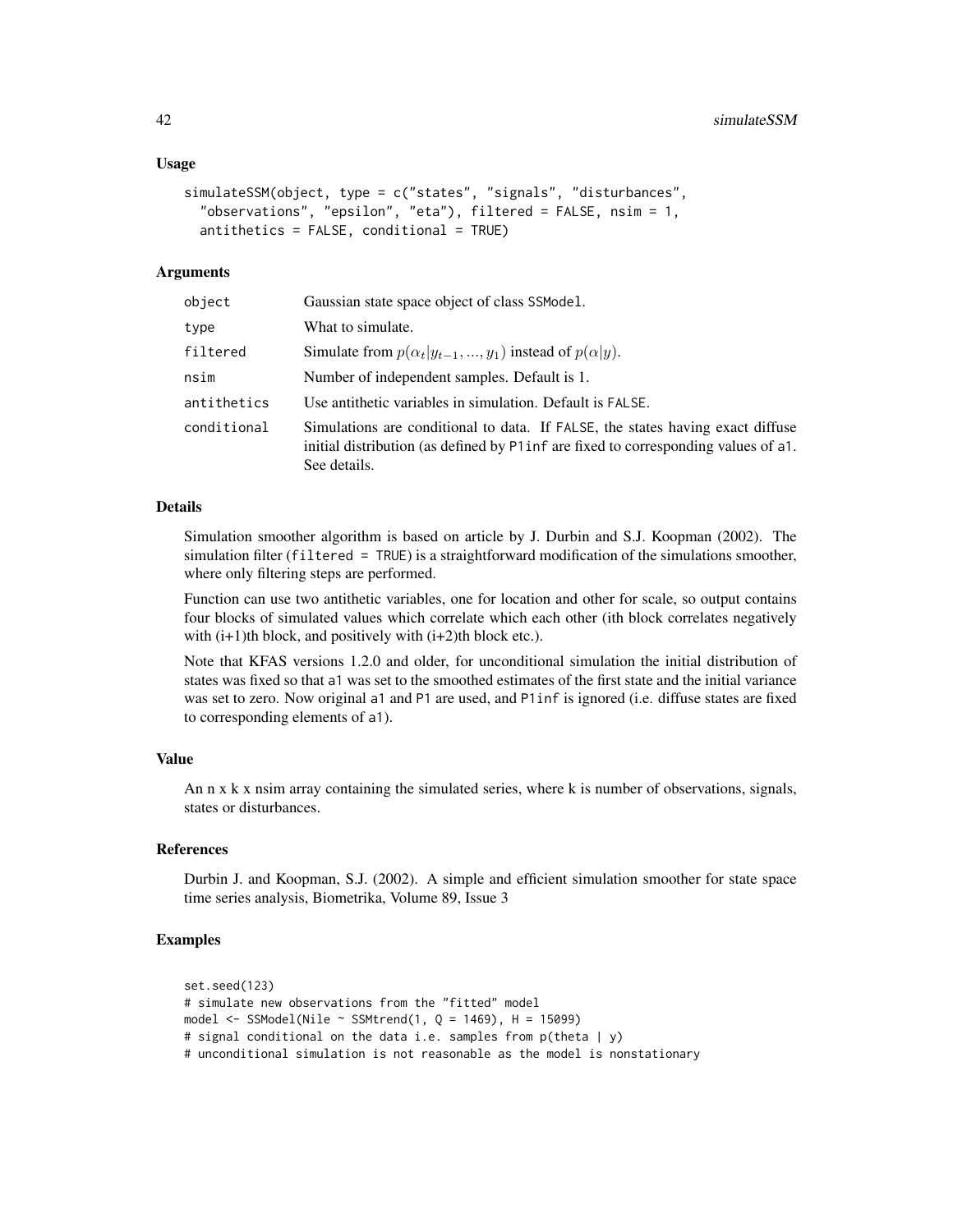```
signal_sim <- simulateSSM(model, type = "signals", nsim = 10)
# and add unconditional noise term i.e samples from p(epsilon)
epsilon_sim <- simulateSSM(model, type = "epsilon", nsim = 10,
  conditional = FALSE)
observation_sim <- signal_sim + epsilon_sim
ts.plot(observation\_sim[, 1,], Nile, col = c(rep(2, 10), 1),lty = c(rep(2, 10), 1), lwd = c(rep(1, 10), 2))# fully unconditional simulation:
observation_sim2 <- simulateSSM(model, type = "observations", nsim = 10,
  conditional = FALSE)
ts.plot(observation_sim[,1,], observation_sim2[,1,], Nile,
col = c(rep(2:3, each = 10), 1), lty = c(rep(2, 20), 1),lwd = c(rep(1, 20), 2))# illustrating use of antithetics
model \leq SSModel(matrix(NA, 100, 1) \sim SSMtrend(1, 1, P1inf = 0), H = 1)
set.seed(123)
sim <- simulateSSM(model, "obs", nsim = 2, antithetics = TRUE)
# first time points
sim[1, 1]# correlation structure between simulations with two antithetics
cor(sim[,1,])out_NA <- KFS(model, filtering = "none", smoothing = "state")
model['y''] \leftarrow sim[, 1, 1]out_obs <- KFS(model, filtering = "none", smoothing = "state")
set.seed(40216)
# simulate states from the p(alpha | y)
sim_conditional <- simulateSSM(model, nsim = 10, antithetics = TRUE)
# mean of the simulated states is exactly correct due to antithetic variables
mean(sim_conditional[2, 1, ])
out_obs$alpha[2]
# for variances more simulations are needed
var(sim_conditional[2, 1, ])
out_obs$V[2]
set.seed(40216)
# no data, simulations from p(alpha)
sim_unconditional <- simulateSSM(model, nsim = 10, antithetics = TRUE,
  conditional = FALSE)
mean(sim_unconditional[2, 1, ])
out_NA$alpha[2]
var(sim_unconditional[2, 1, ])
out_NA$V[2]
ts.plot(cbind(sim_conditional[,1,1:5], sim_unconditional[,1,1:5]),
  col = rep(c(2, 4), each = 5)lines(out_obs$alpha, lwd=2)
```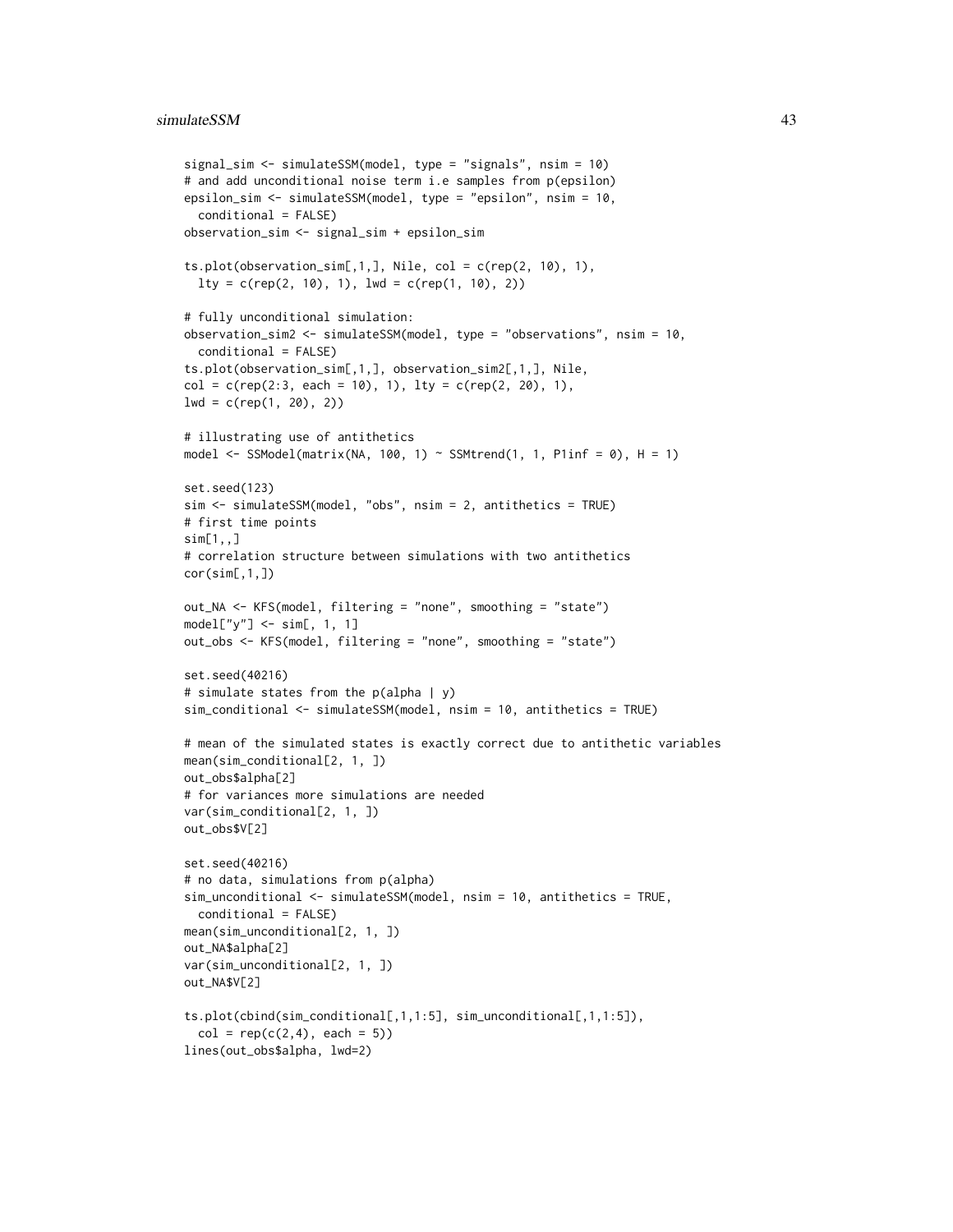#### <span id="page-43-0"></span>SSMarima *Create a State Space Model Object of Class SSModel*

# <span id="page-43-1"></span>Description

Function SSModel creates a state space object object of class SSModel which can be used as an input object for various functions of KFAS package.

#### Usage

```
SSMarima(ar = NULL, ma = NULL, d = 0, Q, stationary = TRUE, index,
 n = 1, state_names = NULL, ynames)
SSMcustom(Z, T, R, Q, a1, P1, P1inf, index, n = 1, state_names = NULL)
SSMcycle(period, Q, type, index, a1, P1, P1inf, n = 1,
  state_names = NULL, ynames)
SSModel(formula, data, H, u, distribution, tol = .Machine$double.eps^0.5)
SSMregression(rformula, data, type, Q, index, R, a1, P1, P1inf, n = 1,
  remove.intercept = TRUE, state_names = NULL, ynames)
SSMseasonal(period, Q, sea.type = c("dummy", "trigonometric"), type,
  index, a1, P1, P1inf, n = 1, state_names = NULL, ynames, harmonics)
SSMtrend(degree = 1, Q, type, index, a1, P1, P1inf, n = 1,
  state_names = NULL, ynames)
```
#### Arguments

| ar         | For arima component, a numeric vector containing the autoregressive coeffients.                                                                                                                                                                                                                                                                                                                                           |
|------------|---------------------------------------------------------------------------------------------------------------------------------------------------------------------------------------------------------------------------------------------------------------------------------------------------------------------------------------------------------------------------------------------------------------------------|
| ma         | For arima component, a numeric vector containing the moving average coeffients.                                                                                                                                                                                                                                                                                                                                           |
| d          | For arima component, a degree of differencing.                                                                                                                                                                                                                                                                                                                                                                            |
| 0          | For arima, cycle and seasonal component, a $p \times p$ covariance matrix of the<br>disturbances (or in the time varying case $p \times p \times n$ array), where where \$p\$<br>$=$ length(index). For trend component, list of length degree containing the<br>$p \times p$ or $p \times p \times n$ covariance matrices. For a custom component, arbitrary<br>covariance matrix or array of disturbance terms $\eta_t$ |
| stationary | For arima component, logical value indicating whether a stationarity of the<br>arima part is assumed. Defaults to TRUE.                                                                                                                                                                                                                                                                                                   |
| index      | A vector indicating for which series the corresponding components are con-<br>structed.                                                                                                                                                                                                                                                                                                                                   |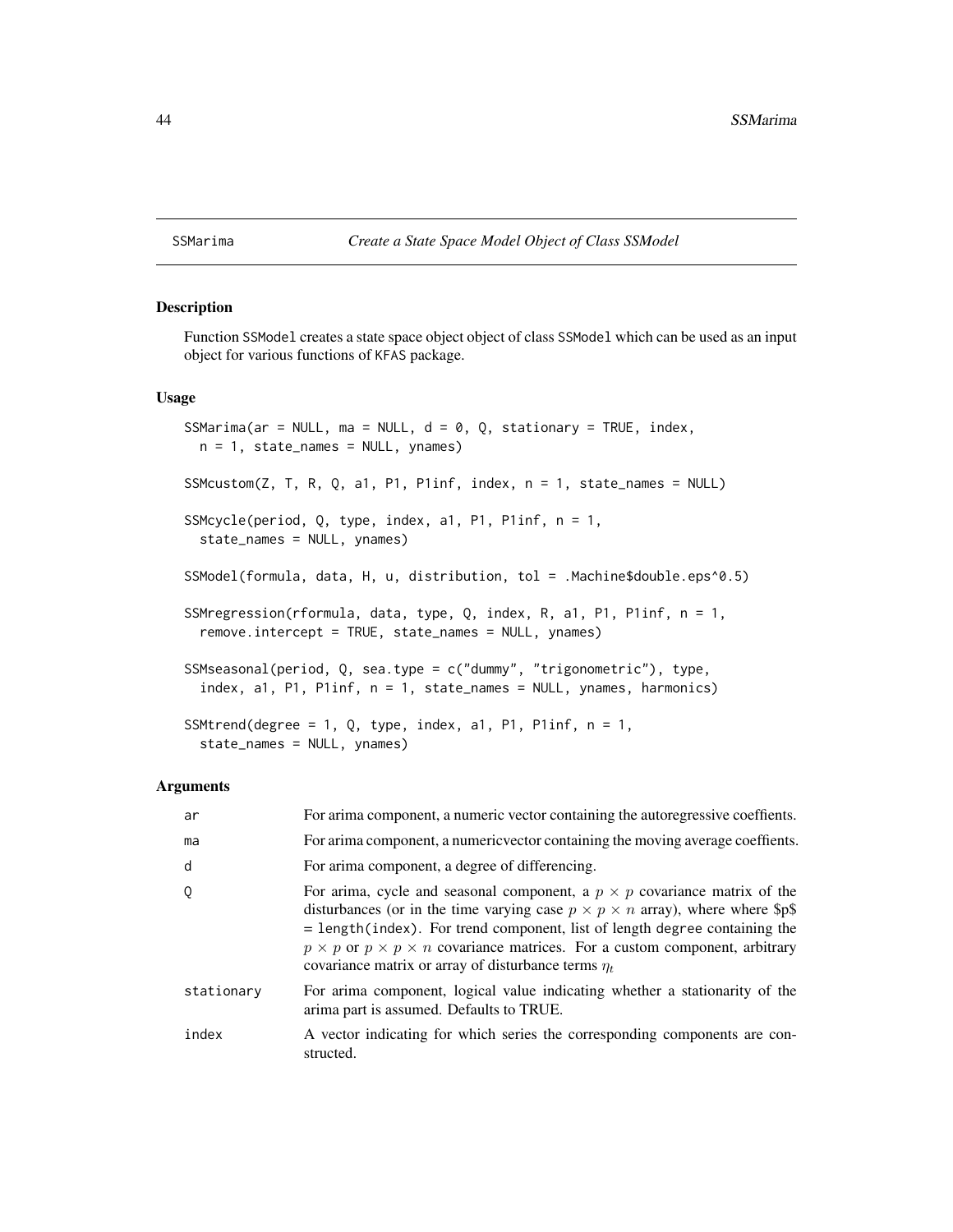#### <span id="page-44-0"></span>SSMarima and the state of the state of the state of the state of the state of the state of the state of the state of the state of the state of the state of the state of the state of the state of the state of the state of t

| n                | Length of the series, only used internally for dimensionality check.                                                                                                                                                                                                                                                                                                                   |
|------------------|----------------------------------------------------------------------------------------------------------------------------------------------------------------------------------------------------------------------------------------------------------------------------------------------------------------------------------------------------------------------------------------|
| state_names      | A character vector giving the state names.                                                                                                                                                                                                                                                                                                                                             |
| ynames           | names of the times series, used internally.                                                                                                                                                                                                                                                                                                                                            |
| Ζ                | For a custom component, system matrix or array of observation equation.                                                                                                                                                                                                                                                                                                                |
| т                | For a custom component, system matrix or array of transition equation.                                                                                                                                                                                                                                                                                                                 |
| R                | For a custom and regression components, optional $m \times k$ system matrix or array<br>of transition equation.                                                                                                                                                                                                                                                                        |
| a1               | Optional $m \times 1$ matrix giving the expected value of the initial state vector $\alpha_1$ .                                                                                                                                                                                                                                                                                        |
| P <sub>1</sub>   | Optional $m \times m$ matrix giving the covariance matrix of $\alpha_1$ . In the diffuse case<br>the non-diffuse part of $P_1$ .                                                                                                                                                                                                                                                       |
| P1inf            | Optional $m \times m$ matrix giving the diffuse part of $P_1$ . Diagonal matrix with<br>ones on diagonal elements which correspond to the diffuse initial states. If<br>P1inf[i, i]>0, corresponding row and column of P1 should be zero.                                                                                                                                              |
| period           | For a cycle and seasonal components, the length of the cycle/seasonal pattern.                                                                                                                                                                                                                                                                                                         |
| type             | For cycle, seasonal, trend and regression components, character string defining<br>if "distinct" or "common" states are used for different series.                                                                                                                                                                                                                                     |
| formula          | An object of class formula containing the symbolic description of the model.<br>The intercept term can be removed with $-1$ as in $\text{Im}$ . In case of trend or differ-<br>enced arima component the intercept is removed automatically in order to keep<br>the model identifiable. See package vignette and examples in KFAS for special<br>functions used in model construction. |
| data             | An optional data frame, list or environment containing the variables in the model.                                                                                                                                                                                                                                                                                                     |
| H                | Covariance matrix or array of disturbance terms $\epsilon_t$ of observation equation. De-<br>faults to an identity matrix. Omitted in case of non-Gaussian distributions (aug-<br>ment the state vector if you want to add additional noise).                                                                                                                                          |
| u                | Additional parameters for non-Gaussian models. See details in KFAS.                                                                                                                                                                                                                                                                                                                    |
| distribution     | A vector of distributions of the observations. Default is rep("gaussian", p),<br>where p is the number of series.                                                                                                                                                                                                                                                                      |
| tol              | A tolerance parameter used in checking whether Finf or F is numerically zero.<br>Defaults to .Machine\$double.eps^0.5. If smoothing gives negative variances<br>for smoothed states, try adjusting this.                                                                                                                                                                               |
| rformula         | For regression component, right hand side formula or list of of such formulas<br>defining the custom regression part.                                                                                                                                                                                                                                                                  |
| remove.intercept |                                                                                                                                                                                                                                                                                                                                                                                        |
|                  | Remove intercept term from regression model. Default is TRUE. This tries to<br>ensure that there are no extra intercept terms in the model.                                                                                                                                                                                                                                            |
| sea.type         | For seasonal component, character string defining whether to use "dummy" or<br>"trigonometric" form of the seasonal component.                                                                                                                                                                                                                                                         |
| harmonics        | For univariate trigonometric seasonal, argument harmonics can be used to spec-<br>ify which subharmonics are added to the model. Note that for multivariate model<br>you can call SSMseasonal multiple times with different values of index.                                                                                                                                           |
| degree           | For trend component, integer defining the degree of the polynomial trend. 1<br>corresponds to local level, 2 for local linear trend and so forth.                                                                                                                                                                                                                                      |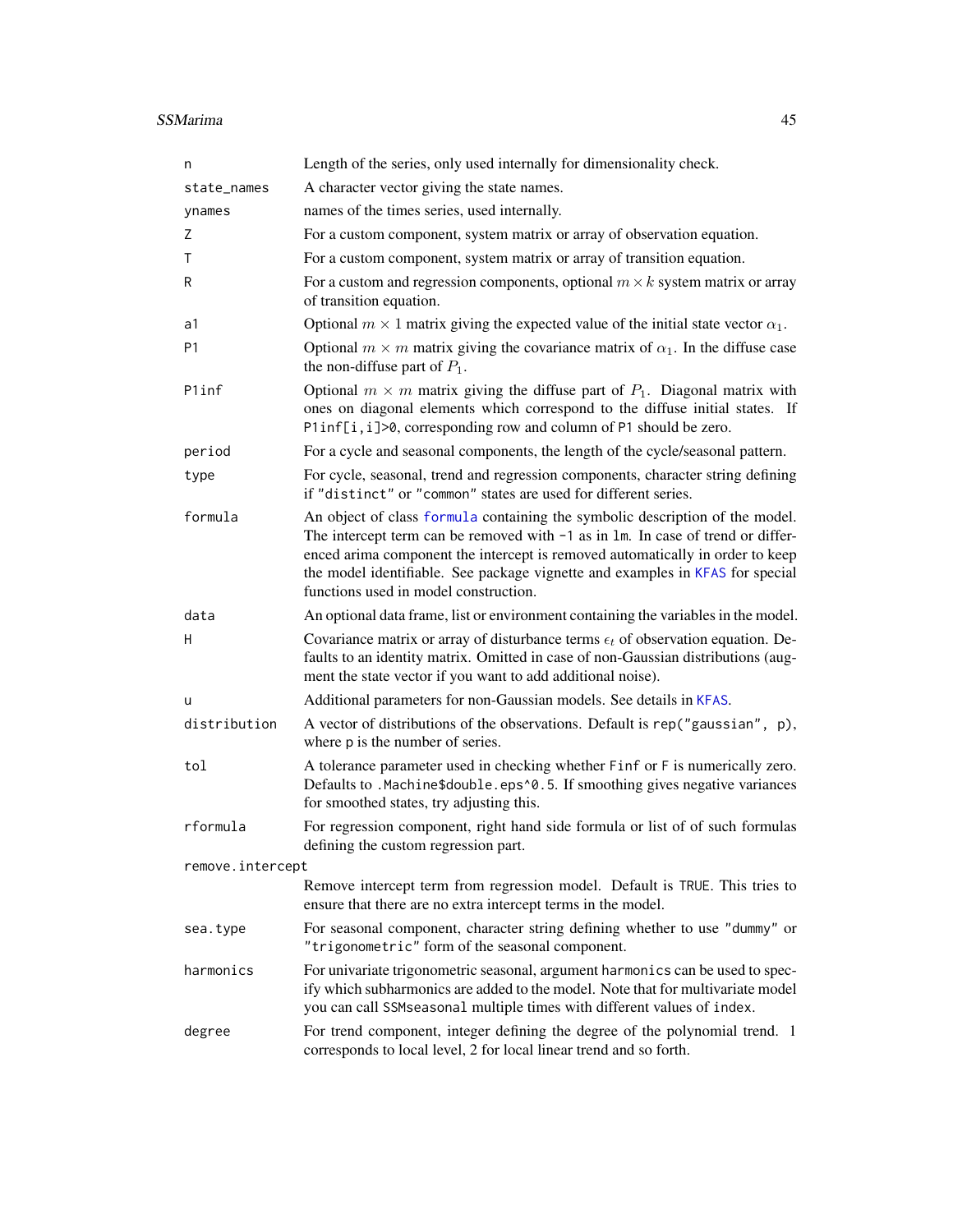# Details

Formula of the model can contain the usual regression part and additional functions defining different types of components of the model, named as SSMarima, SSMcustom, SSMcycle, SSMregression, SSMseasonal and SSMtrend.

For more details, see package vignette (the mathematical notation is somewhat non-readable in ASCII).

# Value

Object of class SSModel, which is a list with the following components:

| у              | A n x p matrix containing the observations.                                                                                                                                                             |
|----------------|---------------------------------------------------------------------------------------------------------------------------------------------------------------------------------------------------------|
| Z              | A $p \times m \times 1$ or $p \times m \times n$ array corresponding to the system matrix of observation<br>equation.                                                                                   |
| H              | A $p \times p \times 1$ or $p \times p \times n$ array corresponding to the covariance matrix of obser-<br>vational disturbances epsilon.                                                               |
| $\mathsf{T}$   | A m x m x 1 or m x m x n array corresponding to the first system matrix of state<br>equation.                                                                                                           |
| R              | A m $x$ k $x$ 1 or m $x$ k $x$ n array corresponding to the second system matrix of<br>state equation.                                                                                                  |
| Q              | $A$ k x k x 1 or k x k x n array corresponding to the covariance matrix of state<br>disturbances eta                                                                                                    |
| a1             | A m x 1 matrix containing the expected values of the initial states.                                                                                                                                    |
| P <sub>1</sub> | A m x m matrix containing the covariance matrix of the nondiffuse part of the<br>initial state vector.                                                                                                  |
| P1inf          | A m x m matrix containing the covariance matrix of the diffuse part of the initial<br>state vector. If $PI[i, i]$ is non-zero then $PIinf[i, i]$ is automatically set to<br>zero.                       |
| u              | A n x p matrix of an additional parameters in case of non-Gaussian model.                                                                                                                               |
| distribution   | A vector of length p giving the distributions of the observations.                                                                                                                                      |
| tol            | A tolerance parameter for the diffuse phase.                                                                                                                                                            |
| call           | Original call to the function.                                                                                                                                                                          |
|                | In addition, object of class SSModel contains following attributes:                                                                                                                                     |
| names          | Names of the list components.                                                                                                                                                                           |
| p, m, k, n     | Integer valued scalars defining the dimensions of the model components.                                                                                                                                 |
| state_types    | Types of the states in the model.                                                                                                                                                                       |
| eta_types      | Types of the state disturbances in the model.                                                                                                                                                           |
| tv             | Integer vector stating whether Z, H, T, R or Q is time-varying (indicated by 1 in tv<br>and 0 otherwise). If you manually change the dimensions of the matrices you<br>must change this attribute also. |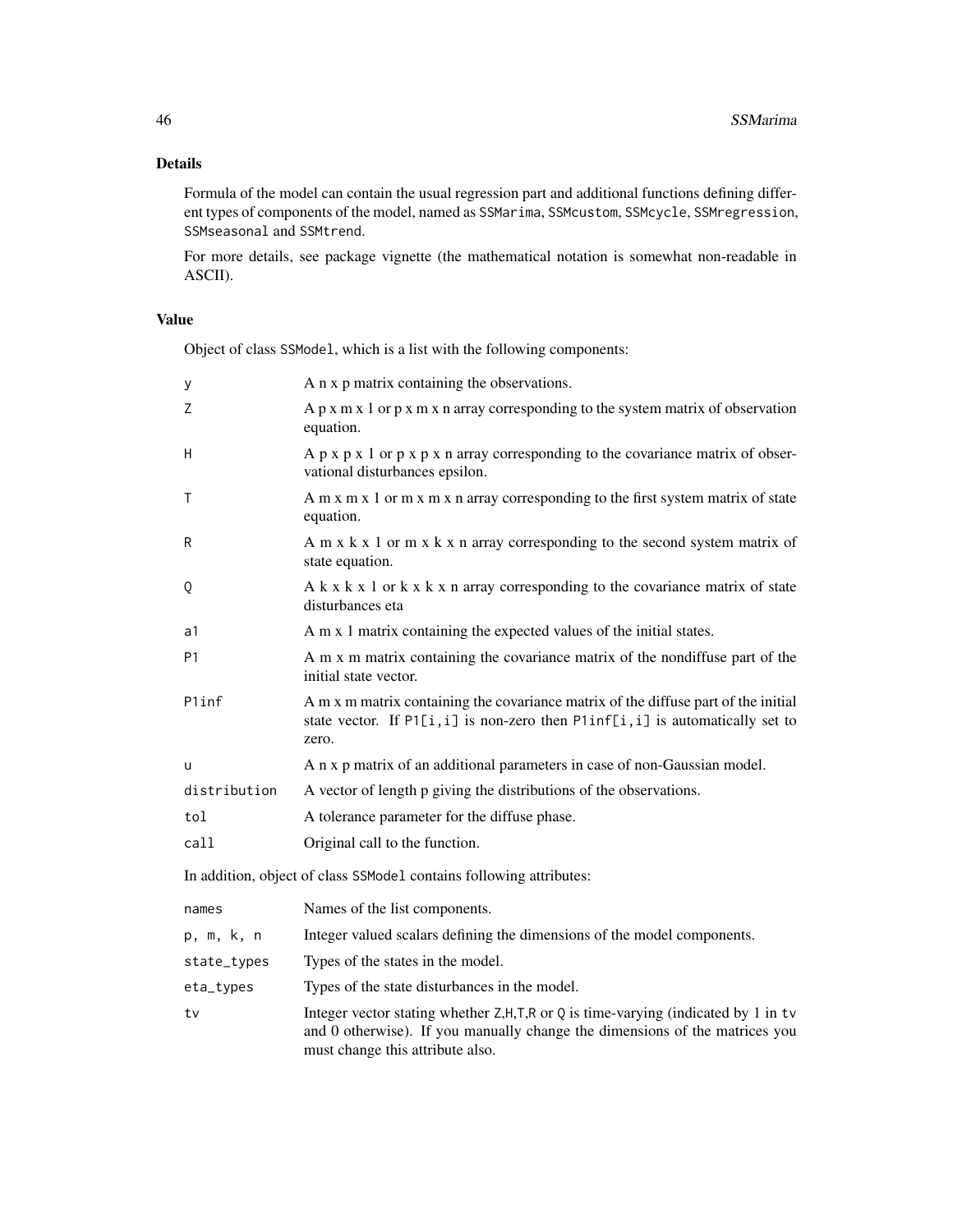#### <span id="page-46-0"></span>SSMarima and the state of the state of the state of the state of the state of the state of the state of the state of the state of the state of the state of the state of the state of the state of the state of the state of t

# See Also

artransform

[KFAS](#page-15-1) for examples.

[KFAS](#page-15-1) for examples.

```
# add intercept to state equation by augmenting the state vector:
# diffuse initialization for the intercept, gets estimated like other states:
# for known fixed intercept, just set P1 = P1inf = 0 (default in SSMcustom).
intercept <- 0
model_int <- SSModel(Nile \sim SSMtrend(1, Q = 1469) +
SSMcustom(Z = 0, T = 1, Q = 0, a1 = intercept, Plinf = 1), H = 15099)
model_int$T
model_int$T[1, 2, 1] <- 1 # add the intercept value to level
out <- KFS(model_int)
# dynamic regression model
set.seed(1)
x1 <- rnorm(100)x2 < - rnorm(100)
b1 \le -1 + \text{cumsum}( \text{rnorm}(100, \text{sd} = 1))b2 \le -2 + \text{cumsum}( \text{rnorm}(100, \text{sd} = 0.1))y \le -1 + b1 \times x1 + b2 \times x2 + \text{rnorm}(100, \text{ sd} = 0.1)model \leq SSModel(y \sim SSMregression(\sim x1 + x2, Q = diag(NA,2)), H = NA)
fit \le fitSSM(model, inits = c(\emptyset, \emptyset, \emptyset), method = "BFGS")
model <- fit$model
model$Q
model$H
out <- KFS(model)
ts.plot(out$alphahat[-1], b1, b2, col = 1:4)
# example of using data argument
y \le -x \le -\text{rep}(1, 3)data1 <- data.frame(x = rep(2, 3))data2 <- data.frame(x = rep(3, 3))f \le formula(\sim -1 + x)
# With data missing the environment of formula is checked,
# and if not found in there a calling environment via parent.frame is checked.
c(SSModel(y ~ -1 + x)["Z"]) # 1
c(SSModel(y - -1 + x, data = data1)["Z"] # 2
```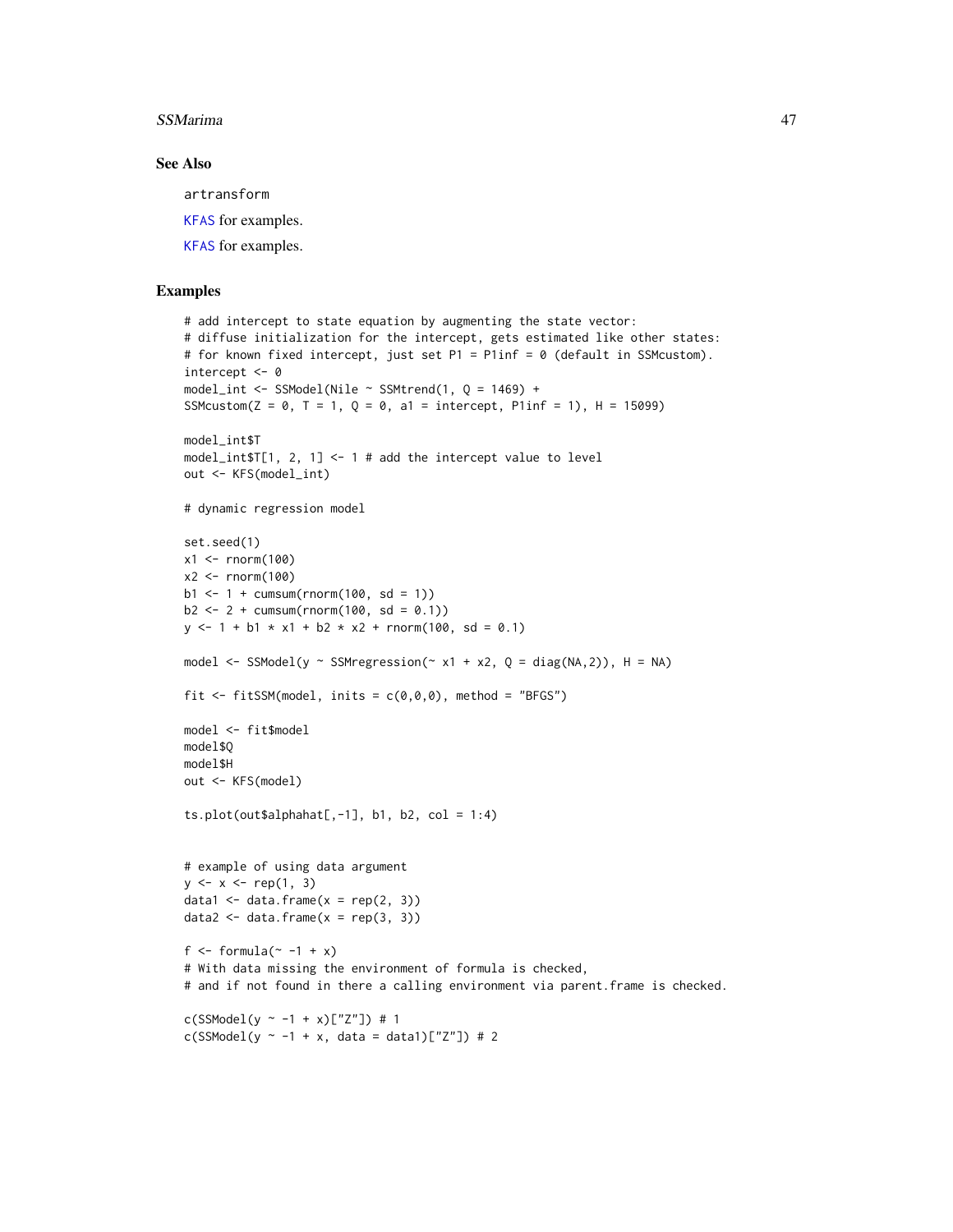```
c(SSModel(y \sim -1 + SSMregression(\sim -1 + x))["Z"]) # 1
c(SSModel(y \sim -1 + SSMregression(\sim -1 + x, data = data1))["Z"]) # 2
c(SSModel(y \sim -1 + SSMregression(\sim -1 + x), data = data1)["Z"]) # 2
SSModel(y \sim -1 + x + SSMregression(\sim -1 + x, data = data1))["Z"] # 1 and 2
SSModel(y \sim -1 + x + SSMregression(\sim -1 + x), data = data1)["Z"] # both are 2
SSModel(y \sim -1 + x + SSMregression(\sim -1 + x, data = data1), data = data2)["Z"] # 3 and 2
SSModel(y \sim -1 + x + SSMregression(f))["Z"] # 1 and 1
SSModel(y \sim -1 + x + SSMregression(f), data = data1)["Z"] # 2 and 1
SSModel(y \sim -1 + x + SSMregression(f,data = data1))["Z"] # 1 and 2
rm(x)c(SSModel(y \sim -1 + SSM regression(f, data = data1))$Z) # 2## Not run:
# This fails as there is no x in the environment of f
try(c(SSModel(y \sim -1 + SSM regression(f), data = data1)$Z))
## End(Not run)
```
transformSSM *Transform Multivariate State Space Model for Sequential Processing*

#### Description

transformSSM transforms the general multivariate Gaussian state space model to form suitable for sequential processing.

#### Usage

```
transformSSM(object, type = c("ldl", "augment"))
```
#### Arguments

| object | State space model object from function SSModel.                                                                                                                                                                                                                                                         |
|--------|---------------------------------------------------------------------------------------------------------------------------------------------------------------------------------------------------------------------------------------------------------------------------------------------------------|
| tvpe   | Option "1d1" performs LDL decomposition for covariance matrix $H_t$ , and mul-<br>tiplies the observation equation with the $L_t^{-1}$ , so $\epsilon_t^* \sim N(0, D_t)$ . Option<br>"augment" adds $\epsilon_t$ to the state vector, so $Q_t$ becomes block diagonal with blocks<br>$Q_t$ and $H_t$ . |

#### Details

As all the functions in KFAS use univariate approach i.e. sequential processing, the covariance matrix  $H_t$  of the observation equation needs to be either diagonal or zero matrix. Function transformSSM performs either the LDL decomposition of  $H_t$ , or augments the state vector with the disturbances of the observation equation.

In case of a LDL decomposition, the new  $H_t$  contains the diagonal part of the decomposition, whereas observations  $y_t$  and system matrices  $Z_t$  are multiplied with the inverse of  $L_t$ . Note that although the state estimates and their error covariances obtained by Kalman filtering and smoothing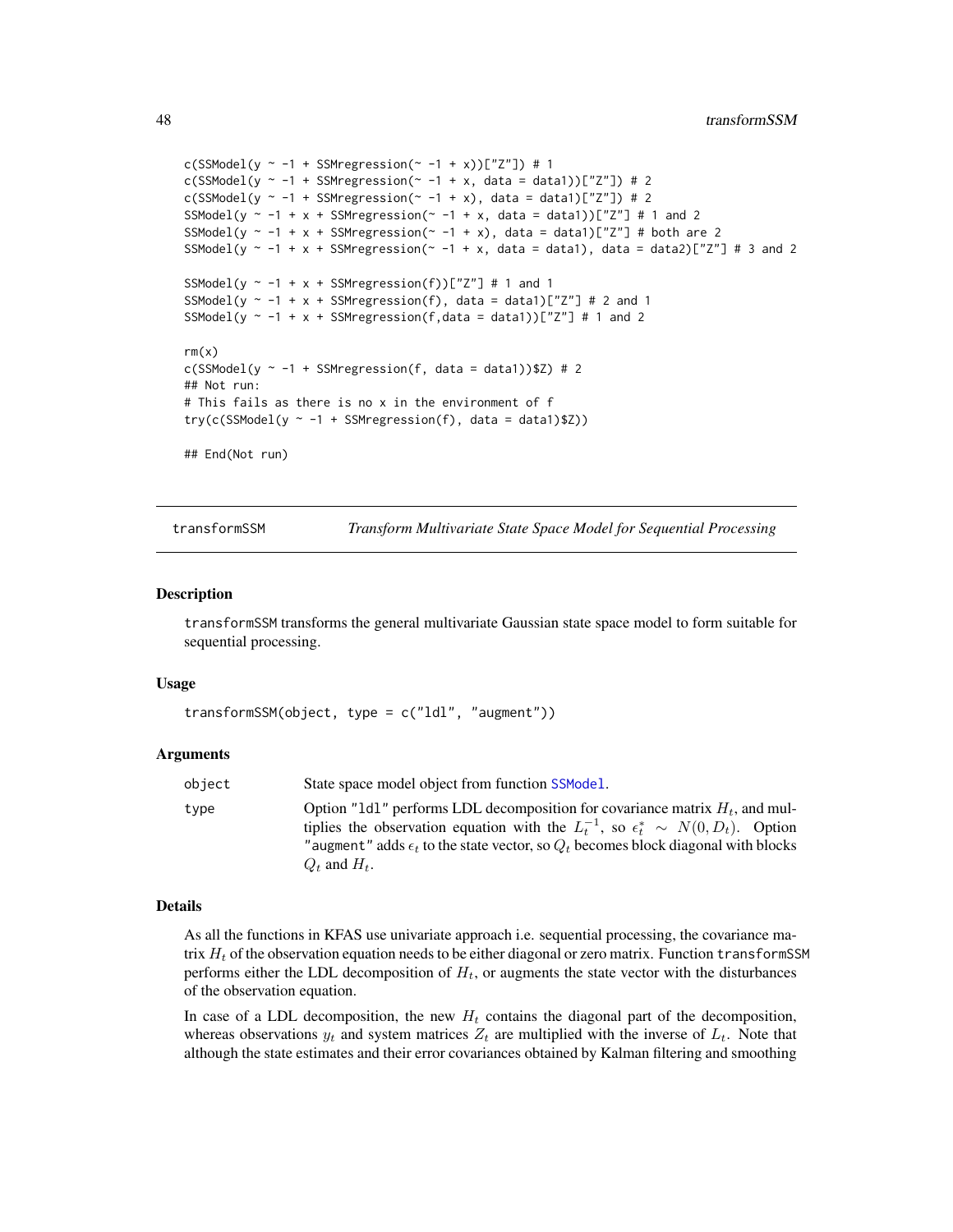# <span id="page-48-0"></span> $[\ltsim$ -SSModel 49

are identical with those obtained from ordinary multivariate filtering, the one-step-ahead errors  $v_t$ and their variances  $F_t$  do differ. The typical multivariate versions can be obtained from output of [KFS](#page-25-1) using [mvInnovations](#page-31-1) function.

# Value

model Transformed model.

[<-.SSModel *Extract or Replace Parts of a State Space Model*

# Description

S3 methods for getting and setting parts of object of class SSModel. These methods ensure that dimensions of system matrices are not altered.

#### Usage

```
## S3 replacement method for class 'SSModel'
x[element, states, etas, series, times,
  \dots] <- value
## S3 method for class 'SSModel'
x[element, states, etas, series, times, drop = TRUE,
  ...]
```
# Arguments

| $\mathsf{x}$ | Object of class SSModel.                                                                                                                                                                                                                                                                                                                                                                                   |
|--------------|------------------------------------------------------------------------------------------------------------------------------------------------------------------------------------------------------------------------------------------------------------------------------------------------------------------------------------------------------------------------------------------------------------|
| element      | Which element(s) is chosen. Typical values are "y", "Z", "H", "T", "R", "Q",<br>"a1", "P1", "P1inf", and "u". See details.                                                                                                                                                                                                                                                                                 |
| states       | Which states are chosen. Either a numeric vector containing the indices of the<br>states, or a character vector defining the types of the states. Possible choices<br>are "all", "level", "slope", "trend", "regression", "arima", "custom",<br>"cycle" or "seasonal", where "trend" extracts all states relating to trend.<br>These can be combined. Default is "all".                                    |
| etas         | Which disturbances eta are chosen. Used for elements "R" and "Q". Either a<br>numeric vector containing the indices of the etas, or a character vector defining<br>the types of the etas. Possible choices are "all", "level", "slope", "trend",<br>"regression", "arima", "custom", "cycle" or "seasonal", where "trend"<br>extracts all etas relating to trend. These can be combined. Default is "all". |
| series       | Numeric. Which series are chosen. Used for elements "y", "Z", and "u".                                                                                                                                                                                                                                                                                                                                     |
| times        | Numeric. Which time points are chosen.                                                                                                                                                                                                                                                                                                                                                                     |
| $\cdots$     | Ignored.                                                                                                                                                                                                                                                                                                                                                                                                   |
| value        | A value to be assigned to x.                                                                                                                                                                                                                                                                                                                                                                               |
| drop         | Logical. If TRUE (default) the result is coerced to the lowest possible dimension.                                                                                                                                                                                                                                                                                                                         |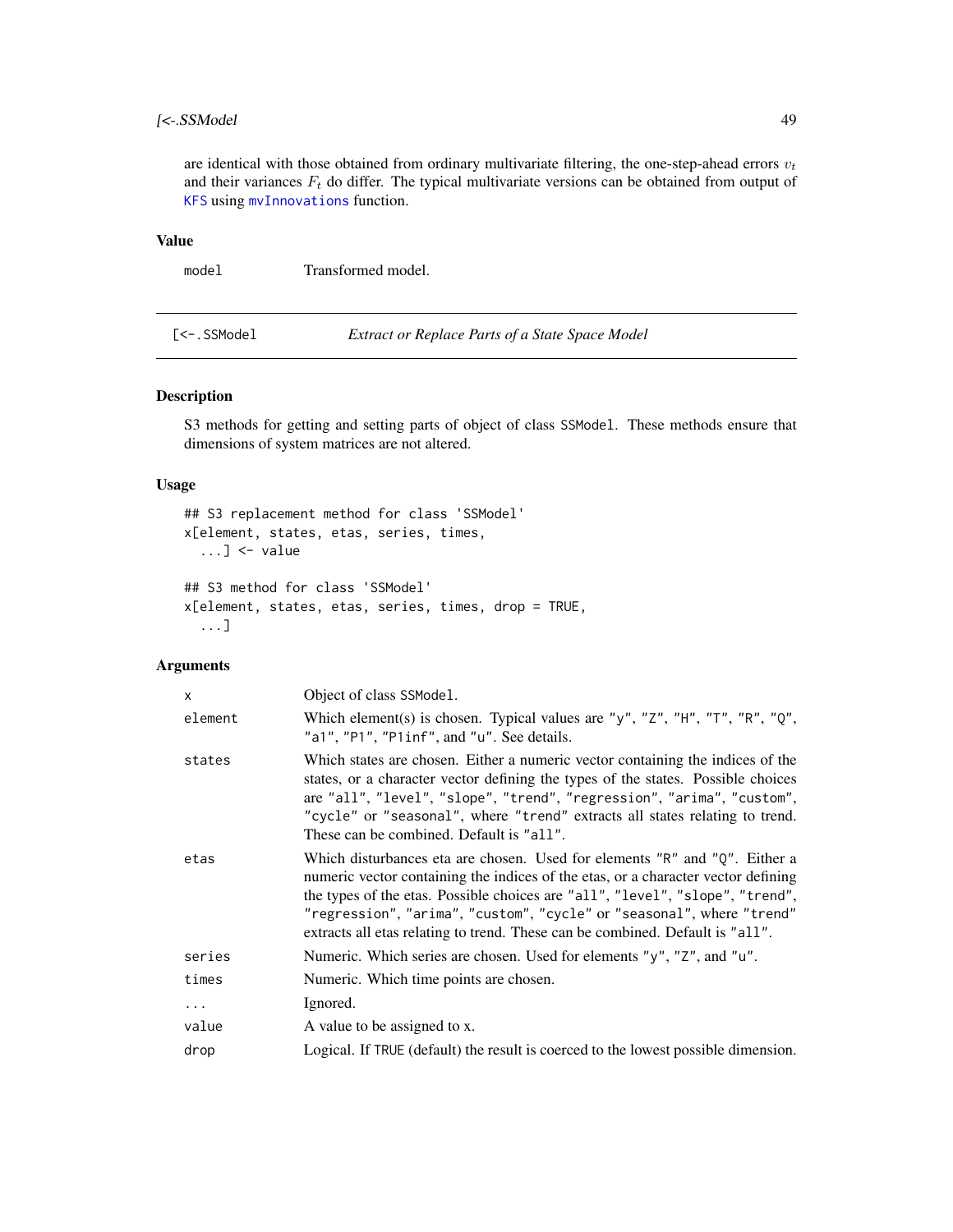# Details

If element is not one of "y", "Z", "H", "T", "R", "0", "a1", "P1", "P1inf", "u", the default single bracket list extraction and assignments  $(x[element]$  and  $x[element]$  <- value) are used (and other arguments are ignored).

If element is one of "y", "Z", "H", "T", "R", "Q", "a1", "P1", "P1inf", "u" and if the arguments states, etas, times and series are all missing, the double bracket list extraction x[[element]] and modified double bracket list assignment x[[element]][] <- value are used.

If neither of above holds, then for example in case of element = Z the extraction is of form x\$Z[series, states, times, drop].

# Value

A selected subset of the chosen element or a value.

```
set.seed(1)
model <- SSModel(rnorm(10) ~ 1)
model["H"]
model["H"] <- 10
# H is still an array:
model["H"]
logLik(model)
model$H < -1# model["H"] throws an error as H is now scalar:
model$H
logLik(model, check.model = TRUE) #with check.model = FALSE R crashes!
```